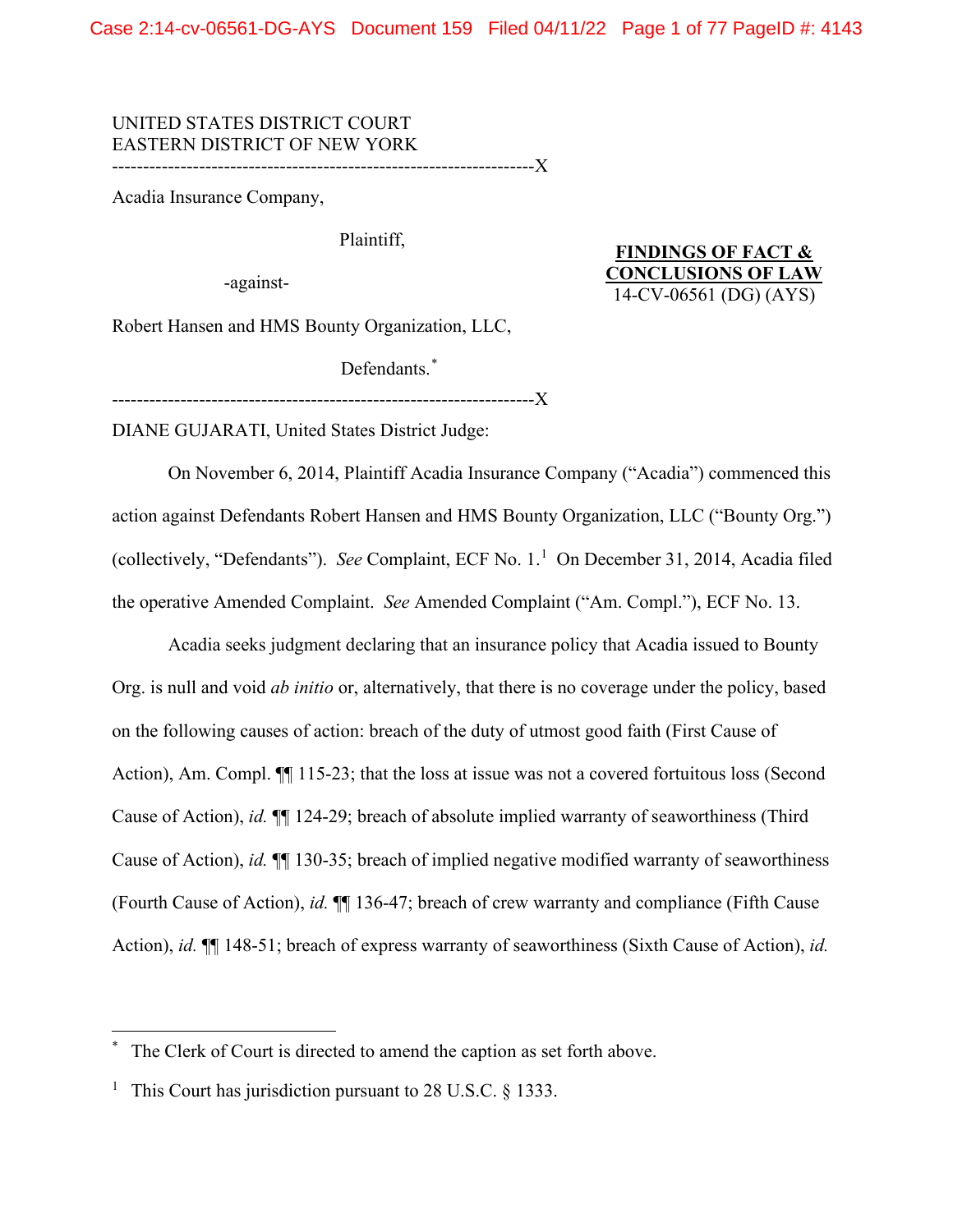¶¶ 152-55; and breach of warranty to comply with state and federal regulations (Seventh Cause of Action), *id.* ¶¶ 156-59. *See generally id.* at 39-40. Acadia also asserts a cause of action for unjust enrichment (Eighth Cause of Action). *See id.* ¶¶ 160-63.[2](#page-1-0)

A bench trial was held before the undersigned<sup>[3](#page-1-1)</sup> from October 25, 2021 through October 29, 2021. *See* ECF Nos. 144-45, 149, 152-53.

At the close of Acadia's case, Defendants moved for a directed verdict with respect to all causes of action as to Mr. Hansen and with respect to certain causes of action as to Bounty Org. (specifically, with respect to the First, Second, Fifth, Seventh, and Eighth Causes of Action). *See*  Tr. 535-40. In connection with their motion for a directed verdict, Defendants moved to have Mr. Hansen dismissed from the case. *See* Tr. 538. At the close of the defense case, Defendants renewed their motion for a directed verdict, including their motion with respect to Mr. Hansen, specifically. *See* Tr. 1123-24. Also at the close of the defense case, Acadia moved for judgment as a matter of law on Acadia's claim for breach of expressed warranty of seaworthiness (the Sixth Cause of Action). *See* Tr. 1126. The Court reserved decision on each of these motions. *See* Tr. 545, 1125, 1127.

On December 3, 2021, the parties submitted proposed findings of fact and conclusions of law. *See* Acadia's Proposed Findings of Fact and Conclusions of Law, ECF No. 155; Defendants' Proposed Findings of Fact and Conclusions of Law, ECF No. 156. On December

<span id="page-1-0"></span><sup>2</sup> Mr. Hansen, in his Answer to the Amended Complaint, asserted a counterclaim against Acadia on the basis that Acadia, in bad faith, wrongfully denied and refused (and continued to refuse) to pay for separate counsel for Mr. Hansen. *See* Hansen's Answer to Amended Complaint ¶¶ 170-76, ECF No. 16. This counterclaim was withdrawn, *see* Fourth (Final) Amended Joint Pretrial Order at 5, ECF No. 140; Trial Transcript ("Tr.") 1096-97, ECF No. 158, and therefore is dismissed.

<span id="page-1-1"></span><sup>3</sup> This case was reassigned to the undersigned on January 14, 2021. *See* January 14, 2021 Docket Entry.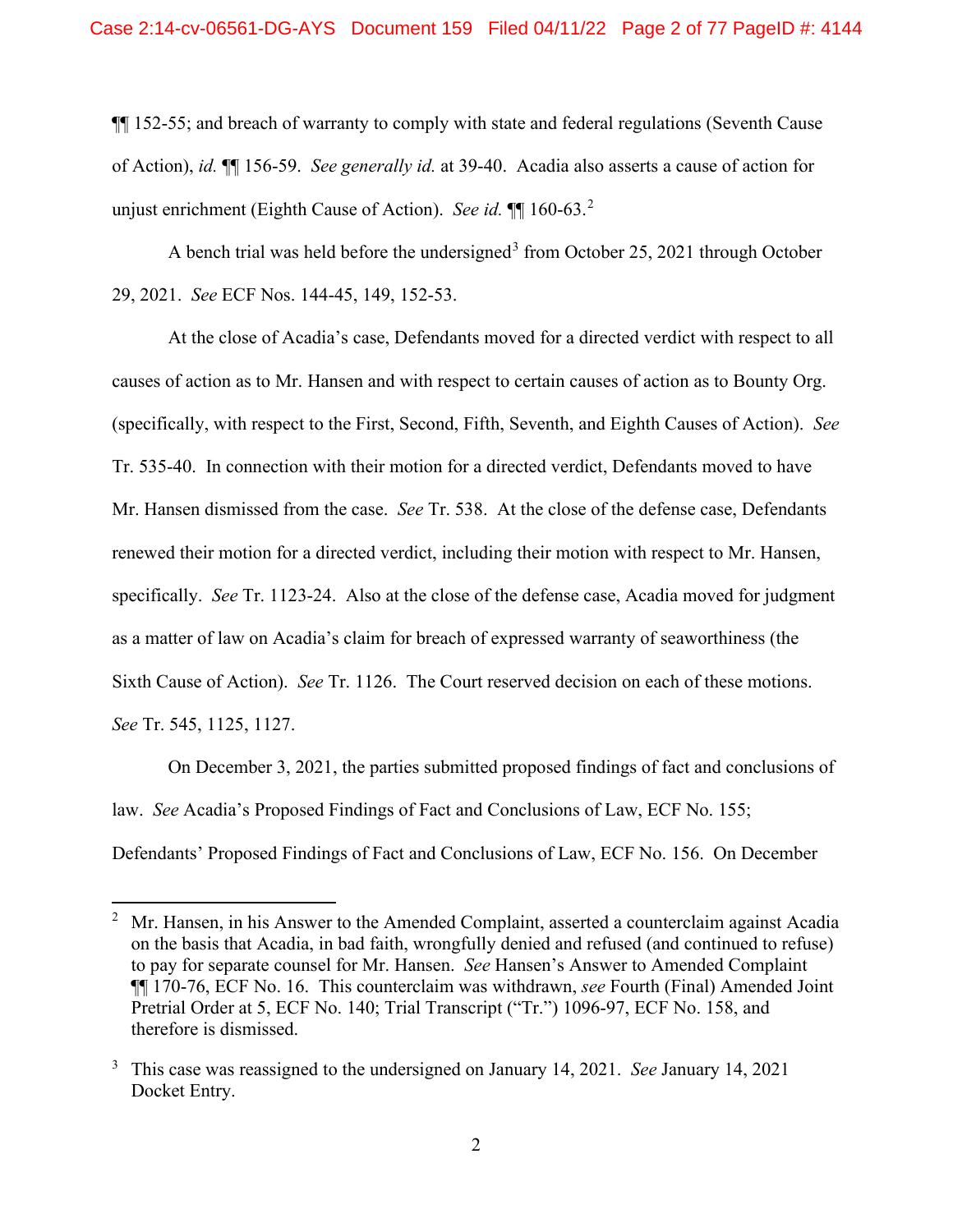14, 2021, Defendants submitted a letter in which Defendants proposed certain amendments to their already-filed proposed findings of fact and conclusions of law. *See* ECF No. 157.

Having considered the trial evidence as a whole and assessed the credibility of the witnesses, the Court makes the following Findings of Fact and Conclusions of Law as required by Federal Rule of Civil Procedure  $52(a)$ .<sup>[4](#page-2-0)</sup> For the reasons that follow, the Court finds in favor of Defendants with respect to each of Acadia's claims.

## **FINDINGS OF FACT**

## **I. The Parties, the Vessel, and the Vessel's Operation**

Acadia is an insurance company organized pursuant to the laws of the State of New Hampshire, and with a principal place of business in Westbrook, Maine. *See* Joint Statement of Stipulated Facts ("Stip. Facts") ¶ 1, Ex. 96; *see also* ECF No. 146. [5](#page-2-1) Acadia was in the business of issuing marine insurance policy contracts. Stip. Facts ¶ 1.

Bounty Org. was the owner of the sailing Vessel HMS BOUNTY (the "Vessel") from 2001 until the total loss by sinking of the Vessel in October 2012. Stip. Facts ¶ 2. The Vessel was built in 1960 as an enlarged replica of a famous British naval vessel, for use as a movie prop in the 1962 movie "Mutiny on the Bounty." Stip. Facts ¶ 4. The Vessel was a 120-foot wooden hulled vessel. Ex. A at 1.

Bounty Org. was formed in 2001 for the purpose of purchasing and operating the Vessel as an authentic square-rigged sailing vessel. Stip. Facts ¶ 3. Bounty Org. purchased the Vessel

<span id="page-2-0"></span> $4\degree$  To the extent that a finding of fact constitutes a conclusion of law, it is adopted as such, and to the extent that a conclusion of law constitutes a finding of fact, it is likewise adopted as such.

<span id="page-2-1"></span><sup>&</sup>lt;sup>5</sup> "Ex." refers to an exhibit admitted at trial. Acadia's exhibits were numbered, and Defendants' exhibits were lettered.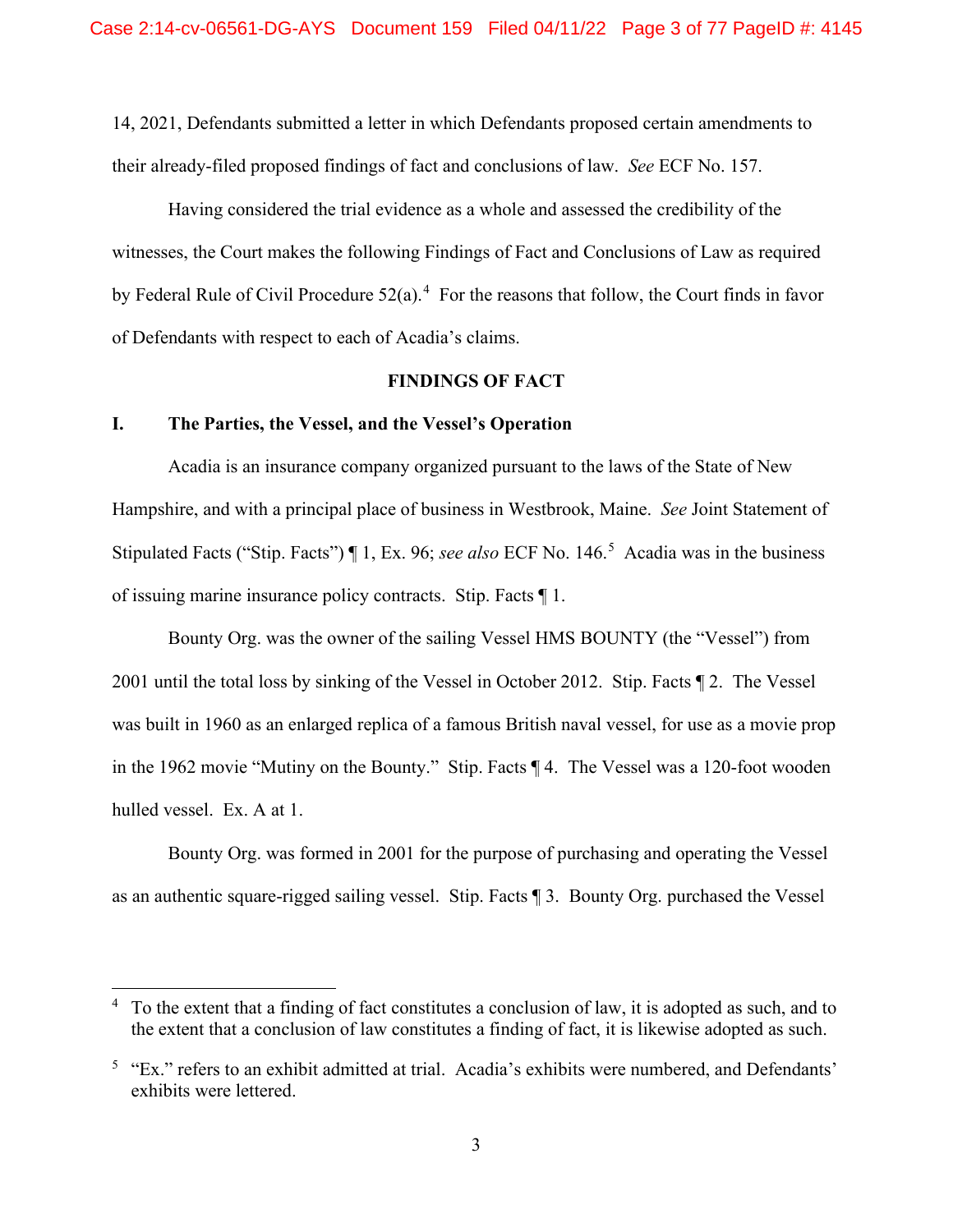in February 2001 for \$260,000 from the Tall Ship Bounty Foundation, Inc., in Fall River, Massachusetts. *See* Stip. Facts ¶ 4; Tr. 976-78.

Mr. Hansen owned ninety-nine percent of Bounty Org. at the time of the sinking of the Vessel. Stip. Facts ¶ 5. Mr. Hansen also owned a real estate company, Research Way LLC, which owned the remaining one percent of Bounty Org. at the time of the sinking of the Vessel. Stip. Facts ¶ 6.

Tracie Simonin worked for Bounty Org. from 2001 to 2012, handling the bookkeeping and accounting functions. Tr. 911-12. After Bounty Org. purchased the Vessel, Captain Robin Walbridge, who already had been the Vessel's captain, continued on as the Vessel's captain. *See*  Tr. 976-77.

The Vessel was operated as an uninspected recreational vessel and an uninspected moored attraction vessel. Tr. 383; *see also* Tr. 121, 805.

#### **II. The Relevant Policies and Policy Provisions**

In 2008, Bounty Org. applied for insurance of the Vessel with Acadia through an insurance broker, Allen Agency, with an anticipated inception of coverage on December 15, 2008. Stip. Facts ¶ 18. With the application for insurance in 2008, Bounty Org. provided a copy of a report from a survey of the Vessel by David Wyman, dated June 29, 2007. Stip. Facts ¶¶ 19-20. Acadia also received a certificate of inspection in connection with the application. Tr. 99; *see also* Ex. 58 at 16-17.

Brett Chase, who was a marine underwriter at Acadia in 2008, Tr. 92, and who testified at trial, explained Acadia's process for underwriting the Vessel, *see* Tr. 96-99. Mr. Chase reviewed Bounty Org.'s application, Mr. Wyman's June 29, 2007 survey report, and the certificate of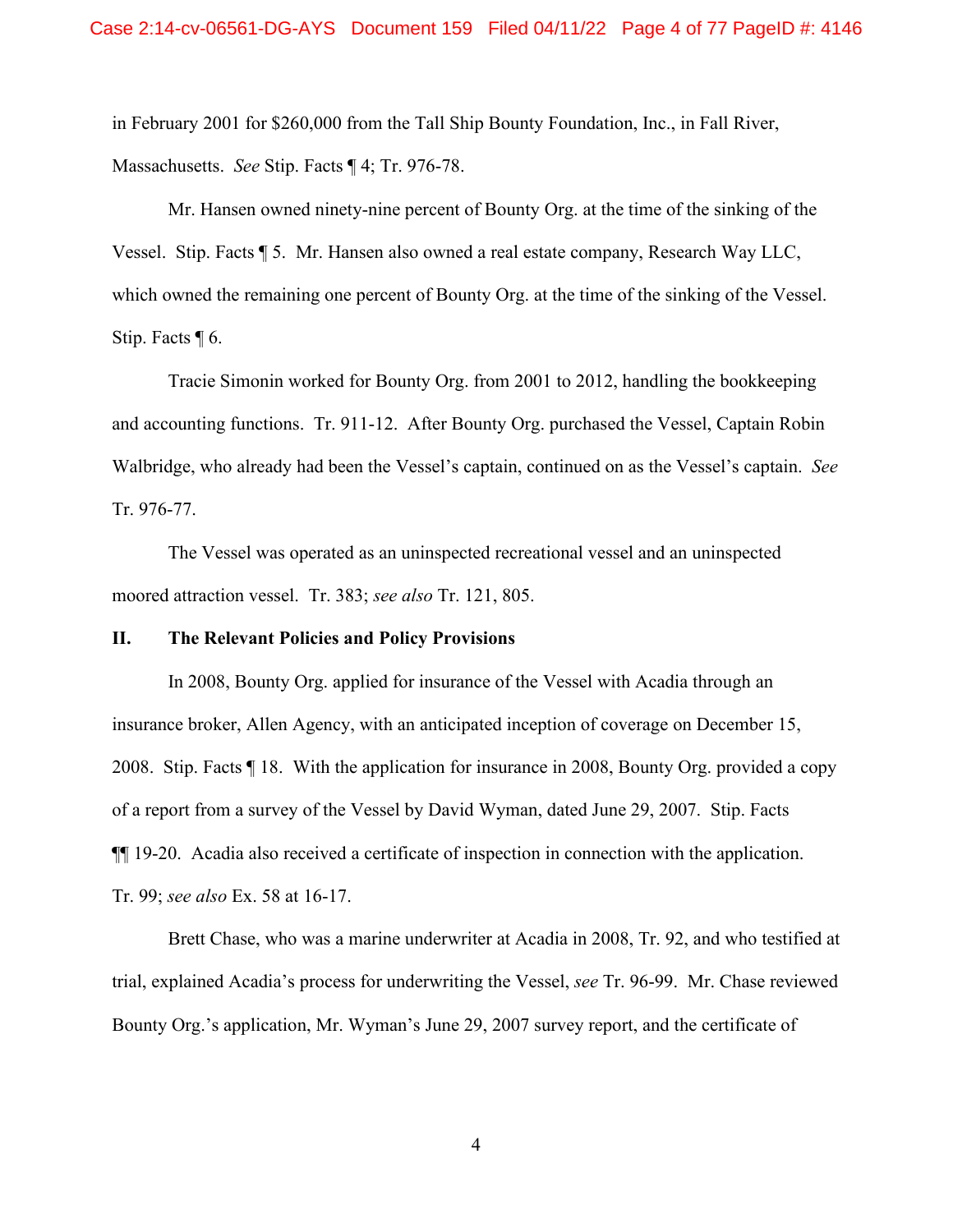inspection, and provided a quote based on that information. Tr. 98-99. Mr. Chase testified that Mr. Wyman was acceptable as a provider of a survey report. Tr. 98; *see also* Tr. 123.

On December 2, 2008, Acadia sent a quote to Allen Agency for the insurance of the Vessel. Stip. Facts ¶ 21. The quote included hull and machinery coverage with a policy limit of \$4,000,000, and protection and indemnity coverage with a policy limit of \$1,000,000. Stip. Facts ¶ 22. Allen Agency accepted the December 2, 2008 quote on behalf of Bounty Org. on December 15, 2008. Stip. Facts ¶ 23. On December 15, 2008, Acadia issued a commercial insurance policy to Bounty Org. for the quoted amount (the "2008 Policy"). Stip. Facts ¶ 24; *see generally* Ex. 1.

The Vessel remained insured with Acadia pursuant to annual renewals of the policy until the date of the Vessel's sinking in October 2012. Stip. Facts ¶ 25. The policy at issue, which reflects a renewal of the original 2008 Policy, incepted on December 15, 2011 (the "2011 Policy"). *See* Stip. Facts ¶ 26; *see generally* Ex. 2; *see also* Tr. 27. The 2011 Policy generally contains the same clauses and terms and conditions as did the 2008 Policy. Tr. 111, 140.

The 2011 Policy, as did the 2008 Policy, provides for three types of coverage relevant here: hull and machinery ("H&M") coverage, *see* Ex. 2 at 8-17; protection and indemnity ("P&I") coverage, *see* Ex. 2 at 26-33; and loss of earnings coverage, *see* Ex. 2 at 22-24. *See also* Tr. 129.

#### **A. H&M Coverage**

With respect to its H&M coverage, the 2011 Policy includes a section titled "American Institute Hull Clauses," which provides, in relevant part:

### **PERILS**

Touching the Adventures and Perils which the Underwriters are contented to bear and take upon themselves, they are of the Seas, Men-of-War, Fire, Lightning,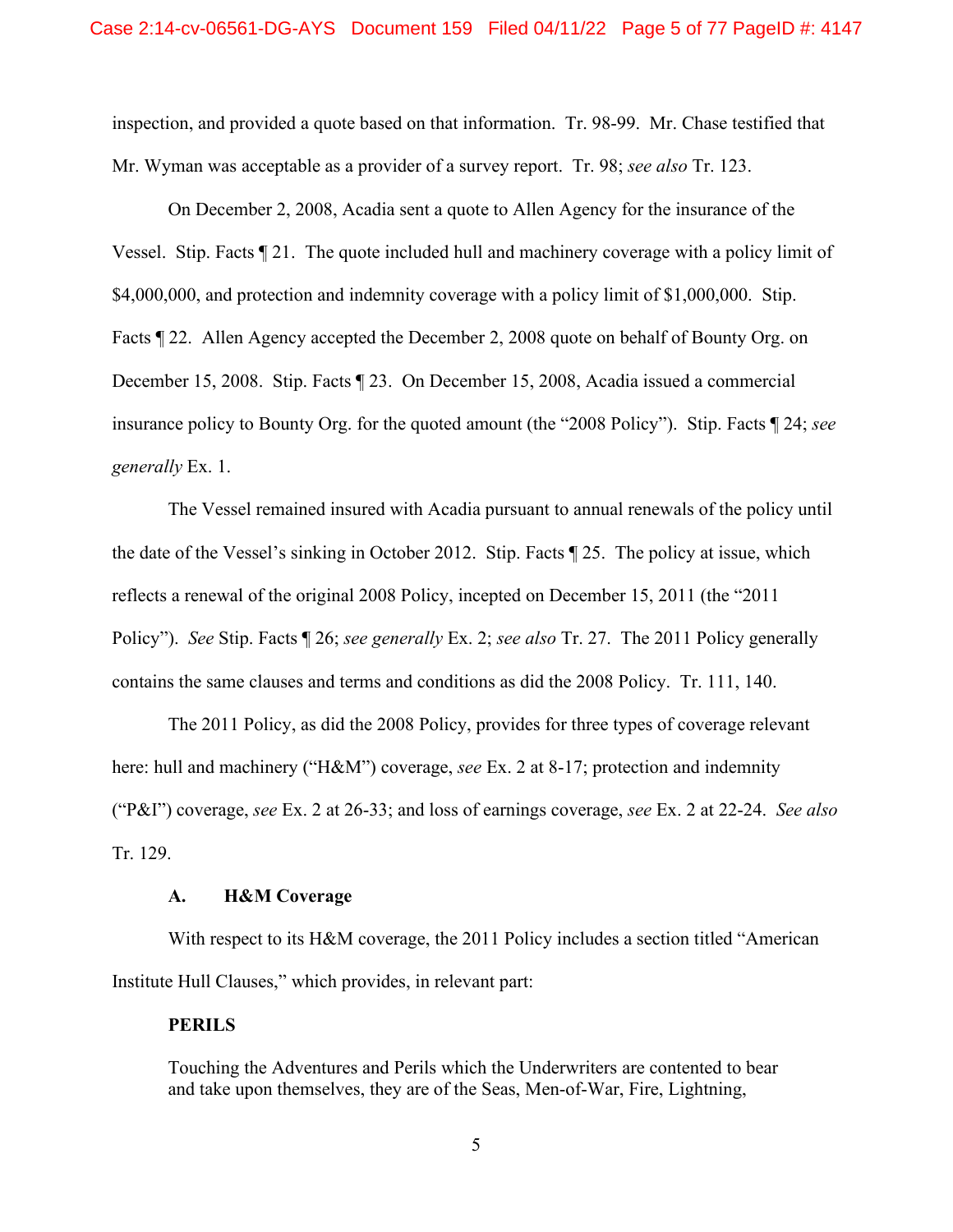Earthquake, Enemies, Pirates, Rovers, Assailing Thieves, Jettisons, Letters of Mart and Counter-Mart, Surprisals, Takings at Sea, Arrests, Restraints and Detainments of all Kings, Princes and Peoples, of what nation, condition or quality soever, Barratry of the Master and Mariners and of all other like Perils, Losses and Misfortunes that have or shall come to the Hurt, Detriment or Damage of the Vessel, or any part thereof, excepting, however, such of the foregoing perils as may be excluded by provisions elsewhere in the Policy or by endorsement thereon.

Ex. 2 at  $10<sup>6</sup>$  $10<sup>6</sup>$  $10<sup>6</sup>$  Mr. Chase explained with respect to this same language as it appeared in the initial

2008 Policy that "perils of the sea take in weather," "[h]eavy weather," and "[h]urricanes." Tr.

131.

Also with respect to its H&M coverage, the 2011 Policy includes, in the "American

Institute Hull Clauses" section, a clause titled "**ADDITIONAL PERILS (INCHMAREE)**,"

which provides, in relevant part:

Subject to the Conditions of this Policy, this Insurance also covers loss of or damage to the Vessel directly caused by the following: ...

Breakdown of motor generators or other electrical machinery and electrical connections thereto, bursting of boilers, breakage of shafts, or any latent defect in the machinery or hull, (excluding the cost and expense of replacing or repairing the defective part); . . .

Negligence of Charterers and/or Repairers, provided such Charterers and/or Repairers are not an Assured hereunder; . . .

Negligence of Masters, Officers, Crew or Pilots; provided such loss or damage has not resulted from want of due diligence by the Assured, the Owners or Managers of the Vessel, or any of them.

Masters, Officers, Crew or Pilots are not to be considered Owners within the meaning of this clause should they hold shares in the Vessel.

<span id="page-5-0"></span> $6$  The Court hereinafter refers to this clause as the "Perils Clause."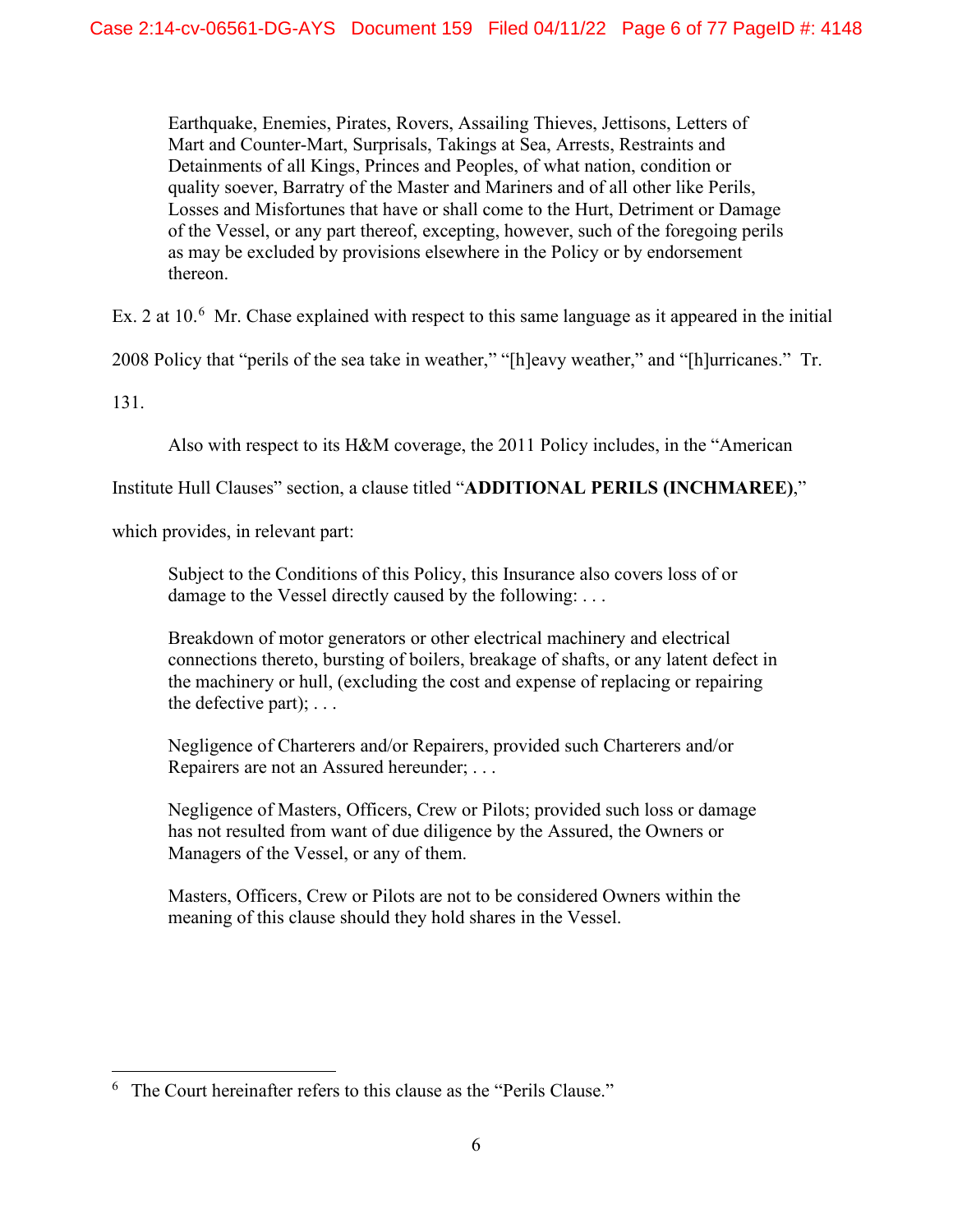Ex. 2 at  $10-11$ .<sup>[7](#page-6-0)</sup> Mr. Chase explained with respect to the same language as it appeared in the initial 2008 Policy that an Inchmaree clause covers the perils named therein, and that such clauses "expand[] on some of the other items that we would also cover that may not actually be part of the sea." Tr. 131-32.

The 2011 Policy provides, with respect to its H&M coverage, that the "Amount Insured Hereunder" is \$4,000,000. Ex. 2 at 17; *see also* Tr. 122.

## **B. P&I Coverage**

The 2011 Policy includes a section titled "**PROTECTION AND INDEMNITY**," which provides, in relevant part:

The Assurer hereby undertakes to make good to the Assured or the Assured's executors, administrators and/or successors, all such loss and/or damage and/or expense as the Assured shall as owners of the vessel named herein have become liable to pay and shall pay on account of the liabilities, risks, events and/or happenings herein set forth ....

Ex. 2 at 26. This section goes on to list the covered liabilities, risks, events, and/or happenings. *See* Ex. 2 at 26-32. The 2011 Policy provides, with respect to its P&I coverage, a "Liability Limit" of \$1,000,000. Ex. 2 at 33.

# **C. Loss of Earnings Coverage**

The 2011 Policy includes a section titled "**LOSS OF EARNINGS ENDORSEMENT**," which provides, in relevant part, that the "Hull Insurance policy is extended to cover the Insured's loss of earnings caused as a result of the necessary interruption of normal business." Ex. 2 at 22.<sup>[8](#page-6-1)</sup> Relevant here, the 2011 Policy's Loss of Earnings Endorsement provides that "[c]overage provided by this form shall only apply as a result of direct physical loss or damage

<span id="page-6-0"></span> $7$  The Court hereinafter refers to this clause as the "Inchmaree Clause."

<span id="page-6-1"></span><sup>&</sup>lt;sup>8</sup> The Court hereinafter refers to this section as the "Loss of Earnings Endorsement."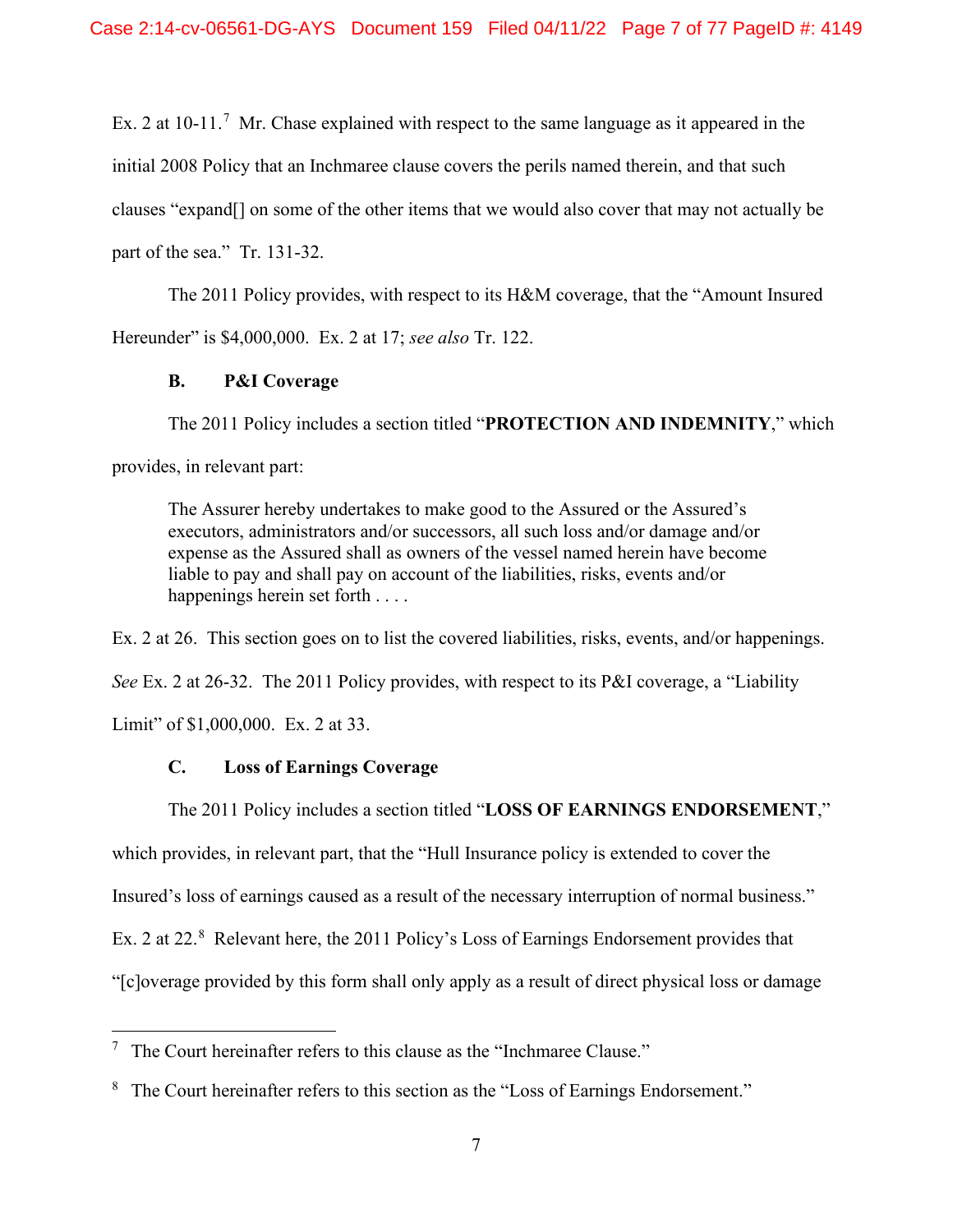to the Insured vessel when such loss or damage is covered by a peril insured against under

the . . . Hull Clauses and related endorsements." Ex. 2 at 22. The 2011 Policy provides that the

"Loss of Earnings Limit" is \$100,000. Ex. 2 at 24.

Mr. Chase explained with respect to the Loss of Earnings Endorsement as it appeared in

the 2008 Policy that, if the Vessel were lost as a result of a hurricane, there would be coverage.

*See* Tr. 134.

The 2011 Policy contains a section titled "**Commercial Hull Endorsement Passenger** 

**Vessel**," which provides, in relevant part:

# SPECIAL TERMS AND CONDITIONS

It is hereby understood and agreed that effective 12/15/2011, the following warranties are to be attached . . .

# 3. CREW WARRANTY & COMPLIANCE:

. . . It is warranted that the Assured has complied with all State, Federal and U.S. Coast Guard regulations pertaining to Passenger Vessels and that the Insured Vessel is properly equipped for the waters in which it is operating. . . .

### 9. SEAWORTHINESS WARRANTY:

The Underwriters shall not be liable for any loss, damage or expense, arising out of the failure of the Assured to exercise due diligence to maintain the vessels in a seaworthy condition and in all respects fit, tight, and properly manned, equipped and supplied after attachment of this policy; without regard to the knowledge or privity of the Assured to the cause. . . .

# 13. STATE AND FEDERAL REGULATIONS:

It is warranted that the insured has complied with all state and federal regulations pertaining to the carrying of passengers for hire.

Ex. 2 at 34-35. The 2008 Policy contained, in its "COMMERCIAL HULL ENDORSEMENT"

section, an identical crew warranty and compliance clause and seaworthiness warranty. *See* Ex.

1 at 28-29.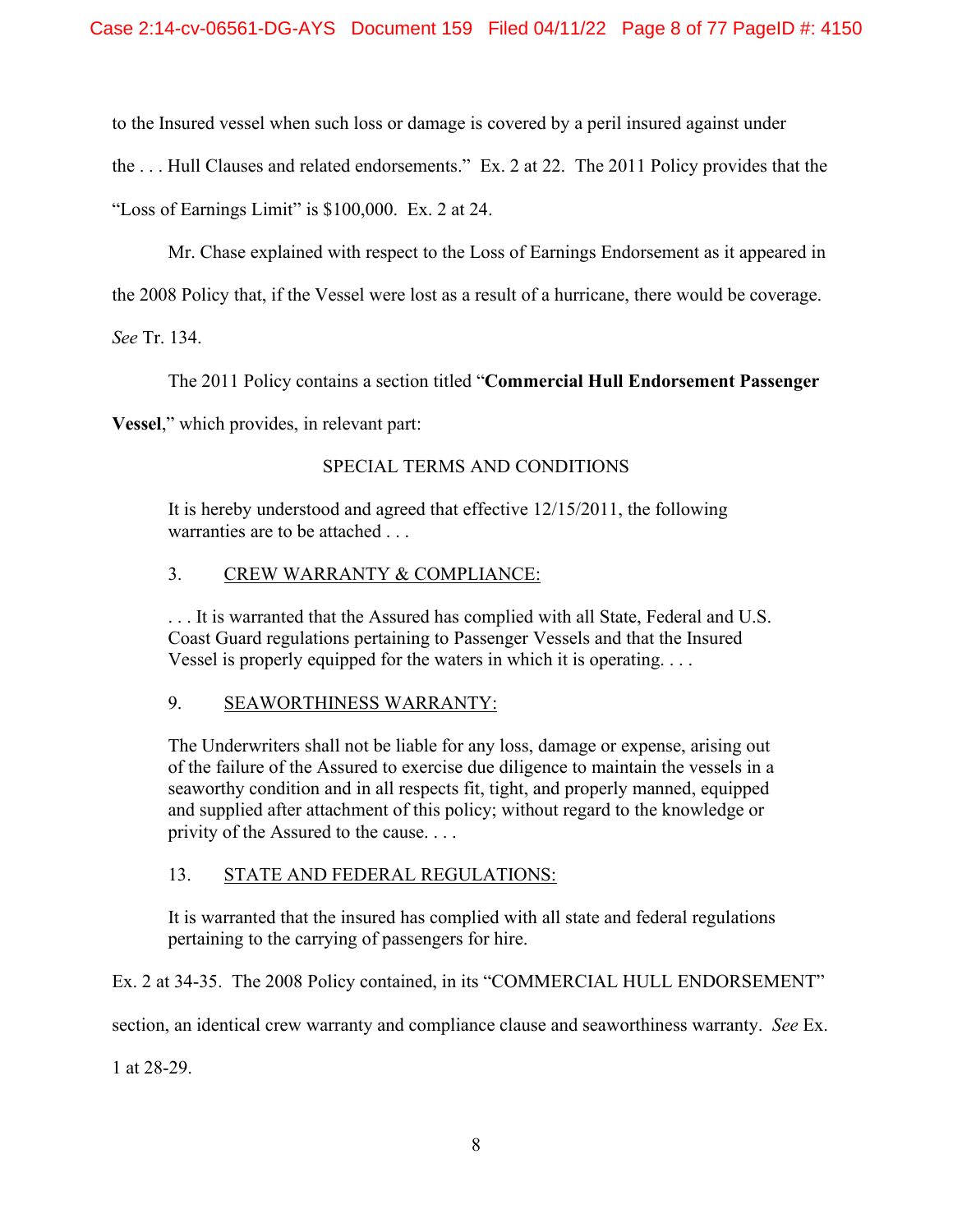#### **III. Initial Repairs Made to the Vessel in 2001**

In 2001, Defendants retained the services of naval architect David Wyman, in order to survey the Vessel on Defendants' behalf in connection with the Vessel's purchase and moving the Vessel from Fall River to Boothbay Harbor Shipyard in Boothbay, Maine for repairs and restoration. See Stip. Facts ¶ 16; Tr. 564-65. Mr. Wyman testified at trial.<sup>[9](#page-8-0)</sup> At the outset, and as described more fully below, the Court notes that it credits Mr. Wyman's testimony regarding the Vessel, including Mr. Wyman's testimony as to maintenance of and repairs made to the Vessel over time, and including Mr. Wyman's testimony as to the Vessel's structure, condition, and capabilities.

Mr. Wyman has been an independent naval architect and marine surveyor full-time, for approximately twenty years. Tr. 548. Mr. Wyman began his career as a United States Coast Guard officer doing marine inspections, inspecting ships and boats, from 1965 to 1968. Tr. 548. Upon leaving active service, Mr. Wyman remained in the Coast Guard Reserve for approximately eight years, with his final rank being lieutenant commander. Tr. 553. Mr. Wyman has a bachelor's degree in marine transportation and a master's degree in ocean engineering. Tr. 553-54. Mr. Wyman taught a variety of subjects at Maine Maritime Academy, including naval architecture, oceanography, sailing, ocean engineering, and boat building. Tr. 554-55. Mr. Wyman has held various professional licenses and is an accredited marine surveyor with the Society of Accredited Marine Surveyors. Tr. 555. Mr. Wyman has been involved with

<span id="page-8-0"></span><sup>&</sup>lt;sup>9</sup> Pursuant to a pretrial ruling issued by then-United States District Judge Joseph F. Bianco on January 3, 2018, *see* ECF Nos. 62-63, Mr. Wyman testified both as a fact witness and as an expert witness, *see* Tr. 562-63. Specifically, Mr. Wyman testified as an expert on naval architecture, marine engineering, and surveying. *See* Tr. 561-62. Despite some discussion of the issue at trial, Mr. Wyman did not testify as an expert regarding Coast Guard inspection regulations, although he did testify as a fact witness with respect to certain of his own interactions with the Coast Guard. *See* Tr. 561-63.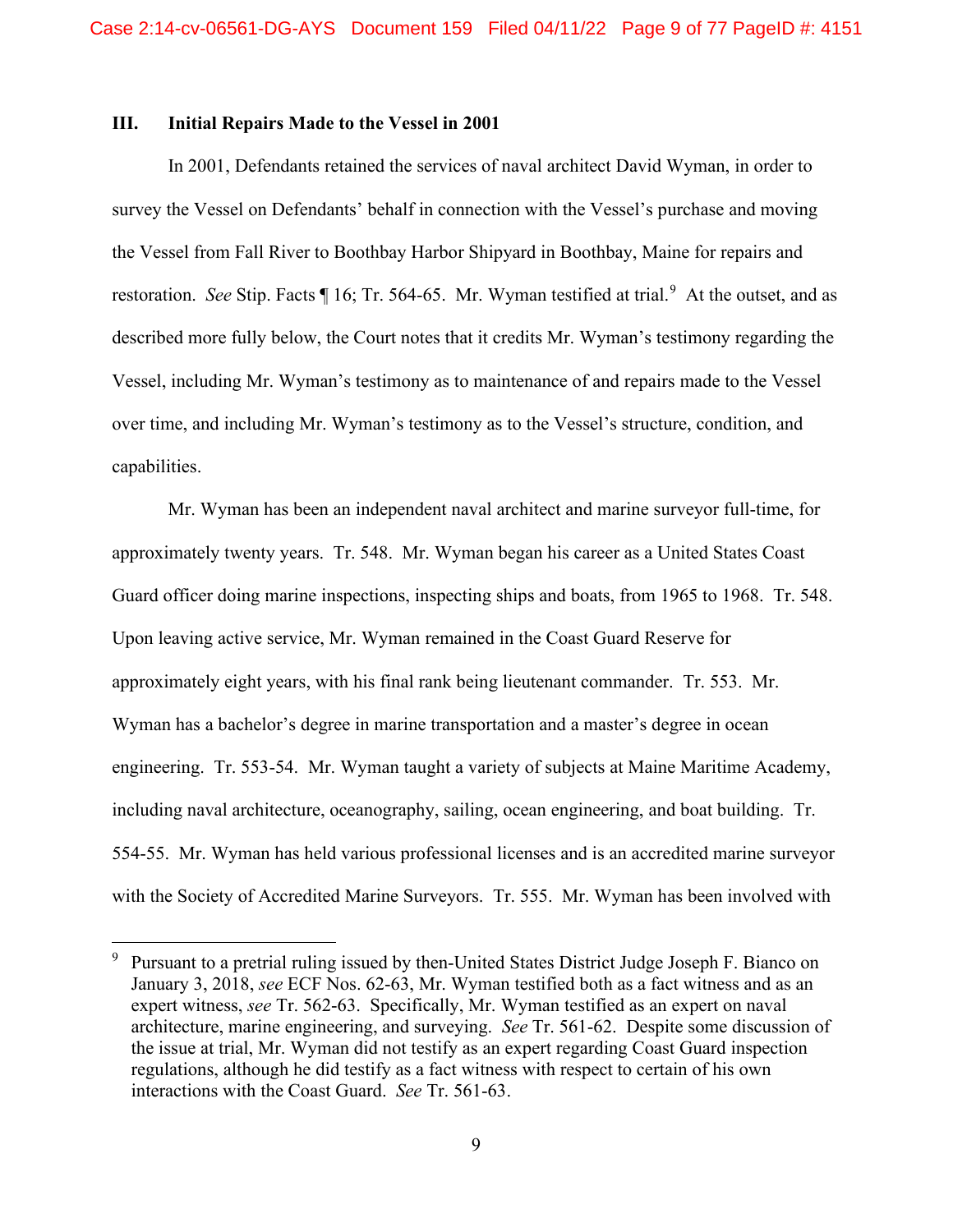at least a dozen significant projects involving wooden ships. Tr. 558. Mr. Wyman has designed more than a dozen wooden vessels, "[i]ncluding small boats all the way up to ships." Tr. 558-59. Mr. Wyman has been involved in the modification and restoration of wooden ships. Tr. 559. Mr. Wyman taught for a year at a school called the Wooden Boat School, Tr. 559, and has published various articles on wooden boats and ships, Tr. 559-60.

Mr. Wyman first had contact with the Vessel in 1976 when he went aboard as a tourist. Tr. 563. Mr. Wyman sailed on the Vessel sometime in the late '80s or early '90s, and again in 1998 for a ten-day period. Tr. 564.

According to Mr. Wyman, the Vessel was to be moved from Fall River to Boothbay in 2001 for "a significant rebuilding of the lower part of the vessel." Tr. 564-65. Mr. Wyman, by letter dated February 6, 2001, made certain recommendations to Bounty Org. about repairs that needed to be made and steps to be taken before the Vessel was moved to Boothbay. *See* Ex. 23; Tr. 569-70. Mr. Wyman suggested that the Vessel be "hauled out for inspection and temporary repairs as soon . . . as is reasonable." Ex. 23 at 1.

From March 8 to March 10, 2001, the Vessel was examined while afloat, in Fall River. Ex. G(a) at 1. Mr. Wyman issued a "Report of Survey" with respect to this March 2001 survey. *See generally* Ex. G(a); *see also* Tr. 568-69. This report of survey included observations made based on inspections performed at least in part by Mr. Wyman himself as to the Vessel's "topsides,"[10](#page-9-0) weather deck and rigging, and machinery, as well as an "internal examination"

<span id="page-9-0"></span> $10$  "Topsides" refers to "the areas of the vessel from the wale on up to the deck on both sides." Tr. 606-07. "Wale" refers to a larger plank piece about four or five feet above the waterline. Tr. 580.

The Trial Transcript at times refers to the term "wale" as "whale" – seemingly reflecting a typographical error. The Court herein uses the correct spelling, even where citing to those portions of the transcript containing the incorrect spelling.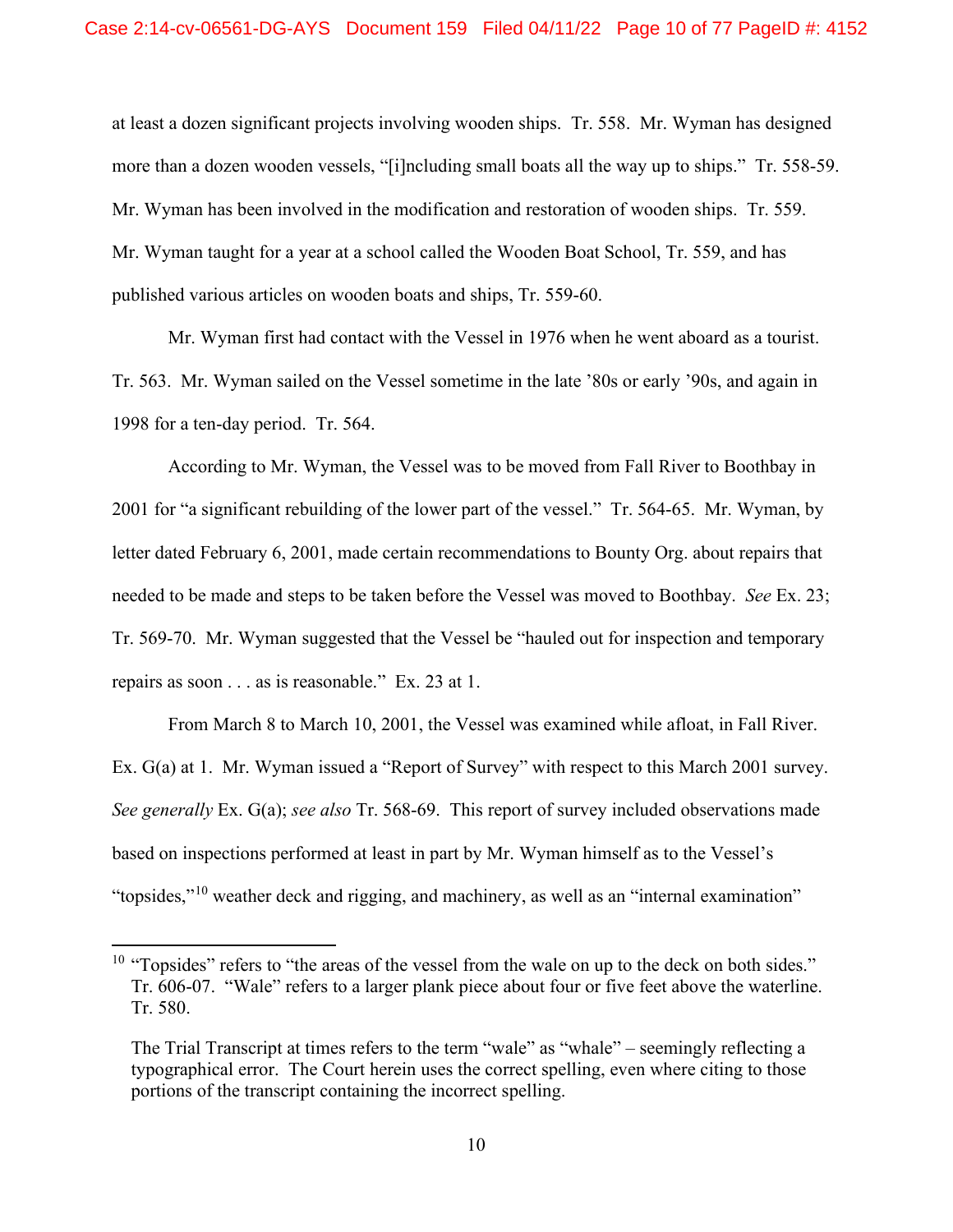conducted by Mr. Wyman. Tr. 572-73; *see also* Ex. G(a) at 1, 3. The survey also included observations made based on an underwater survey of the Vessel conducted by a diver who closely communicated with Mr. Wyman throughout the inspection dive. Tr. 571; *see also* Ex. G(a) at 1-2.

In his report concerning the March 2001 survey, Mr. Wyman reported that the Vessel was in poor condition and Mr. Wyman made certain recommendations as to what needed to be done in order to move the Vessel from Fall River to Boothbay. Tr. 569; *see also* Ex. G(a) at 2, 4-5. Specifically, Mr. Wyman's report indicated that, in general, the underwater hull of the Vessel was in poor condition. Ex. G(a) at 2. With respect to the Vessel's "topsides from the waterline to the tween deck level," the report indicated that certain of the Vessel's planks appeared to be in poor condition and that the Vessel had two areas of "deteriorated planking." Ex. G(a) at 3. With respect to the Vessel's weather deck and rigging, the report indicated that, in general, the decks were found in fair condition but a profusion of small leaks were noted. Ex. G(a) at 3. The report noted that an internal examination of the Vessel revealed no obvious conditions that would be a problem during the Vessel's anticipated brief voyage, and that the Vessel's ceiling<sup>[11](#page-10-0)</sup> planks and other internal structure were found to be in generally good condition. Ex. G(a) at 3. With respect to the Vessel's machinery, the report noted that the Vessel's main engines were old but that they appeared to run adequately for the intended voyage. Ex. G(a) at 3. Also with respect to the Vessel's machinery, the report noted: "The operation of the generator and the bilge pump was observed. This area of the ship will require extensive work in the future, some of which should be done at this shipyard period." Ex. G(a) at 3.

<span id="page-10-0"></span><sup>&</sup>lt;sup>11</sup> "Ceiling" refers to planking that is on the interior, rather than the exterior, of a vessel's frames; ceiling exists to provide additional strength. Tr. 582-84.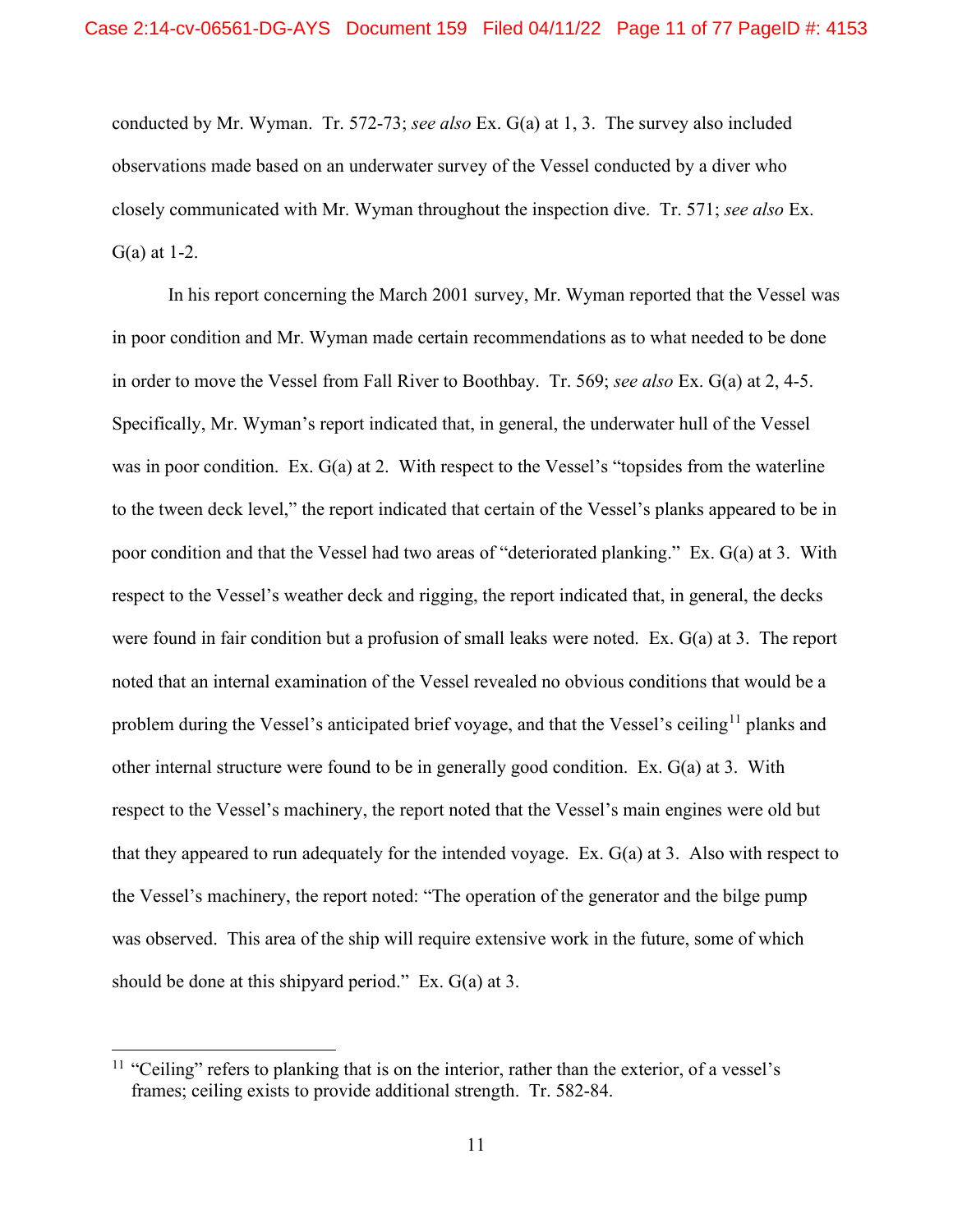Mr. Wyman's report concerning the March 2001 survey included various repair recommendations. *See* Ex. G(a) at 4. At trial, Mr. Wyman clarified that these recommendations were "not really recommendations for repairing [the Vessel]" but, rather, "were recommendations for making [the Vessel] sufficiently seaworthy to make the trip [to Boothbay]." Tr. 573.

Mr. Wyman believed that the repairs he recommended be made to facilitate the Vessel's trip to Boothbay were completed. Tr. 573. The Vessel was moved to Samples Shipyard<sup>[12](#page-11-0)</sup> in Boothbay Harbor, Maine. *See* Tr. 574; *see also* Ex. G(b) at 1.

### **IV. The 2001-2002 Repair Period**

While at Samples Shipyard, the Vessel underwent "extensive rebuilding," Ex. G(b) at 1; *see also* Tr. 575, 669, from August 2001 through July 2002, Tr. 589; *see also* Ex. G(d) at 1. Both Mr. Wyman and Mr. Hansen testified at trial as to the repairs made to the Vessel from 2001 to 2002.

When the Vessel was moved to Samples Shipyard, the "original plan" was to do a couple of months of repair to the Vessel and to "pick [up] where Mr. [Leon] Poindexter had left off." Tr. 981-82. Mr. Poindexter was a shipwright<sup>[13](#page-11-1)</sup> who had, approximately three or four years before Bounty Org. purchased the Vessel, done a rebuilding of the "below waterline area of the bow and back into the mid ship . . . area" of the Vessel. Tr. 655-56. When the Vessel was worked on in 2001, the work done by Mr. Poindexter that was uncovered "for the most part looked real good," *see* Tr. 656, but there were "significant problems" with the planking that Mr.

<span id="page-11-0"></span><sup>12</sup> Samples Shipyard and Boothbay Shipyard refer to the same shipyard. *See* Tr. 574.

<span id="page-11-1"></span> $13$  A "shipwright" is "in charge of the heavy structural rebuild or building of a new wooden boat, or a variety of different tasks. They could also be installing engine components, wright work; but mostly the large structural build of the boat." Tr. 265.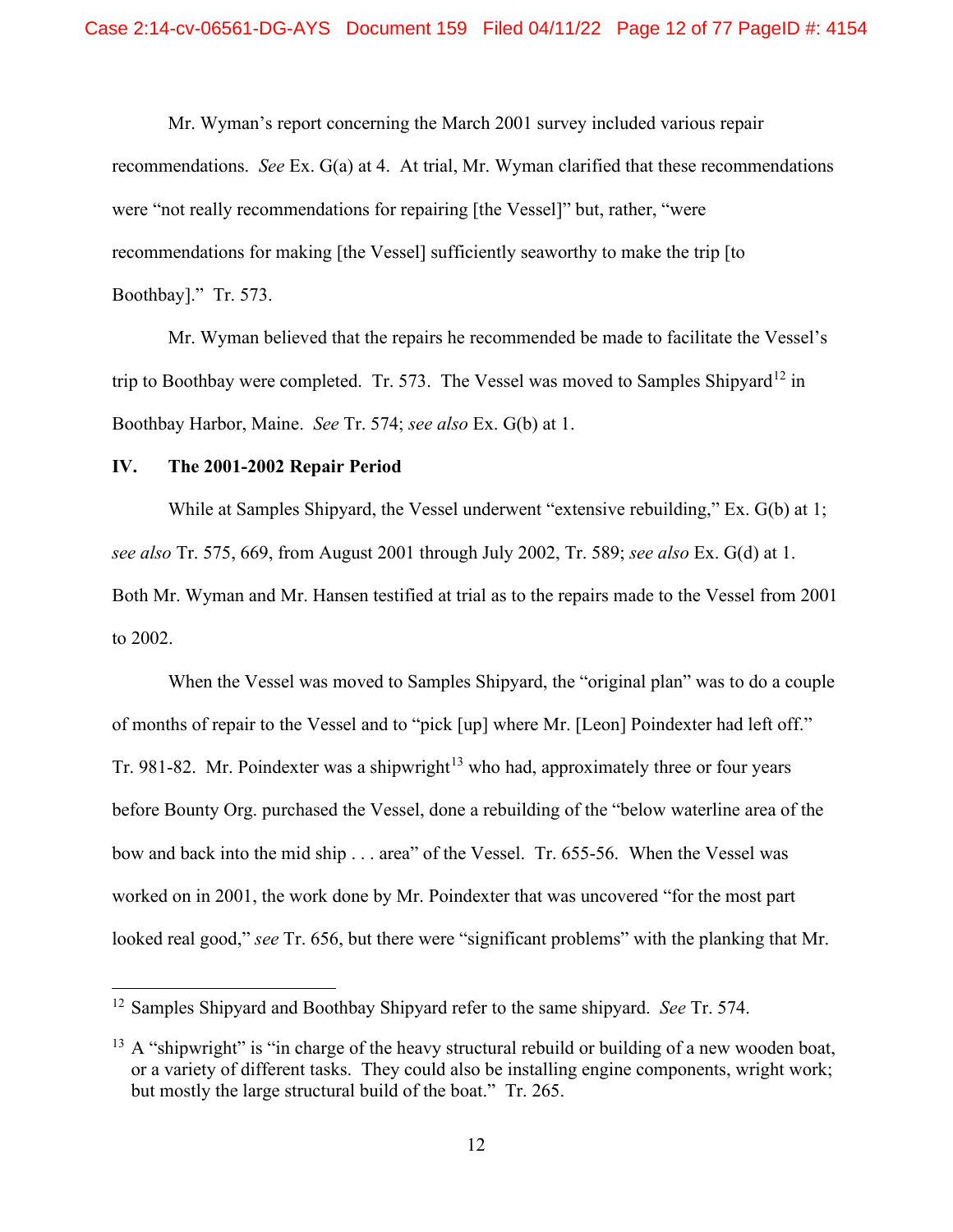Poindexter had worked on, Tr. 657. Worms had gotten into the planking and eaten up a good deal of the planking. Tr. 657. Mr. Hansen had the opportunity to assess the damage done to the Vessel's hull and observed that "[t]he bottom of the hull looked like somebody had unloaded a .22 rifle or machine gun, millions of holes, quarter inch diameter from teredo worms." Tr. 982. The "original plan . . . to pick [up] where Mr. Poindexter had left off" was revised to include a "multimillion dollar, entire bottom restoration;" "[a]ll new interior, new engines, tankage, generators;" and "[c]ompletely redo[ing] the boat, stem to stern." Tr. 982.

During the 2001-2002 repair period, the outside of the Vessel, from the wale down, was "totally rebuilt" – *i.e.*, "any items that were deteriorated were replaced." Tr. 580; *see also* Tr. 1011-12. The Vessel's exterior planking was removed to get to the Vessel's framing. Tr. 580. The Vessel's exterior framing was examined, and the framing that was still in good condition was kept. Tr. 580. Approximately half of the framing – or the "better half of 50 percent" of the original framing – was replaced. *See* Tr. 673-74, 1012. All of the Vessel's exterior planking "from the wale on down" was replaced with new white oak planking. Tr. 580-81. A few pieces of the Vessel's ceiling planks were replaced, but the majority of the Vessel's ceiling planks were found to be in a reasonable/adequate condition. Tr. 584. There was evidence of deterioration in the Vessel's topside planking. Tr. 677. The Vessel's "keel" and "keelson" – *i.e.*, pieces of timber that form the backbone of the ship – were found to be in "adequate condition" and were not replaced. Tr. 581-82. Mr. Wyman testified that, if there was any rot on the keel or keelson at that time, it was insignificant. Tr. 582. Watertight bulkheads<sup>[14](#page-12-0)</sup> were installed. Tr. 1079. The Vessel was not required to have watertight bulkheads. Tr. 640.

<span id="page-12-0"></span><sup>&</sup>lt;sup>14</sup> "A bulkhead is a structural member of the vessel that runs across or transversely in the vessel." Tr. 203.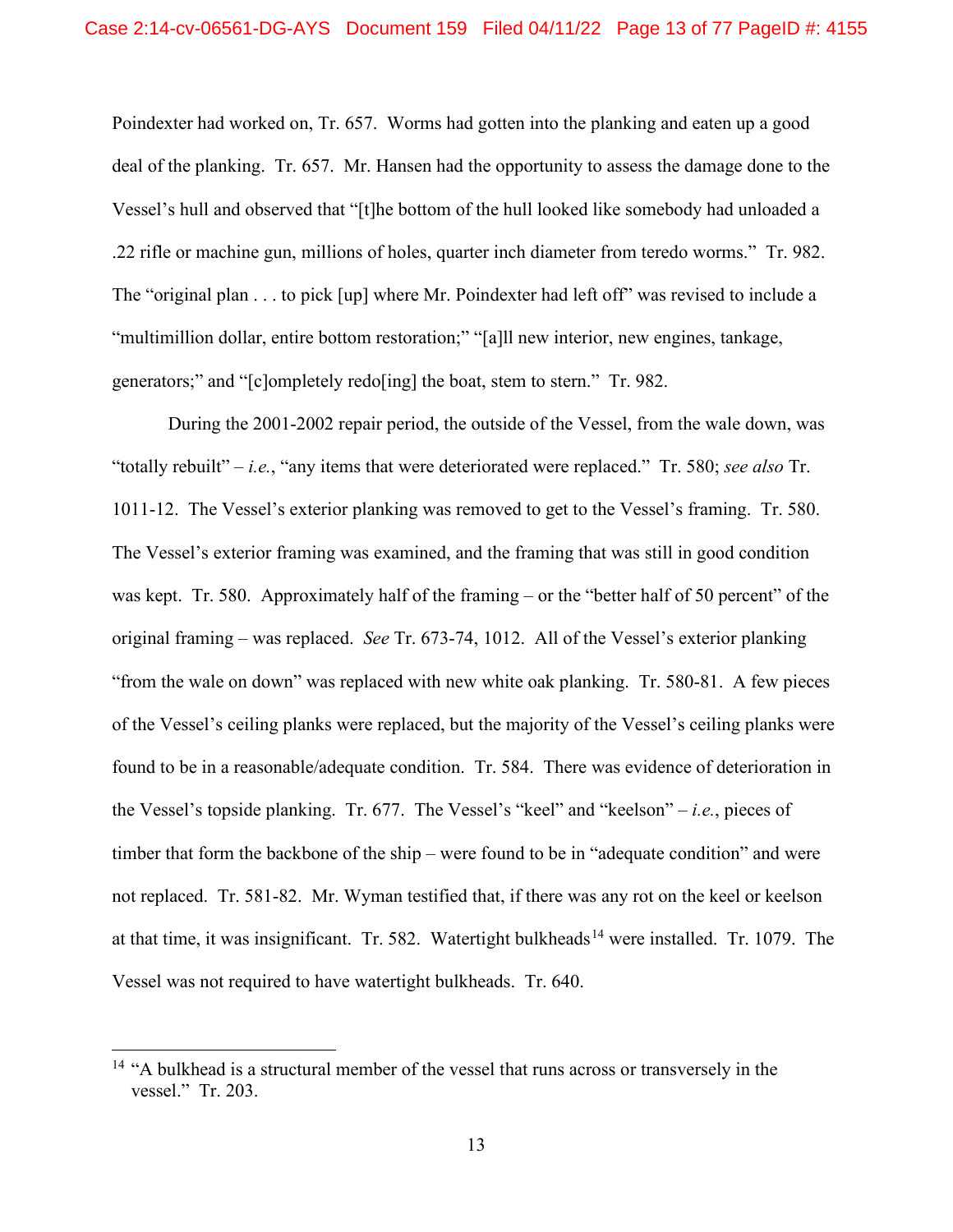Also during the 2001-2002 repair period, "the interior lower portions of the ship were redone – new fuel tanks, new engines, new shaft logs, new shafts, new propellers, [and] living quarters for the crew." Tr. 1012. The tween deck level was "completely gutted," and the Vessel was equipped with a new galley and with new cabins, heads, showers, and sewage systems. Tr. 1012. A new windlass was installed, along with new pipes, anchors, and chain. Tr. 1012.

Near the end of this extensive rebuilding, the Vessel was examined while "hauled out" at Samples Shipyard in connection with a survey conducted by Mr. Wyman on June 1, 2002. *See* Ex. G(b) at 1.<sup>[15](#page-13-0)</sup> Mr. Wyman issued a "Report of Survey" with respect to this June 2002 survey, which reflects the work done on the Vessel during the 2001-2002 repair period. *See generally*  Ex.  $G(b)$ .

In his report concerning the June 2002 survey, Mr. Wyman noted that, "[w]ith the completion of this rebuild the vessel should be in **GOOD CONDITION** with the hull basically new from the waterline down and almost all of the major electrical and mechanical systems newly installed." Ex. G(b) at 6 (emphasis in original). Mr. Wyman's report – consistent with Mr. Wyman's and Mr. Hansen's testimony at trial – indicated with respect to the Vessel's underwater hull exterior that the Vessel's underwater body had undergone a "major rebuilding which included replacement of all planking and most of the framing with high quality white oak with the workmanship completed to high standards." Ex. G(b) at 6. With respect to the Vessel's "topsides from the waterline to the tween deck level" and weather deck, the report indicated that these areas had "received only minor repairs to make the vessel watertight and cosmetic work to

<span id="page-13-0"></span><sup>&</sup>lt;sup>15</sup> Although the report issued with respect to this survey indicates that the "Date of Survey" was June 1, 2001, *see* Ex. G(b) at 1, the report's header refers to June 1, 2002, *see, e.g.*, Ex. G(b) at 2-7. The reference to 2001 was a typographical error and should have been a reference to 2002. Tr. 669.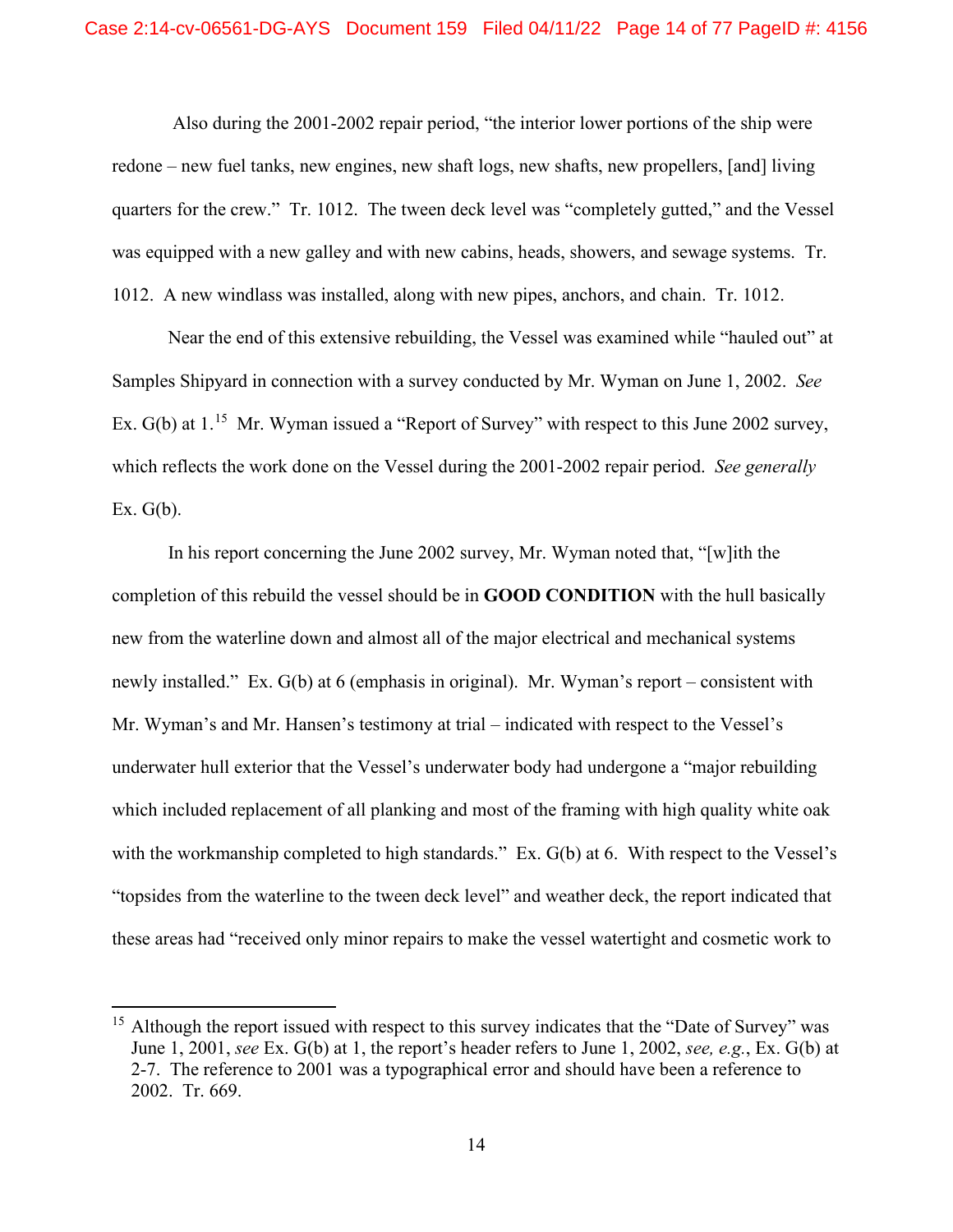upgrade the appearance." Ex. G(b) at 6. With respect to the Vessel's sailing rig, the report indicated that the majority of the spars, including all yards and topgallant masts, had been taken down, overhauled, and replaced, and that the standing riggings and running rigging had been overhauled. Ex. G(b) at 6. With respect to the Vessel's internal tween deck, the report indicated that the forward area of the Vessel had been completely gutted and a new galley area and crew's mess constructed, which was nearing completion. Ex. G(b) at 6. The report noted that the remainder of the tween deck was similar to its original condition. Ex. G(b) at 6. With respect to the Vessel's internal hold spaces, the report indicated that "all deteriorated ceiling planks [were] replaced." Ex. G(b) at 7. The report further indicated with respect to the Vessel's internal hold spaces that watertight bulkheads were under construction, and that new water, sewage, and fuel tanks had been constructed and installed, as well as new piping systems for each. Ex. G(b) at 7. With respect to the Vessel's machinery, the report indicated that a new diesel electric drive system was being installed; that a new bilge system had been installed; and that the existing auxiliary generator was rebuilt and reinstalled along with all new wiring. Ex. G(b) at 7.

Mr. Wyman's report concerning the June 2002 survey included three recommendations: (1) "[t]he rebuild and outfitting of the vessel including installation of all safety and firefighting equipment needs to be completed;" (2) "[a] preliminary stability test should be performed to verify adequate stability;" and (3) "[a] trial trip needs to be conducted to prove all systems are in good working order." Ex. G(b) at 7. Each of these recommendations was carried out. Tr. 591-92, 600-02; *see also* Ex. G(e) at 1.

### **V. Mr. Wyman's May 2005 Survey**

Mr. Wyman issued a "Report of Survey" based on an examination of the Vessel conducted on May 17 and 18, 2005 in St. Petersburg, Florida, while the Vessel was afloat. *See*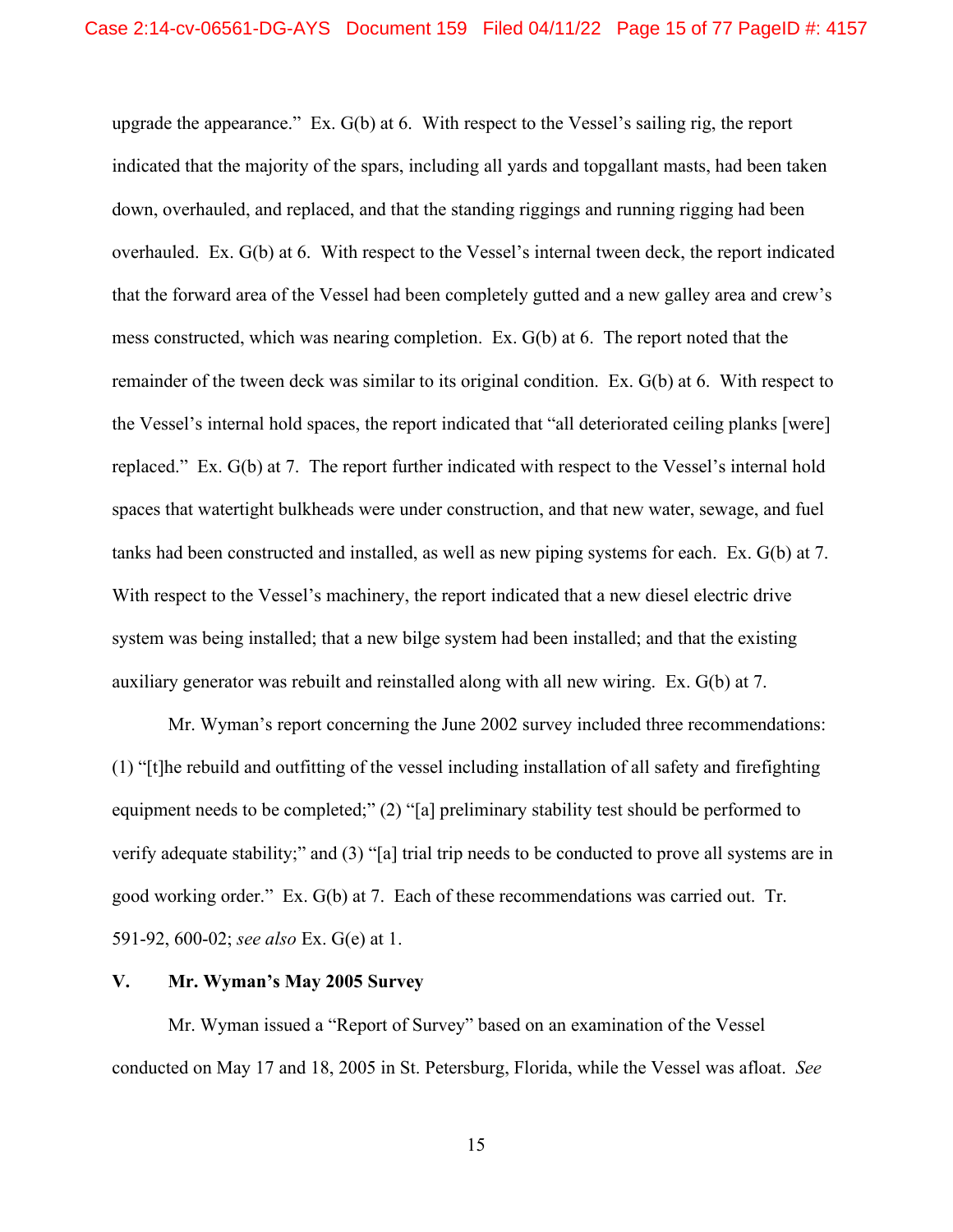*generally* Ex. G(f); *see* Tr. 603. The "Report of Survey" includes information about the work done on the Vessel from 2001 to 2002, as well as information about additional work done on the Vessel prior to May 17-18, 2005. *See* Ex. G(f) at 1, 6-7.

Mr. Wyman's report concerning the May 2005 survey noted that the Vessel "ha[d] been extensively rebuilt starting in 2001." Ex. G(f) at 6. Mr. Wyman's report further noted: "The lower hull up to the tween decks was rebuilt at Samples Shipyard in 2001/2 and limited topside work was done at Lunenburg, NS in 2004." Ex. G(f) at 6. The report noted that "[m]ost of the machinery has been replaced including the entire main engine propulsion system, new anchor windlass, new tanks, etc." Ex. G(f) at 6. The report indicated that the Vessel's sail rig had been totally disassembled including the removal of the lower masts starting in November 2004, and that the rigging had been completely overhauled or replaced with the installation of many new spars, running rigging, standing rigging, and sails. Ex. G(f) at 6.

Mr. Wyman's report concerning the May 2005 survey noted that, during the past four years, the Vessel had "had an ongoing upgrading of structure and systems" and that Mr. Wyman had "made numerous recommendations which ha<sup>[d]</sup> been followed." Ex. G(f) at 6. Mr. Wyman concluded in his report that the Vessel was "in **VERY GOOD CONDITION** with the exception of the topsides which still need rebuilding within the next few years." Ex.  $G(f)$  at 6 (emphasis in original). The report noted that the underwater body of the vessel was assumed to be in very good condition based on pictures and reports made during a 2004 dry docking; that the weather deck was in good condition; that the sailing rig was in excellent condition; that the lower masts were in very good condition; that the internal tween deck was in good structural condition and fair cosmetic condition; that the Vessel's internal hold spaces were functional and in good condition; and that the Vessel's main engines and all auxiliary equipment were in very good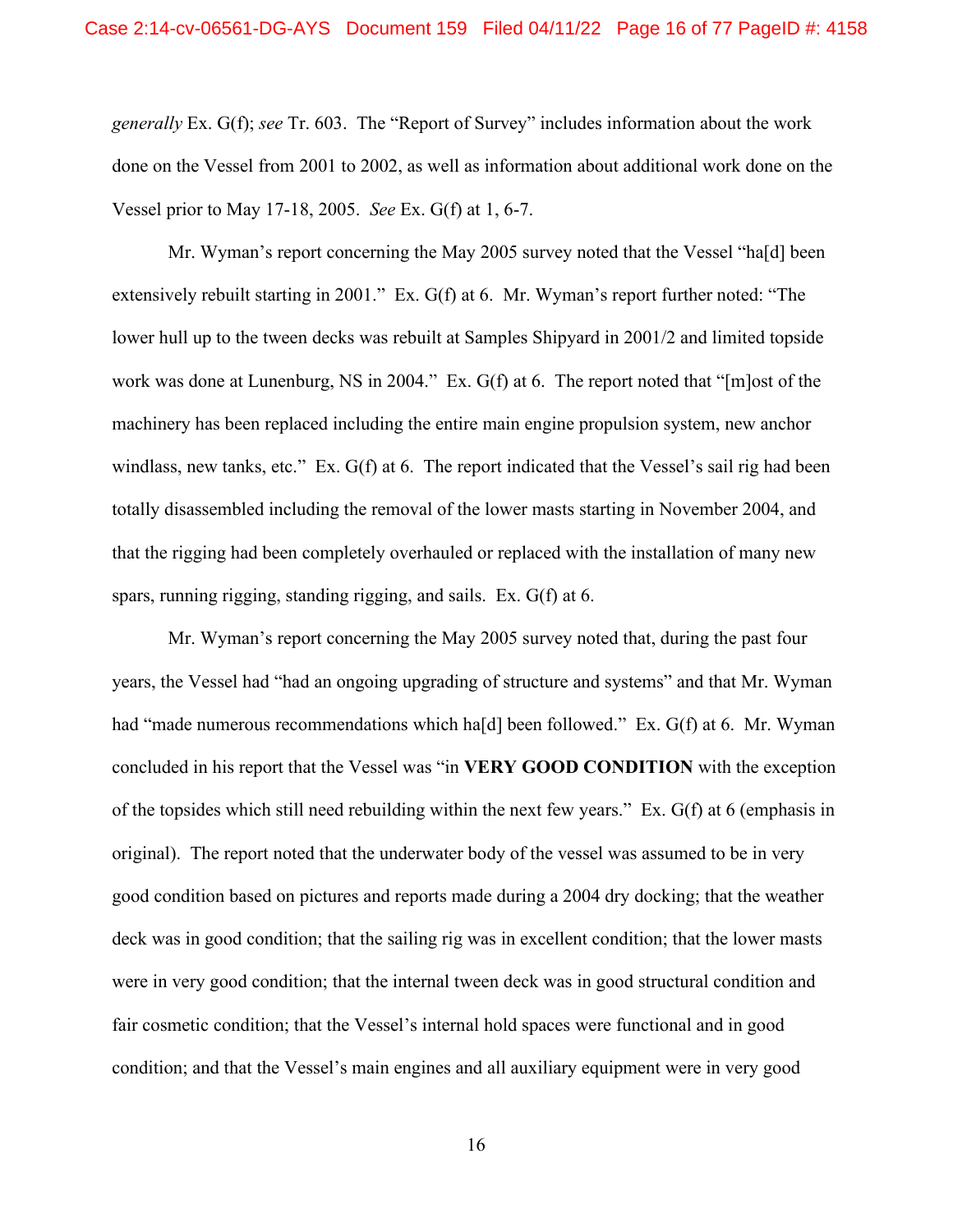condition. *See* Ex. G(f) at 6-7. With respect to the Vessel's topsides, the report noted that "[t]he structural condition of the topsides is fair and will require major rebuilding within the next few years to maintain an adequate degree of structural integrity." Ex. G(f) at 6.

Mr. Wyman's report concerning the May 2005 survey included a recommendation noting that the brows<sup>[16](#page-16-0)</sup> were in poor structural condition and that, although they were considered adequate for crew use only, they should be replaced prior to public access. Ex. G(f) at 7; *see also* Tr. 604-05. The Vessel's brows were thereafter replaced. Tr. 605. The report contained an additional recommendation that the Vessel's topsides would need to be rebuilt within the next few years. Ex. G(f) at 7; *see also* Tr. 604-05.

### **VI. The 2006-2007 Repair Period**

The Vessel underwent a second significant repair period in Boothbay Harbor in 2006-2007. Stip. Facts ¶ 17. Mr. Wyman and Todd Kosakowski testified at trial as to the work done on the Vessel during the 2006-2007 repair period. Mr. Kosakowski was a project manager and a shipwright at Boothbay Harbor Shipyard. Tr. 265.

The Vessel was in Boothbay Shipyard during this 2006-2007 period to have the Vessel's topsides rebuilt, Tr. 616-17, consistent with Mr. Wyman's recommendation as to the Vessel's topsides in his report concerning the May 2005 survey. During the 2006-2007 repair period, some of the Vessel's frames were replaced with white oak frames. Tr. 617; *see also* Tr. 273. The 2006-2007 haul-out period also involved significant planking replacement. Tr. 270; *see also*  Tr. 617. The Vessel was "basically re-planked" from the waterline. Tr. 270.

<span id="page-16-0"></span><sup>&</sup>lt;sup>16</sup> "Brow" refers to a vessel's "gangway, the bridge, basically, that goes from the land to the vessel." Tr. 605.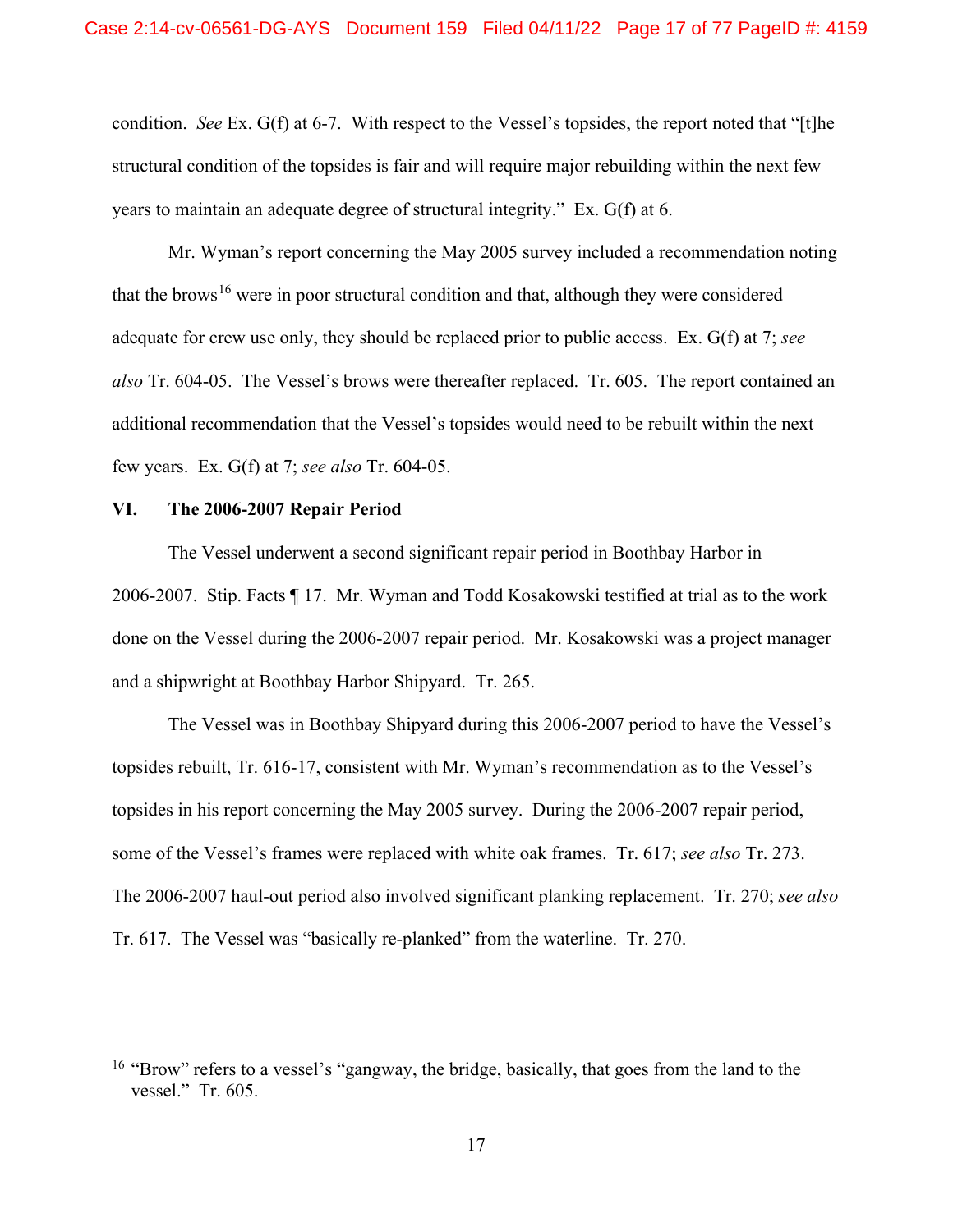Douglas fir was used in replacing the Vessel's planking during the 2006-2007 period. *See* Tr. 617; *see also* Tr. 272. Whereas Mr. Wyman testified that Douglas fir was used, without specifying the grade of the Douglas fir used, *see* Tr. 617, Mr. Kosakowski testified that the wood used to replace the above-the-waterline planking on the Vessel was construction-grade fir planking, specifically, *see* Tr. 272. Mr. Wyman thought that the decision to use Douglas fir was made by Mr. Wyman, Joe Jackimovicz, and Captain Walbridge, and that Mr. Hansen likely was involved in that decision, as well. Tr. 617-18. Mr. Jackimovicz was a boatwright, carpenter, and yard manager at Samples Shipyard. Ex. 97 (March 24, 2016 deposition testimony of Joseph J. Jackimovicz) 6:14-7:2.

The planking used below the waterline before the Vessel got to the yard in 2006 was white oak. Tr. 273. Mr. Kosakowski explained that white oak is traditionally used around or above the waterline and that white oak "would be a lot more resilient to a lot of things," as compared to construction-grade fir. Tr. 272. Mr. Wyman similarly explained that "[f]ir is less rot resistant than good white oak." Tr. 686.

Even so, Mr. Wyman opined that fir is an acceptable wood for wooden boats and explained that, although fir is not used very often on the East Coast, it is used fairly often on ships in the Pacific Northwest. Tr. 618. Mr. Wyman was aware that "many of the boats, tall ships, on the West Coast and Pacific [N]orthwest have been built with fir throughout the structure," including with respect to these ships' framing and – Mr. Wyman believed – below the waterline on these ships. Tr. 619. Somewhat in tension with Mr. Wyman's testimony, Mr. Kosakowski testified that construction-grade Douglas fir had never been used in the shipyard while he was there and that "[i]t was pretty atypical when I compared it to the ships I had seen before that and after." Tr. 272.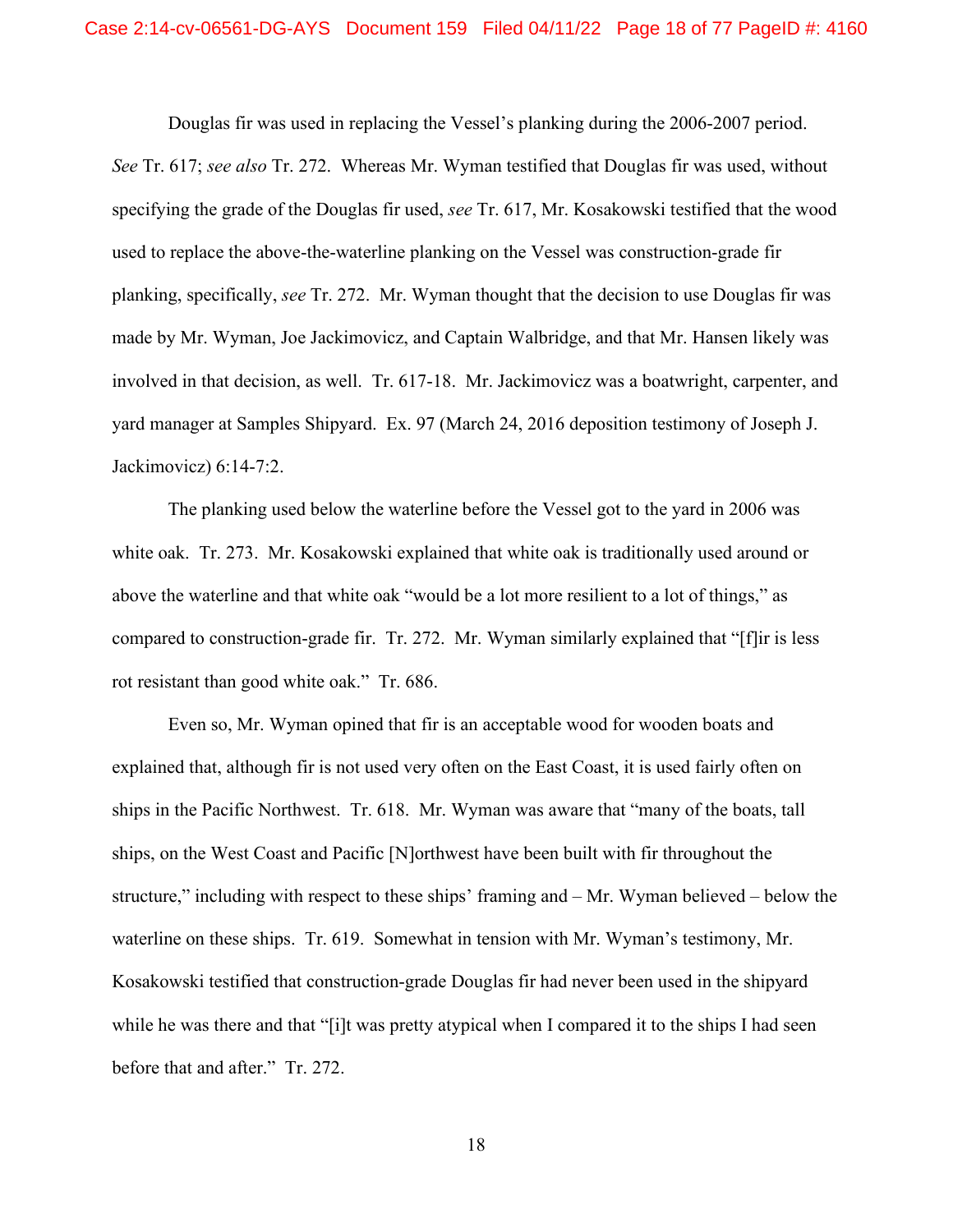During the rebuilding of the planking and the framing in 2006 and 2007, Mr. Wyman went to the yard "probably every few weeks, maybe every two weeks, maybe occasionally every four weeks," and observed the work done. Tr. 619. Based on his observations, Mr. Wyman concluded that the work done on the Vessel was done in a workmanlike manner. Tr. 619. Mr. Wyman made recommendations regarding what he observed. Tr. 620. To the best of Mr. Wyman's recollection, his recommendations were carried out. Tr. 620.

Mr. Wyman issued a "Report of Survey" based on an examination of the Vessel on June 29, 2007 in Boothbay Harbor, at the completion of the "total rebuild" in Boothbay Shipyard. *See generally* Ex. G(h); *see* Tr. 621. In his report regarding the June 2007 survey, Mr. Wyman noted that, "[d]uring the past 15 months the vessel was examined both internally and externally every two to four weeks during the rebuild process" and that "this survey documents the entire rebuilding of the ship." Ex. G(h) at 6. The report noted that, "[d]uring the past five years, the vessel has had a complete upgrading of structure and systems" and that Mr. Wyman had "made numerous recommendations which ha[d] been followed." Ex. G(h) at 6. Mr. Wyman's report concluded that, "[a]t the completion of this rebuild the vessel was found to be in **Very Good Condition**." Ex. G(h) at 1 (emphasis in original).

Specifically, the report indicated that, during the 2006-2007 rebuild period, the Vessel's underwater body was thoroughly inspected and recaulked, and that a new lead ballast shoe was added. Ex. G(h) at 6. Consistent with Mr. Wyman's and Mr. Kosakowski's testimony at trial, the report indicated that the Vessel's topsides from the waterline to the main deck level had been totally rebuilt with all new framing and planking during the 2006-2007 rebuild. Ex. G(h) at 6. Mr. Wyman's report further noted that, "[a]s a result, the structural condition of the topsides [was] in new condition." Ex. G(h) at 6. With respect to the Vessel's weather deck, the report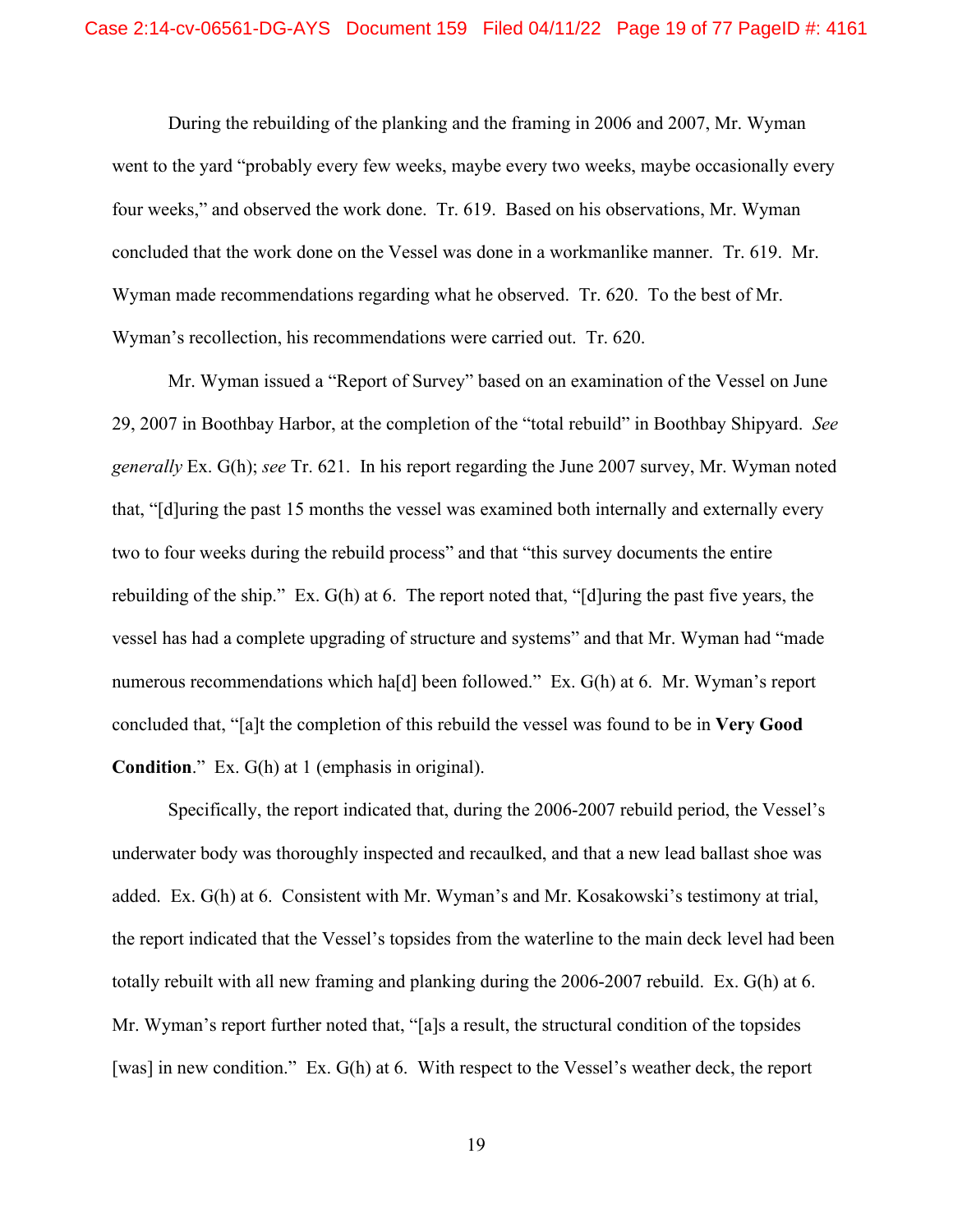indicated that "[t]he weather deck was rebuilt by replacing all deteriorated wood and then covering the deck with ice and water shield and then installing a 3/4 inch thick deck on top of this." Ex. G(h) at 6. The report noted that the Vessel's sailing rig was in excellent condition, having been substantially upgraded during 2005 with additional work being done during the 2006-2007 rebuild. Ex. G(h) at 7. The report noted that the Vessel's internal tween deck was found in good structural condition and that, during 2006-2007, the tween deck was gutted and totally rebuilt. Ex. G(h) at 7. With respect to the Vessel's internal hold space, the report indicated that watertight bulkheads and deep floors to meet tonnage regulations were partially installed. Ex. G(h) at 7. With respect to the Vessel's machinery and electrical, the report noted that the Vessel's main engines and all auxiliary equipment were found to be in very good condition, all having been replaced or overhauled within the past few years. Ex. G(h) at 7. Mr. Wyman's report concerning the June 2007 survey also noted that the Vessel had "new watertight" bulkheads." Ex. G(h) at 3.

Mr. Wyman's report concerning the June 2007 survey contained no recommendations, including with respect to the Vessel's ventilation. *See* Ex. G(h) at 7. The report concluded: "This vessel is in essentially new condition after five years spent on the total rebuild of the ship to high standards. The ship has a long history of successful operation and now with her totally rebuilt hull, rig, and new machinery is in Very Good Condition and well suited for Ocean voyaging with up to 12 passengers and up to 150 persons aboard for dockside events." Ex. G(h) at 7.

### **VII. The Vessel from 2007 to 2012**

Following the 2006-2007 repair period, the Vessel took a number of trips as to which Mr. Hansen testified. Mr. Hansen believed the Vessel took a trip along the West Coast in 2008,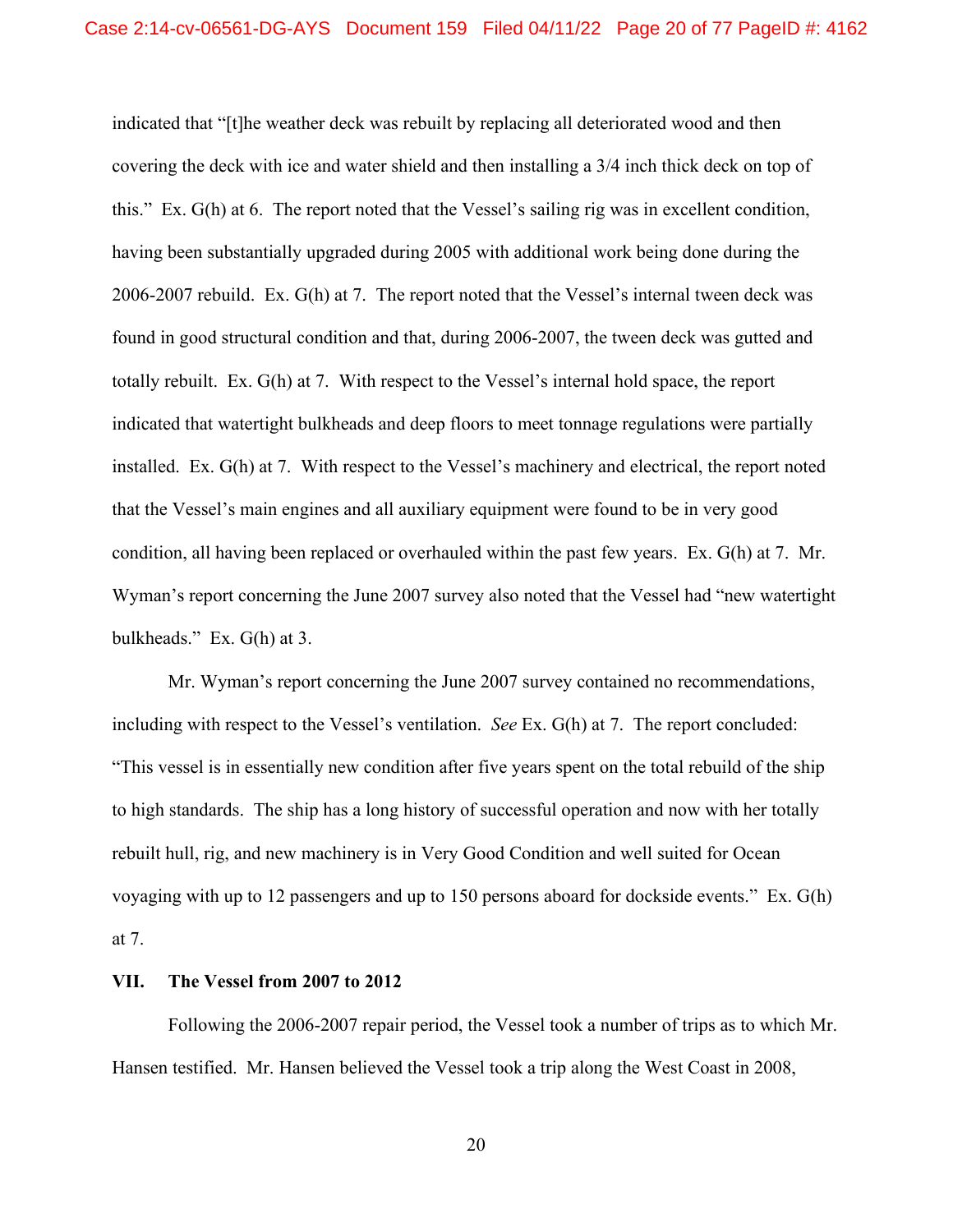beginning "as high up as Vancouver" and sailing all the way down the West Coast. Tr. 1017. The Vessel sailed to the Galapagos. Tr. 1017-18. In 2009, the Vessel sailed from the United States to Europe, a trip which typically takes twenty-four to thirty days, depending on weather. Tr. 1018. In 2010, the Vessel sailed to the Great Lakes or along the East Coast – Mr. Hansen could not recall which trip was made. Tr. 1019.

Evidence as to maintenance and repairs undertaken with respect to the Vessel after 2007 came from various sources, including Mr. Wyman, John Svendson, and Laura Groves. John Svendson, who provided deposition testimony, portions of which were admitted into evidence at trial, *see* Ex. Y (April 16, 2019 deposition testimony of John Svendson), was employed in connection with the Vessel from the beginning of 2010 through the end of 2012, *see* Ex. Y 8:21-9:1, and was, at one point, the Vessel's chief mate and first officer, *see* Tr. 836. Ms. Groves joined the Vessel's crew in 2010 as a deckhand, Tr. 828, and was promoted to bosun toward the end of the 2011 season, Tr. 834.<sup>17</sup> Ms. Groves testified at trial as to various issues, including work done on the Vessel in 2010 and 2011, as well as her own experience on the Vessel during the Vessel's final voyage. As described more fully below, the Court credits Ms. Groves' testimony.

As Ms. Groves explained, there was a haul-out of the Vessel in 2010. Tr. 829. The Vessel's hull was inspected, some caulking was done, the Vessel's seams were redone, and a couple of the Vessel's planks were replaced. Ex. Y 48:19-49:5. The Vessel underwent a "bottom job," which Ms. Groves explained was standard during a haul-out. Tr. 829. Ms. Groves explained that a "bottom job" entails pressure washing a boat before removing, with sanders and

<span id="page-20-0"></span><sup>&</sup>lt;sup>17</sup> A vessel's "bosun" is "in charge of every day maintenance" – *i.e.*, things worked on "throughout the season on a daily basis." Tr. 835.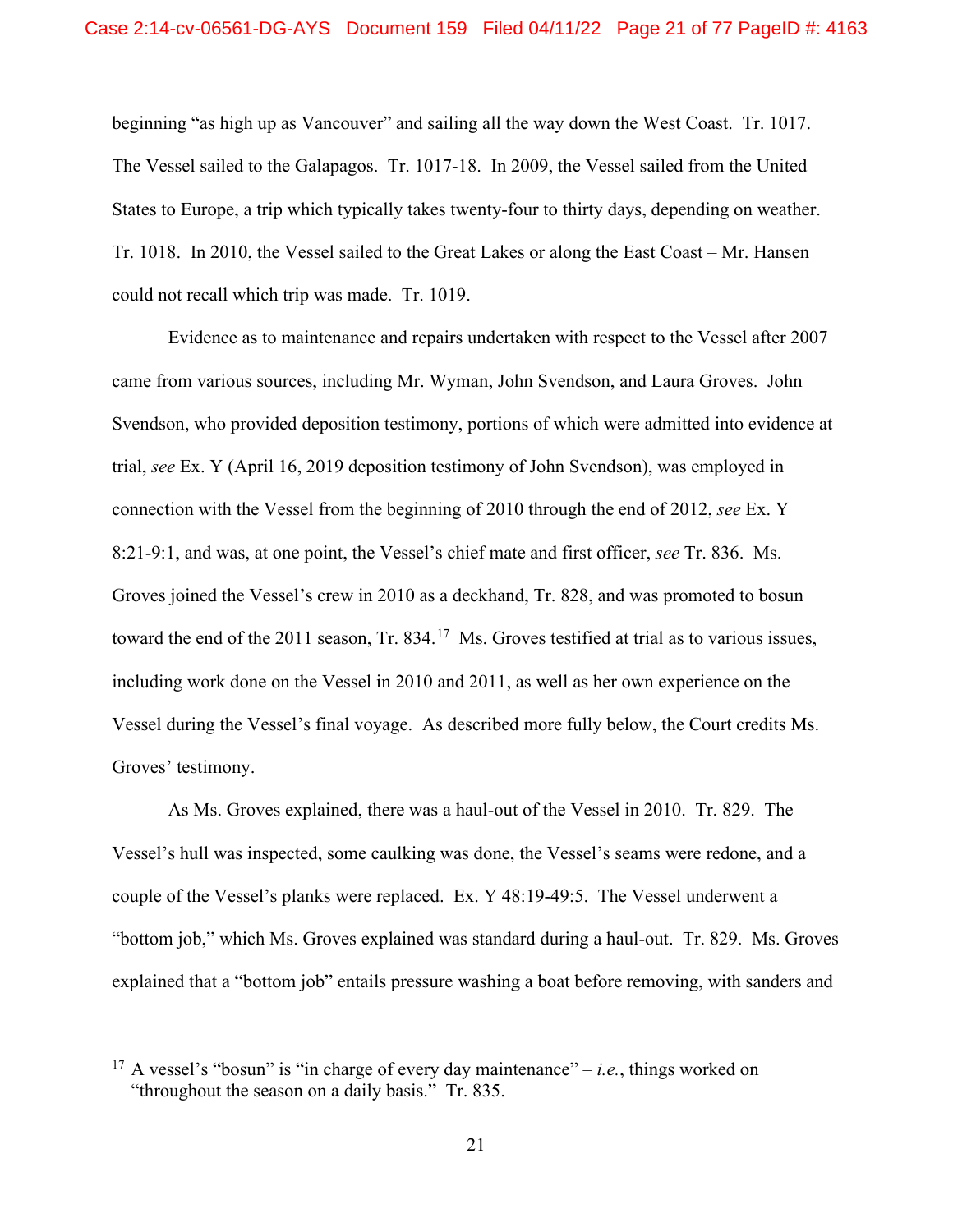scrapers, any "fouling community" that may have built up on the boat  $-i.e.$  certain organisms that attach to surfaces underwater including, for example, barnacles. Tr. 829. Ms. Groves explained that, once the hull is cleaned, the boat's seams between its planks are checked and re-caulked if needed. Tr. 829. Once the caulking is finished, the boat is coated twice with "bottom paint." Tr. 829-30. Ms. Groves participated in each step of this process during the 2010 haul-out. Tr. 830. The Vessel's then-bosun, Dan Cleveland, did most of the caulking. Tr. 830. Ms. Groves believed that one of the Vessel's masts was replaced with a new mast during the 2010 haul-out. Tr. 830.

The Vessel was hauled out again in 2011, in St. Thomas, Virgin Islands. Tr. 835. The Vessel underwent a bottom job that year. *See* Tr. 835.

Mr. Wyman believed that the Vessel was hauled out almost yearly between 2002 and 2012. Tr. 609.

### **VIII. Pursuit of a Load Line Certification**

In 2009, Mr. Hansen and others considered getting a "load line" for the Vessel, which would have allowed the Vessel to carry twelve passengers. Tr. 1028; *see also* Tr. 205. The Vessel did not need a load line to operate in U.S. domestic waters as an uninspected recreational vessel or as a moored attraction vessel. Tr. 383; *see also* Tr. 1030.

The American Bureau of Shipping ("ABS") was engaged to evaluate the Vessel in connection with the possibility of getting a load line. Tr. 1028; *see also generally* Ex. 61. ABS performed an inspection of the Vessel. Tr. 1029. An ABS "Statutory Survey Report" (the "ABS Survey Report") was issued, *see generally* Ex. 61, based on an inspection conducted on November 11, 2010, Ex. 61 at 2. The ABS Survey Report noted certain "outstanding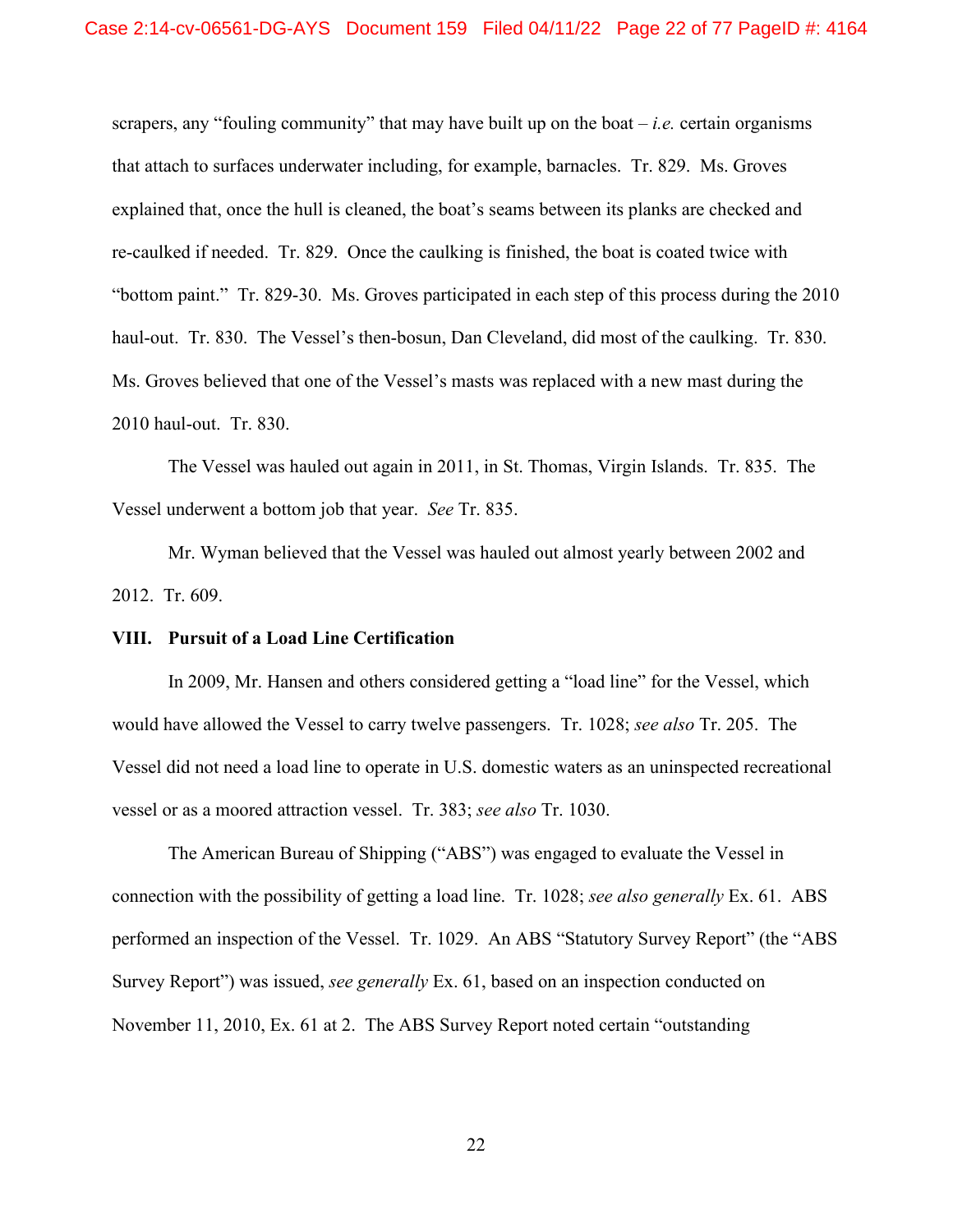deficiencies" after noting that "[i]t is recommended that the following outstanding deficiencies be dealt with to the satisfaction of the attending Surveyor as follows." Ex. 61 at 3.

Mr. Hansen testified that, in this context, a "deficiency" is "basically a requirement that you would need to do in order to be compliant for a load line." Tr. 1031. Mr. Hansen explained that, in this context, the term "deficiency" does not refer to a deficiency under Coast Guard regulations. Tr. 1031. It was decided not to move forward with the load line. Tr. 1036-37. Without the load line, the Vessel still was permitted to operate as a moored attraction vessel and as a private leisure yacht. Tr. 1037.

### **IX. 2011 Coast Guard Inspection**

Sometime in 2011, the Vessel took another transatlantic trip to Europe. Tr. 914-15. It was arranged for the Coast Guard to make a visit and inspect the Vessel. Tr. 915. When the Coast Guard came aboard the Vessel, the Coast Guard felt that there had been some modifications to the Vessel that voided a tonnage certificate previously issued in connection with the Vessel. Tr. 915-16.

The Coast Guard allowed the Vessel to continue on its European tour. Tr. 916. The Coast Guard instructed that, when the Vessel arrived back in the United States, the Vessel's certificate of inspection had to be turned in until the discrepancies that the Coast Guard noted were rectified. Tr. 916. The only issue was a tonnage issue. Tr. 916. The Coast Guard's decision was appealed and then re-appealed to the Commandant of the Coast Guard, who granted the appeal. Tr. 918. The Vessel was thereafter brought in compliance with the Coast Guard's requirements, and the Vessel's tonnage was reinstated at some point during 2012. Tr. 945. The Vessel was ultimately granted the right to continue operating as it was, assuming that, at some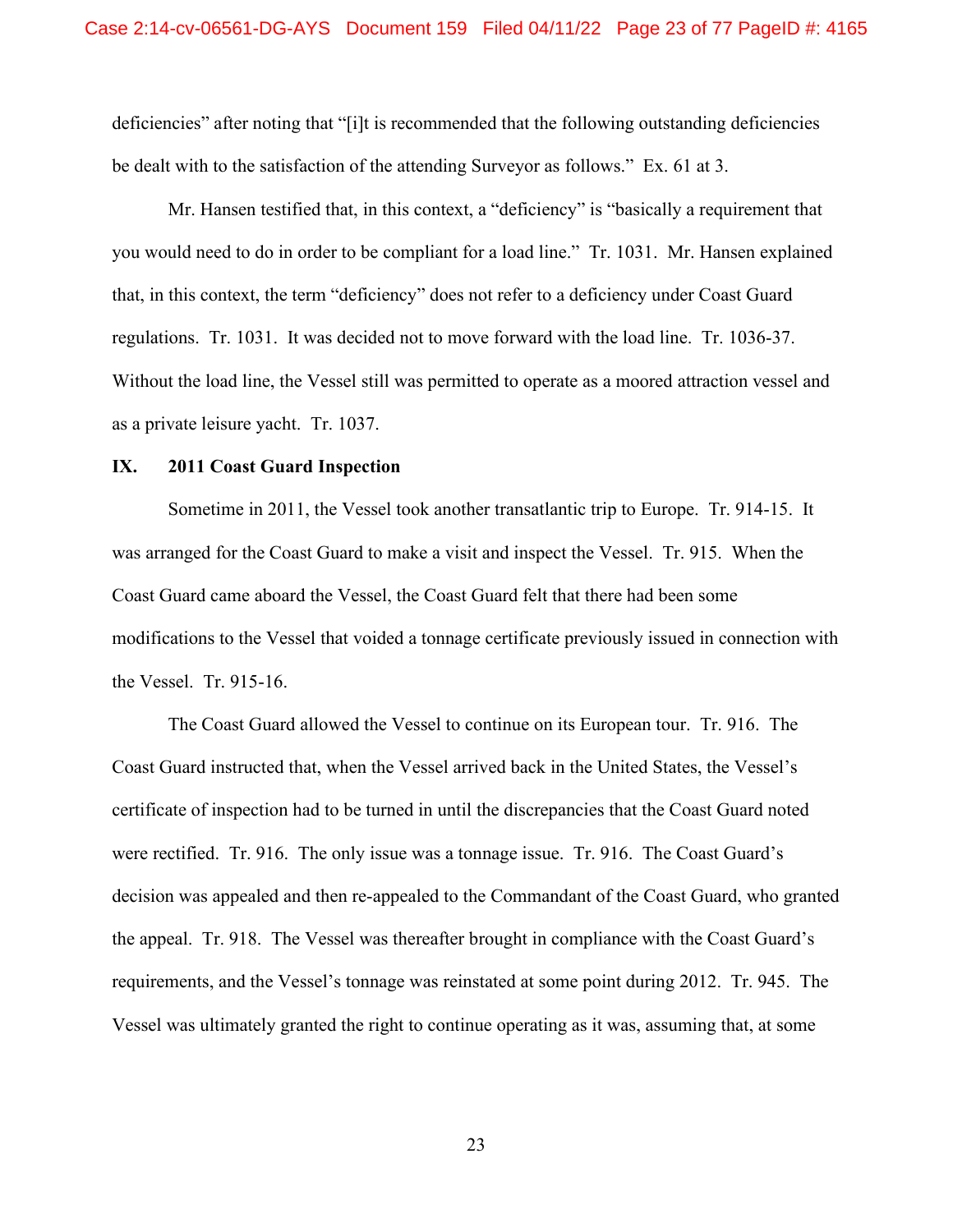point in 2012, a staircase that the Coast Guard felt was voiding the Vessel's tonnage was removed. Tr. 918-19. The staircase was thereafter removed. Tr. 919.

### **X. The 2012 Yard Period**

The Vessel was hauled out of the water in late Summer 2012 at Boothbay Harbor Shipyard for general maintenance work. Stip. Facts ¶ 27; *see also* Tr. 835. Ms. Groves and Mr. Kosakowski testified at trial as to the work done on the Vessel during the 2012 yard period.

Ms. Groves estimated that the 2012 yard period lasted a month. Tr. 840. Ms. Groves oversaw the bottom job during this time. Tr. 839.

During the 2012 haul-out period, crew members on the Vessel performed certain outer layers of caulking work below the waterline on the hull. Stip. Facts ¶ 32. Ms. Groves and others recaulked "any seams that needed recaulking below the waterline." Tr. 840; *see also* Tr. 315-16.

Ms. Groves detailed the recaulking process, explaining that the process involves one person taking a "hawsing iron" – *i.e.*, a metal tool that is approximately two or three inches wide and similar in width to a vessel's seam – and holding it against a particular seam. Tr. 840-41. Another person will then take a mallet, called a "beetle," and swing that mallet onto the hawsing iron. Tr. 841. Where the seam is good, the resulting impact of the beetle on the hawsing iron will not cause the caulking to move. Tr. 841. However, if the caulking is in need of replacing, the impact will result in the caulking going into the Vessel's seam, or sometimes in the Vessel's seam producing squirts of water – which sometimes results in "a pretty foul smell." Tr. 841. Ms. Groves explained, with respect to the 2012 yard period, that this occurred with respect to a "small/medium" amount of the caulking material of the Vessel's bottom and that this was "nothing surprising." Tr. 841. Before removing any caulking, Ms. Groves went around the Vessel and spray painted any of the Vessel's seams that did not look like they were still in great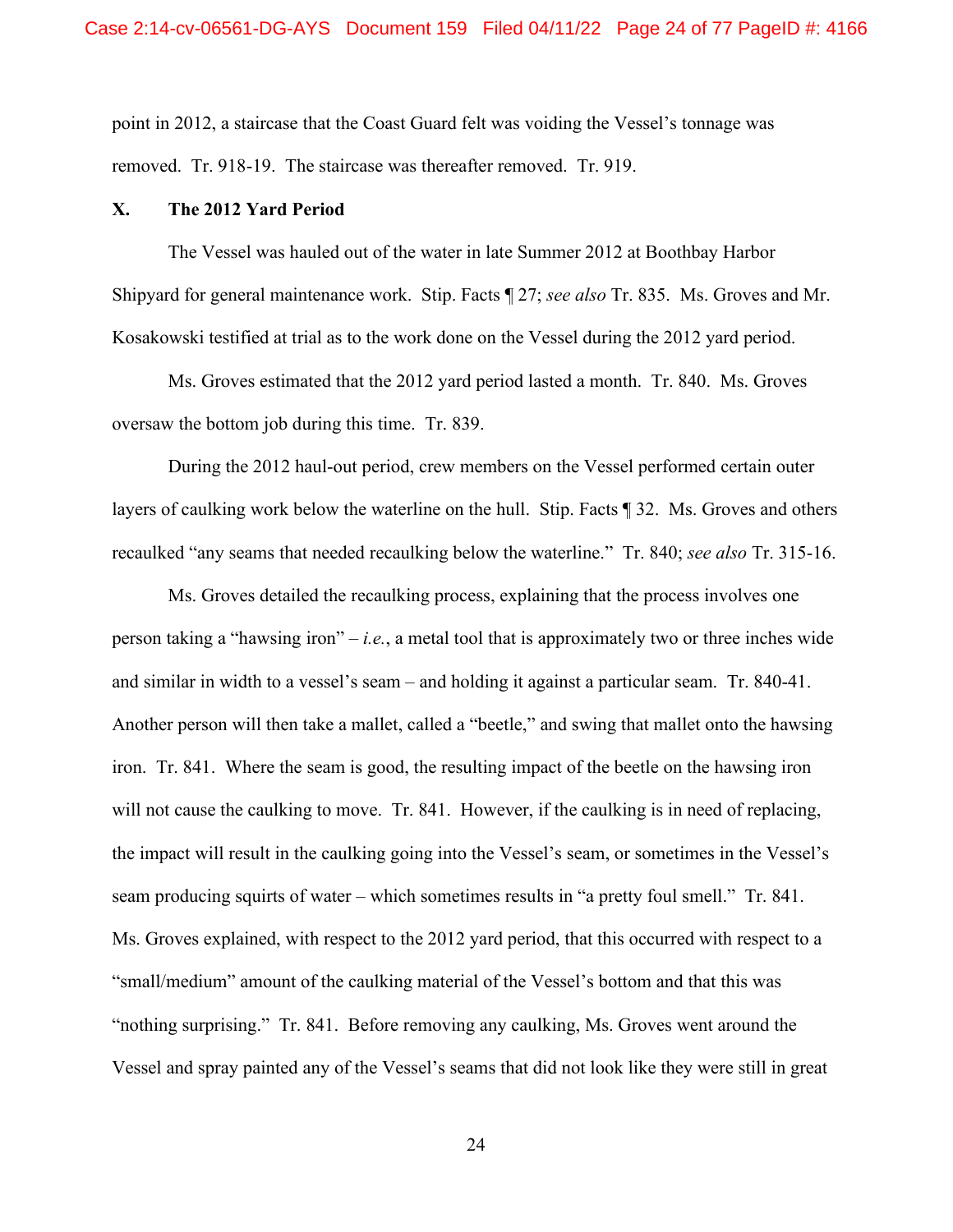condition "to make sure that we addressed them so that we couldn't overlook them." Tr. 841-42. Where needed, Ms. Groves would remove the Vessel's caulking with a reefing iron – *i.e.*, a tool "like a metal hook" – so that "all of the old stuff" was pulled out. Tr. 842. She would then recaulk the seam with a caulking iron, and use a hawsing iron and mallet to ensure the seam's caulking was tight. Tr. 842.

Mr. Kosakowski also performed certain recaulking work on the Vessel's bottom during this 2012 yard period. *See* Tr. 312. Specifically, Mr. Kosakowski explained that "[t]here were maybe three places that [Captain Walbridge] saw the boat leaking, so the water was coming into the boat, and he had me and Jim Jones, the other shipwright that would have been able to caulk those areas, had us address those." Tr. 312.

Ms. Groves' and Mr. Kosakowski's testimony differed somewhat with respect to the amount of recaulking work done on the bottom of the Vessel during the 2012 yard period. Whereas Mr. Kosakowski testified that, during this period, very minimal work was done on the bottom of the boat, Tr. 312, Ms. Groves testified that "[p]robaby a quarter to a third" of the bottom was recaulked, Tr. 840. Regardless, Mr. Kosakowski felt that the Vessel's bottom was in very good condition. Tr. 311. Mr. Kosakowski did not see any rotting at all on the bottom of the boat during this period. Tr. 314.

As to the caulking done on the Vessel's topsides during the 2012 yard period, Mr. Kosakowski explained that less than five percent of the Vessel's caulking needed to be redone at this time, and that the caulking that was done by the crew was satisfactory. Tr. 315-16.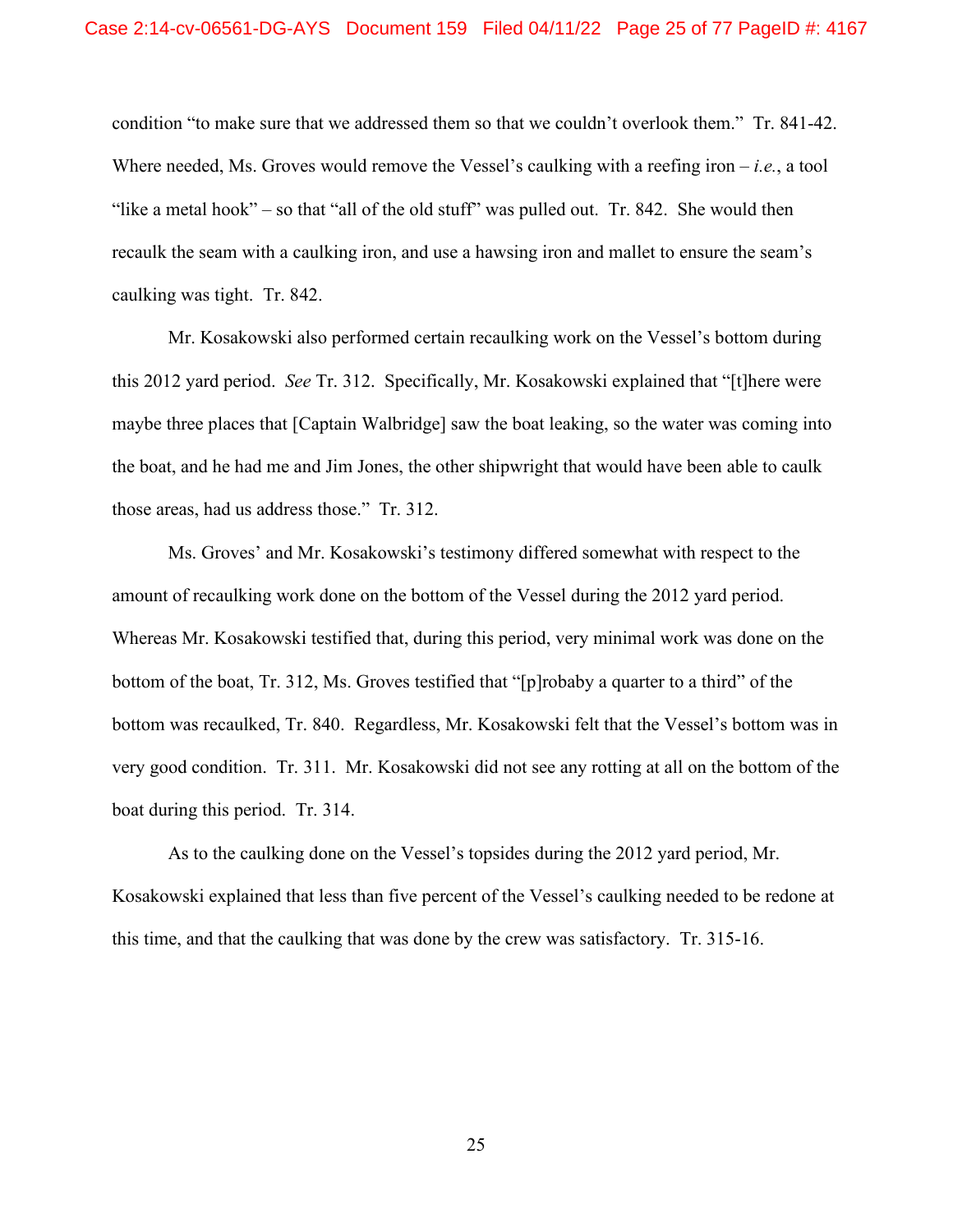### **XI. The Vessel's Rot Condition**

During the 2012 yard period, two decayed planks were removed on the Vessel's port and starboard side, respectively, and replaced. *See* Stip. Facts ¶ 31. Evidence as to this issue came from various sources, including Ms. Groves, Mr. Kosakowski, and Mr. Jackimovicz.

In her position as bosun, Ms. Groves conducted monthly inspections of the Vessel's rigging and hull. Tr. 846. During these inspections, Ms. Groves would use a "marlin spike" – a tool made of metal – to tap on the Vessel's hull above the waterline, to ensure that there were no spots where the Vessel was starting to decay or rot. Tr. 846-47. During Summer 2012, Ms. Groves found unusual spots – specifically, "a few pockets of rot underneath the channels a little aft of midships on either side of the boat." Tr. 847. Ms. Groves testified that the degree of the rot "was insignificant. It was a small amount." Tr. 897; *see also* Tr. 871. When Ms. Groves found these pockets of rot, she notified Captain Walbridge. Tr. 847. Ms. Groves believed that the Vessel would be hauled out "for a reasonably long haul out period in the fall" and that the pockets she discovered would be addressed then. Tr. 847. Ms. Groves testified that the rot she saw was not "structural" and that there was no problem with sailing the Vessel during the time between when Ms. Groves discovered the rot and when the Vessel was scheduled to be hauled out. Tr. 898; *see also* Tr. 905-06.

During the 2012 yard period, employees at the yard entirely removed the planks with respect to which Ms. Groves had found pockets of rot. Tr. 848. The boards that were removed were replaced with new oak planking. Tr. 849; *see also* Tr. 282-83, 293-94. Wood preservative was applied to at least certain parts of the Vessel, and no other planks were removed. Ex. 97 42:5-7. Mr. Kosakowski testified that the planks that were replaced on both sides of the Vessel were approximately four feet above the waterline. Tr. 312-13.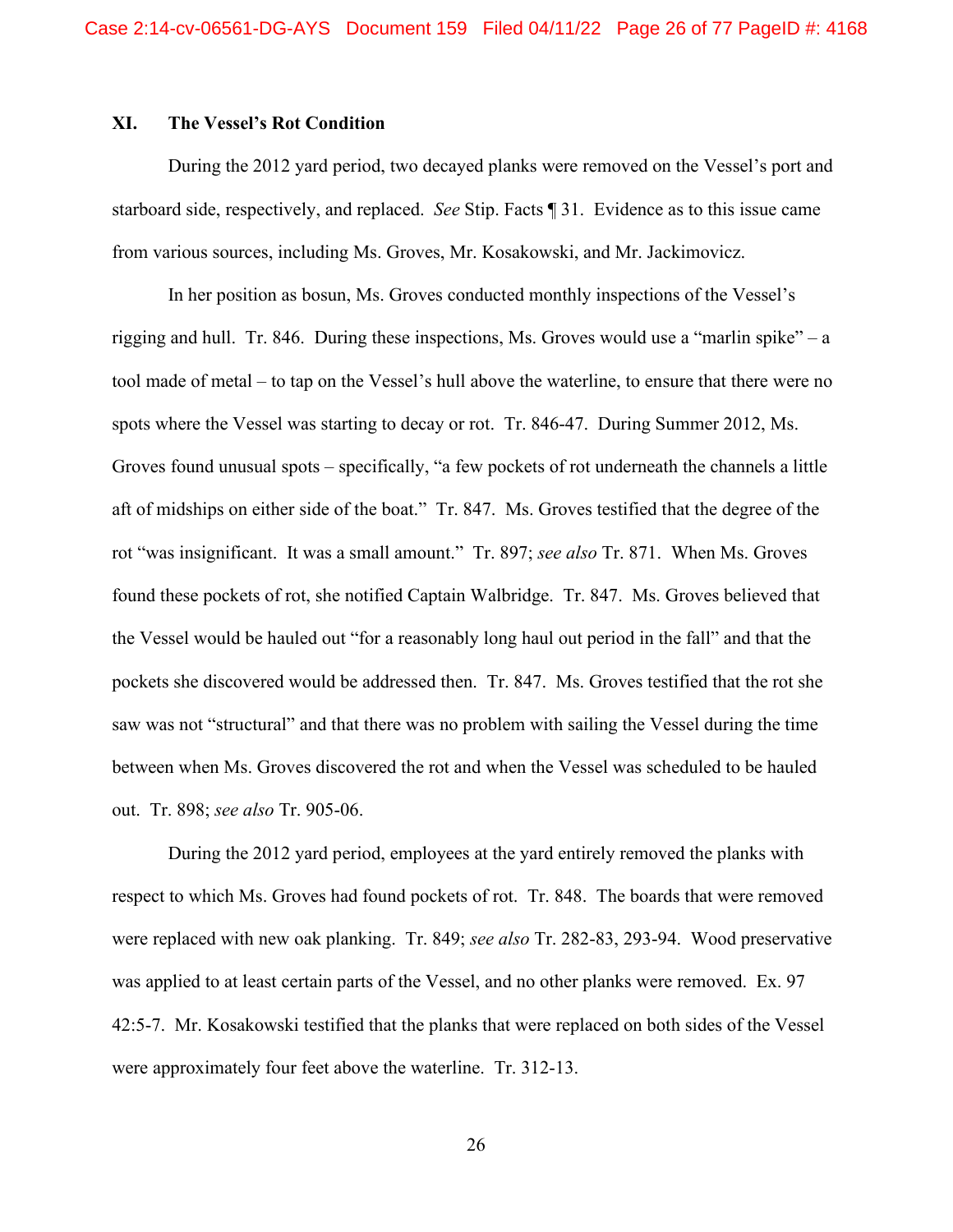Ms. Groves', Mr. Kosakowski's, and Mr. Jackimovicz's testimony differ with respect to the degree and the extent of the rot condition.

Ms. Groves explained that, beyond the Vessel's planking, "[t]he rot in at least one place had spread into one of the frames behind it." Tr. 848. Ms. Groves looked briefly at what was behind the board once it was removed and noticed that rot had spread into the frame. Tr. 851. When Ms. Groves was looking at the frame, she saw a pocket of rot "probably a little more than a foot" wide and "six inches in diameter." Tr. 851-52. Ms. Groves testified that she did not see rot anywhere else. Tr. 852. Ms. Groves testified that she was not able to determine how far the rot had spread. Tr. 868. Ms. Groves testified that she was not "shocked or terrified" by the rot. Tr. 868. Ms. Groves recalled thinking that the rot was manageable. Tr. 868. When asked about the extent of the rot beyond the rot that she was able to see, Ms. Groves testified that she understood that the rot other than what she saw was not structural to the Vessel's frames. Tr. 908.

Mr. Jackimovicz provided deposition testimony, portions of which were admitted into evidence at trial, *see* Ex. 97, that – like Ms. Groves' trial testimony – depicts a manageable and non-structural rot condition. According to Mr. Jackimovicz, "[t]here was a couple of plank[s] that we had put in in 2007 that he [Captain Walbridge] wanted looked at. One plank on the [starboard] side, and one plank on the port side that looked a little rough on the outside so they had the plank removed, and they found a fair amount of decay behind in that area." Ex. 97 41:9-14. Mr. Jackimovicz saw the Vessel with the planks removed. Ex. 97 41:18-19. Mr. Jackimovicz did not recollect how deep the decay was but knew that the decay did not go to the back side of the Vessel's frame because he "poked around in a couple of these places with a pocket knife and felt some solid wood behind there." Ex. 97 45:6-10. Mr. Jackimovicz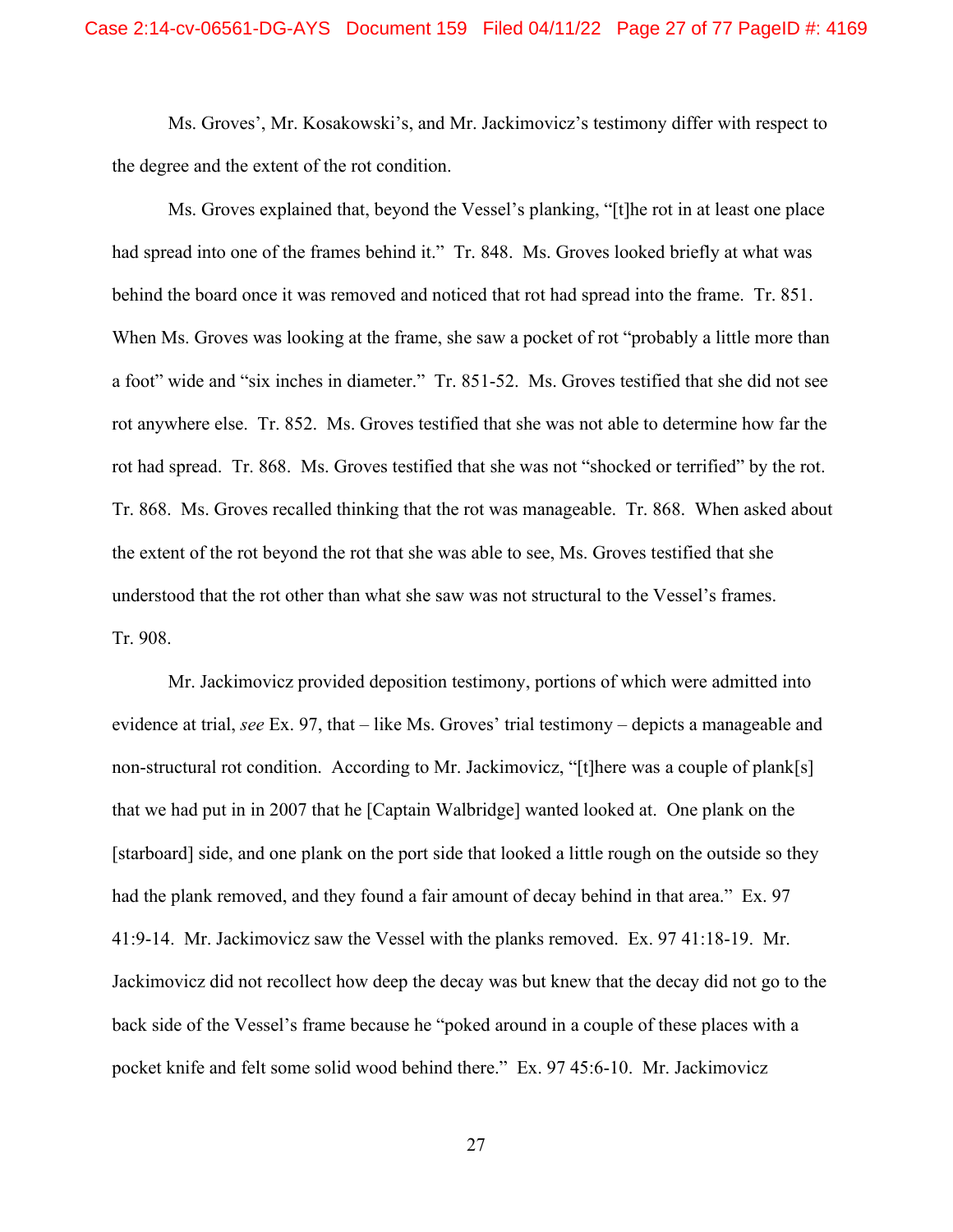explained that this condition "required attention," Ex. 97 45:11-12, and that there was a plan to examine this condition in the next year or two, Ex. 97 46:18-20. Mr. Jackimovicz considered this to be a sufficient timeframe within which to deal with the problem as long as the Vessel was operated in calm to moderate conditions. Ex. 97 46:18-24. Mr. Jackimovicz explained that "we discussed a little bit what the problem might be and came to the conclusion of lack of ventilation." Ex. 97 42:7-9.

Mr. Kosakowski, meanwhile, testified to a comparatively more severe and extensive rot condition. Mr. Kosakowski testified that, during the 2012 yard period, he and Captain Walbridge examined a spot that was "mid ship on the portside [and] had a one-by-one plywood patch on the hole." Tr. 277. Mr. Kosakowski testified that he and Captain Walbridge "took the patch off and found a hole through the planking about the size of a softball. The hole was black and looked . . . very rotten." Tr. 278. Mr. Kosakowski testified that this hole was in the Vessel's Douglas fir planking. Tr. 278. Mr. Kosakowski explained that he and Captain Walbridge decided to investigate and make as minimally intrusive of a hole as they could to see if it was the entire plank that needed to be pulled off of the Vessel. Tr. 278. Mr. Kosakowski testified that, when that section was taken out, more decay was found. Tr. 279.

Like Ms. Groves and Mr. Jackimovicz, Mr. Kosakowski testified that there was decay beyond the Vessel's planking, into the Vessel's framing. Tr. 279. Mr. Kosakowski testified, though, that "[w]e couldn't find an end to the decay," Tr. 279, and that, in a 14-foot span, there were "probably, say, six frame sets and they were all showing the same decay," Tr. 280. Mr. Kosakowski further testified, in tension with Ms. Groves' and Mr. Jackimovicz's testimony, that the framing he saw – and the planking as well – had no strength to it, and that "[a] lot of the planking and the framing had the same mass as foam." Tr. 280-81. Mr. Kosakowski testified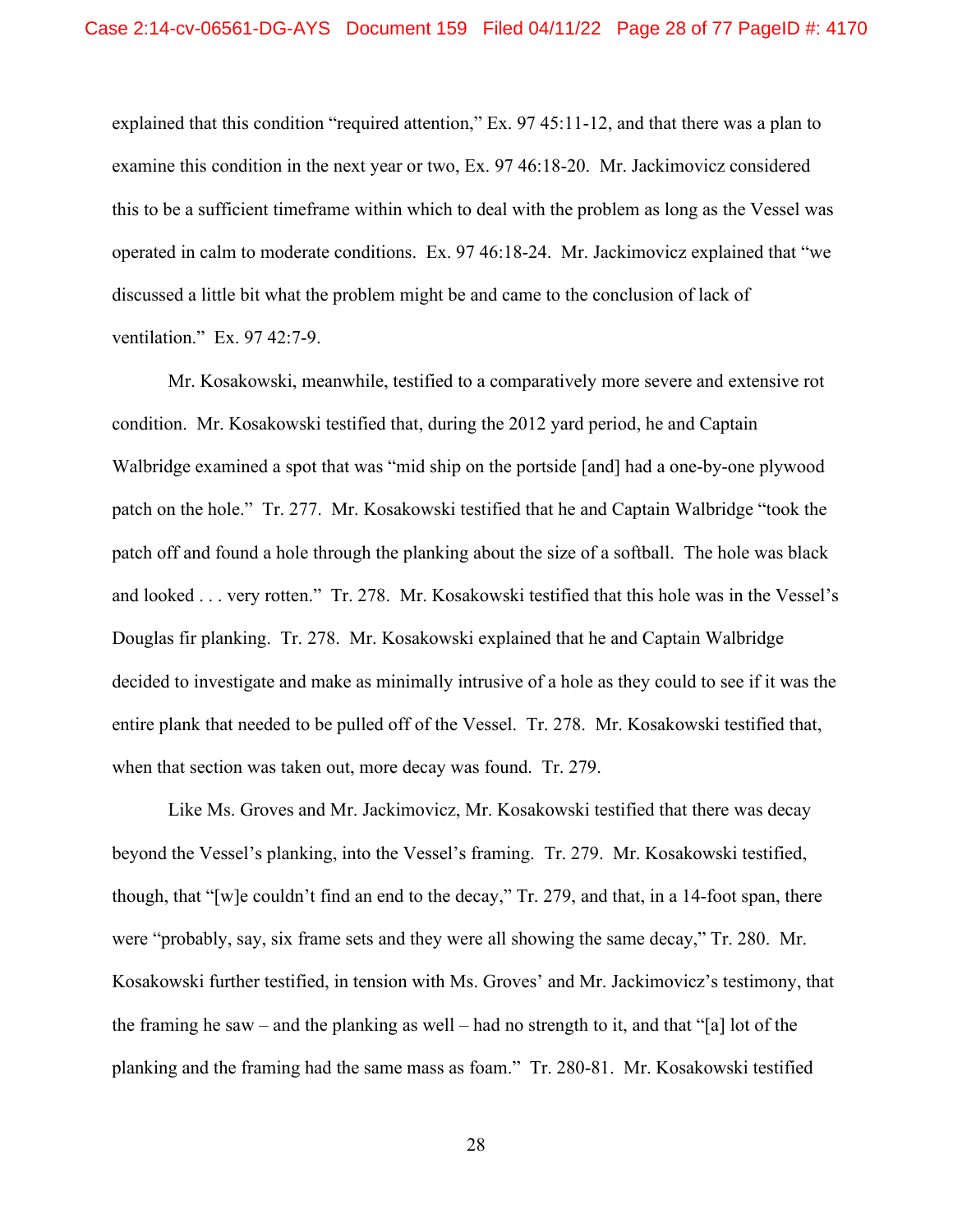that "[i]t was almost like it had been completely turned to charcoal. There was very little mass left to it and it was just not rigid like oak typically is." Tr. 281.

Mr. Kosakowski further testified as to certain photographs that he took of portions of the Vessel that he claimed were exhibiting rot. Tr. 281-82; *see also* Ex. 6. When asked why he took and kept photographs both of the Vessel and of other projects, Mr. Kosakowski explained that "it's nice to have pictures of remembering how you put that together, but also, you know, bragging rights" – "Look what I built." Tr. 321.

Certain of Mr. Kosakowski's photographs depicted planking that was taken off of the Vessel. Tr. 283. Mr. Kosakowski testified as to one of these photographs showing the "inside face of the plank" – *i.e.*, "the side that would have been touching the frames," Tr. 285; *see also*  Ex. 6 at 1, explaining that the planking shown in the photograph exhibited white mold, charring, and cracking, Tr. 285-86. Mr. Kosakowski testified that the "cracks that you see are very catastrophic for the strength of the planking" and that "these cracks go almost all the way through the width of the planking rendering it almost useless as a plank." Tr. 286.

Mr. Kosakowski testified as to planks or pieces of planks that were not removed from the Vessel that exhibited the same characteristic. Tr. 286-87. Specifically, Mr. Kosakowski testified as to a photograph of "the aft section of the ship," explaining that some planks were pulled off in that area, revealing "the same amount of decay." Tr. 287; *see also* Ex. 6 at 23. Mr. Kosakowski testified that "[t]here was no way to structurally repair the planking in this area." Tr. 287. Mr. Kosakowski testified as to the photograph of the aft section of the ship that the photograph depicted a frame that was in very poor condition, with considerably deep cracking and checking.[18](#page-28-0) Tr. 288. Mr. Kosakowski testified as to other photographs depicting checking and

<span id="page-28-0"></span><sup>&</sup>lt;sup>18</sup> "Checked" means to have a lot of cracks. Tr. 684.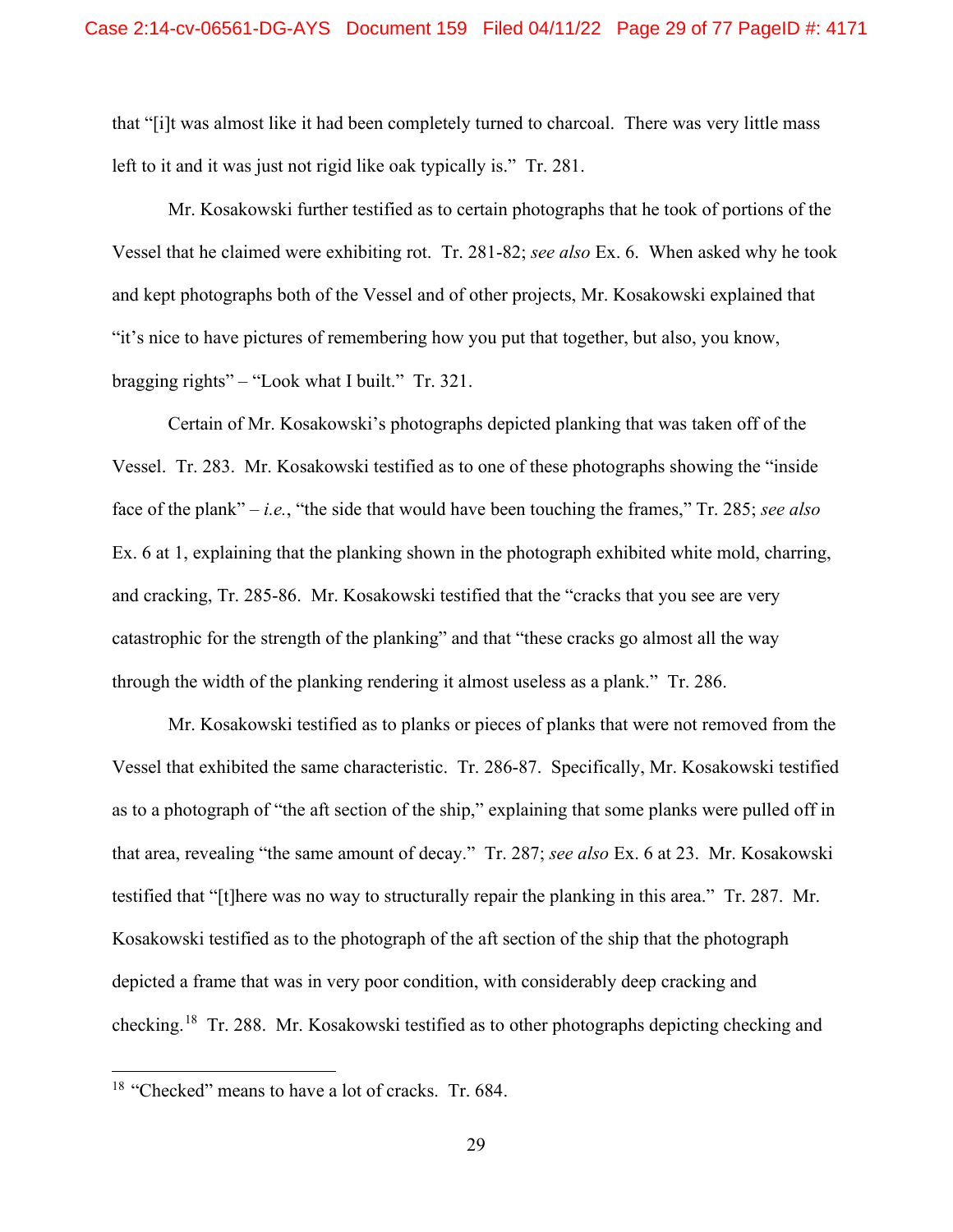"cracking but in very small increments." Tr. 288-89; *see also* Ex. 6 at 20, 24. Mr. Kosakowski testified that certain of the Vessel's "black locust dowels"[19](#page-29-0) exhibited rot and fungus. Tr. 291. Mr. Kosakowski testified that the framing on the starboard side of the Vessel was in the same condition as the portside was. Tr. 293.

Mr. Kosakowski testified that nothing was done to remedy this condition "other than to try to put enough wood back to fasten the plank." Tr. 293. Mr. Kosakowski testified that the repairs made were "a cosmetic fix," and that "we were not going to get a structural fix in such a small area." Tr. 293-94.

Mr. Kosakowski testified that Ms. Groves, as the Vessel's bosun, would have been involved in the exploratory work related to the Vessel's rot condition. Tr. 295. When asked if he discussed this rotting condition with any crew member, Mr. Kosakowski testified that "[t]he only person that I would have grabbed specifically would have been Laura [Groves] and the captain, Captain Walbridge." Tr. 296. Mr. Kosakowski testified that Ms. Groves and Adam Prokosch came to discuss this condition with him. Tr. 296. Mr. Prokosch was a crew member of the Vessel. *See* Tr. 836.

Although the Coast Guard was present at some point during the 2012 haul-out, *see* Tr. 322, Mr. Kosakowski did not mention the rot that he found to the Coast Guard representative, Tr. 323. Mr. Kosakowski did not tell anyone at Bounty Org. other than Captain Walbridge about this issue. Tr.  $324<sup>20</sup>$  $324<sup>20</sup>$  $324<sup>20</sup>$ 

<span id="page-29-0"></span><sup>&</sup>lt;sup>19</sup> "Black locust" is a "very, very dense" material. Tr. 273.

<span id="page-29-1"></span> $20$  Over defense objection, Mr. Kosakowski testified that Captain Walbridge met Mr. Kosakowski in Mr. Kosakowski's office the morning after "we found the rotten frames" and that Captain Walbridge told him that "Bob really wants to see if he could sue the yard." Tr. 298. Mr. Kosakowski, over defense objection, testified that Captain Walbridge told him that Captain Walbridge had convinced Mr. Hansen not to sue the yard. Tr. 299. Also over defense objection, Mr. Kosakowski testified that Captain Walbridge told him that Captain Walbridge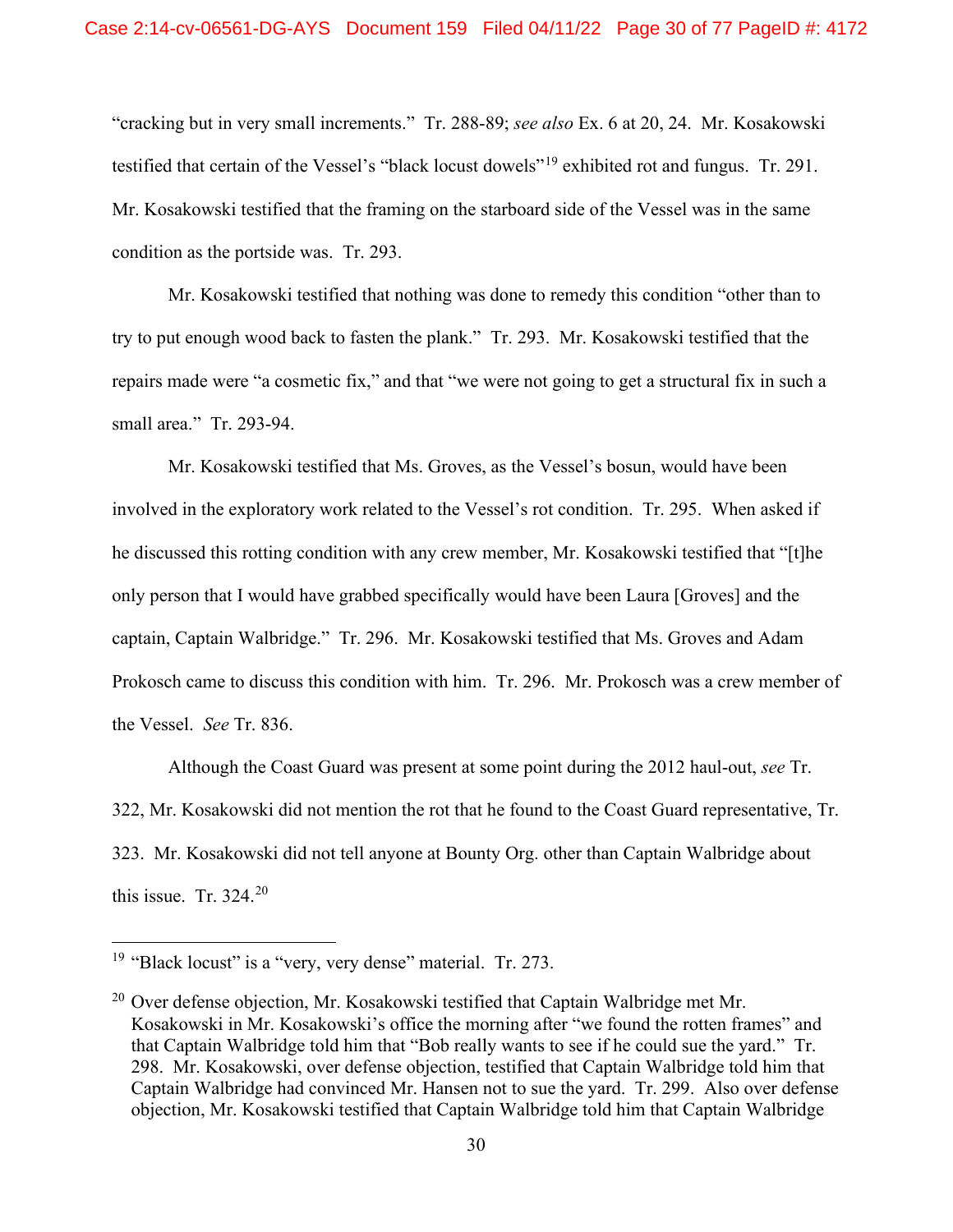The Court credits Ms. Groves' testimony, including her testimony as to the Vessel's rot condition, and credits Ms. Groves' testimony and Mr. Jackimovicz's testimony as to the Vessel's rot condition over Mr. Kosakowski's testimony as to the Vessel's rot condition.

At trial, Ms. Groves came across as detail-oriented and discerning. Ms. Groves spoke about the Vessel and the work done on the Vessel with a clear command of the Vessel, including the Vessel's structure, condition, capabilities, and maintenance/repair needs. Ms. Groves carefully and methodically walked the Court through various processes used in maintaining and repairing the Vessel with a precision that lent support to her credibility. Ms. Groves' precise and methodical approach to describing work done on the Vessel left the Court with the impression that Ms. Groves was not inclined toward exaggeration.

By contrast, Mr. Kosakowski's testimony – including Mr. Kosakowski's suggestion that he had taken pictures of the Vessel's rot condition for "bragging rights" – gave the impression that Mr. Kosakowski was prone to exaggeration, undercutting Mr. Kosakowski's testimony as to the Vessel's rot condition.

Mr. Kosakowski's testimony as to the Vessel's rot condition is further undercut by his testimony that he spoke with Ms. Groves about the rot condition. Had the Vessel's rot condition, indeed, been as severe and extensive as the rot condition Mr. Kosakowski described in his

had told Mr. Hansen "we need<sup>[]</sup> to get rid of the boat as soon as possible." Tr. 299. Defendants sought to exclude this testimony on hearsay grounds. *See* Tr. 297-98. The parties submitted briefing on this evidentiary issue during the course of trial, *see* ECF Nos. 147-48, 150-51, and Acadia made arguments as to this issue in its proposed findings of fact and conclusions of law, *see* Acadia's Proposed Findings of Fact and Conclusions of Law at 40. Notably, Mr. Hansen denied having had the conversation described in the objected-to portions of Mr. Kosakowski's testimony. *See* Tr. 1037-38. In any event, the Court need not resolve the parties' dispute concerning the objected-to portions of Mr. Kosakowski's testimony because, even if the Court were to consider that testimony, it would not alter the Court's conclusions herein.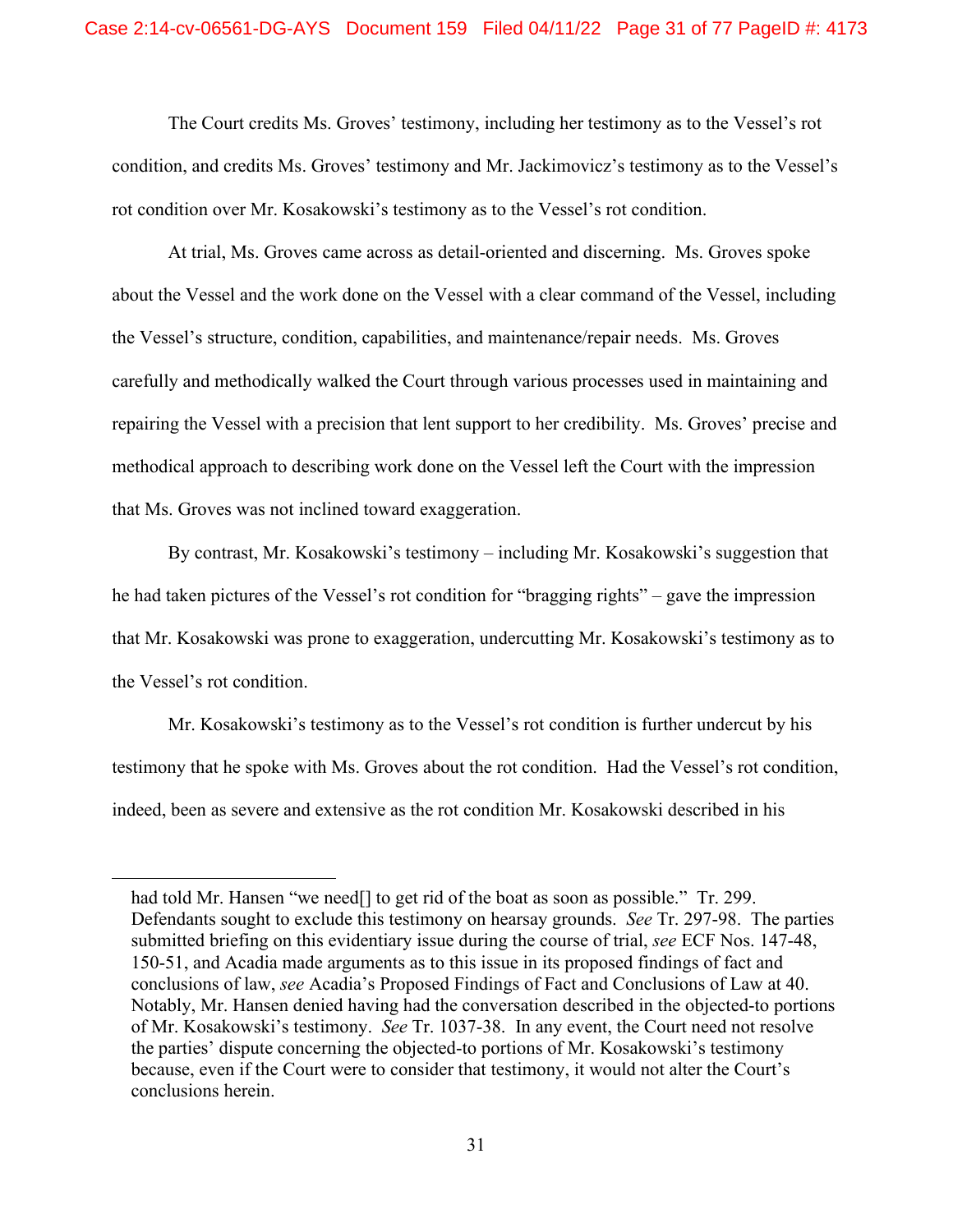testimony, and had Mr. Kosakowski, indeed, discussed that rot condition with Ms. Groves, one would have expected Ms. Groves not to have testified as to a rot condition that was manageable and non-structural, as she did.

Mr. Kosakowski's testimony as to the Vessel's rot condition is yet further undercut by Mr. Jackimovicz's testimony as to the Vessel's rot condition. If, as Mr. Kosakowski's testimony suggested, significant portions of the Vessel's framing had the mass of foam or charcoal, it would have been unlikely for Mr. Jackimovicz to have detected solid wood in the portions of the Vessel's framing that he examined using a pocketknife.

Particularly when accounting for the credibility of the witnesses who testified as to the Vessel's rot condition, the greater weight of the evidence indicates that the Vessel's rot condition was not severe or extensive, and did not compromise the Vessel's structure.

#### **XII. Mr. Wyman's October 2012 Survey**

In October 2012, Acadia requested a "condition and value" survey, preferably done by Mr. Wyman. *See* Ex. W at 3-4. Acadia indicated that an in-water survey would be acceptable. *See* Ex. W at 2. Mr. Wyman remembered questioning the validity of doing an in-water survey, Tr. 760, but had done an in-water survey of the Vessel before, *see* Ex. G(a) at 1.

At the time of the request for a new survey on October 4, 2012, the Vessel was dry docked at Boothbay Harbor Shipyard. Stip. Facts ¶ 35. Mr. Wyman surveyed the Vessel while the Vessel was in the water on October 19, 2012. Stip. Facts ¶ 36; *see also* Tr. 689. Mr. Wyman made a verbatim copy of the notes that he made while doing the survey. Tr. 688-89; *see also* Ex. G(i) at 1. Mr. Wyman was on the Vessel for about four hours in connection with this survey. Tr. 690; *see also* Ex. G(i) at 1. Mr. Wyman checked the bilges and was down in the lower holds. Tr. 692. Mr. Wyman did not remember seeing water in the bilges but noted that "it's not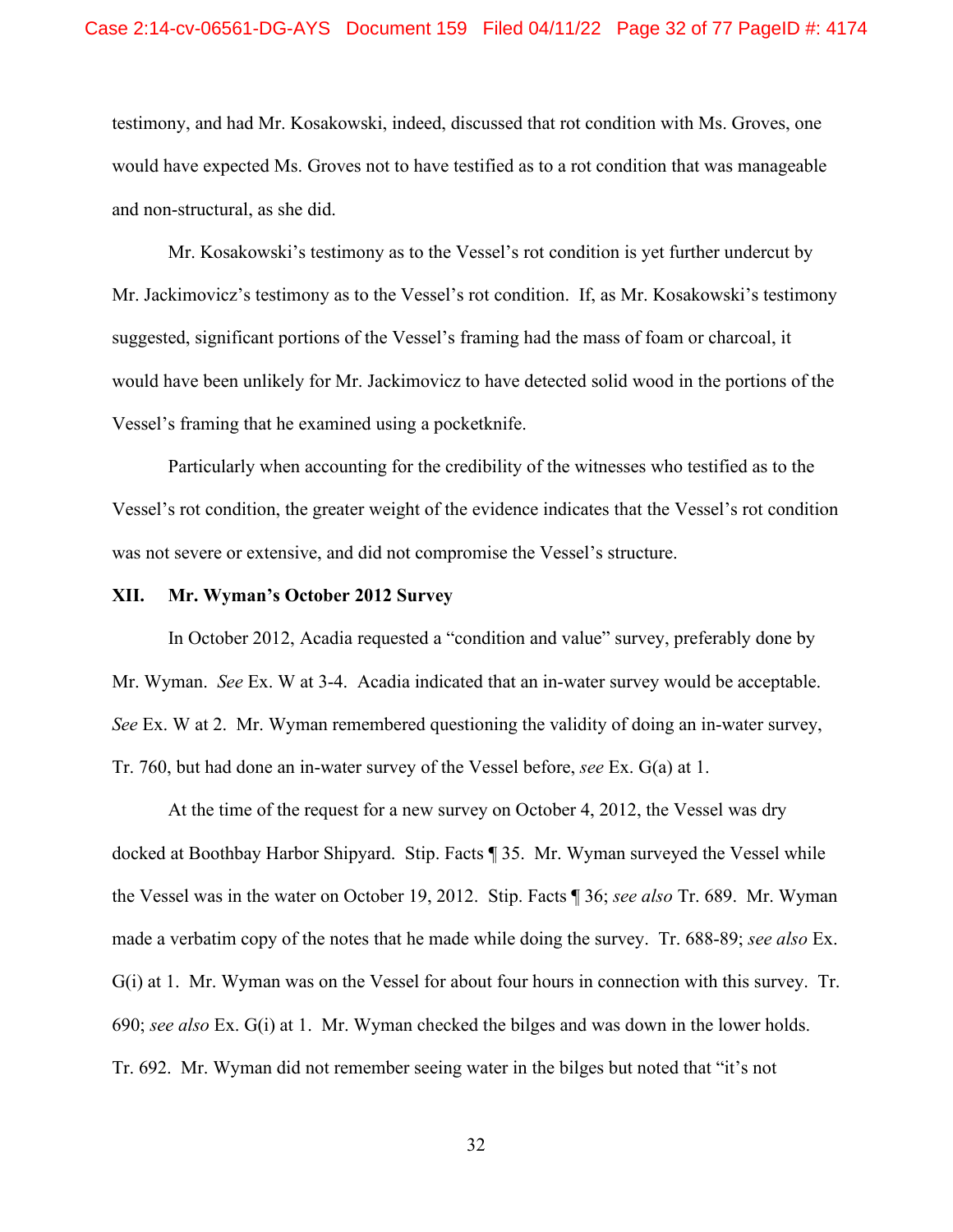uncommon for a little bit of water to be in the bilges of a wooden ship." Tr. 692-93. Mr. Wyman did not operate the bilge pumping systems, or the generators or engines. Tr. 693. Mr. Wyman did some "tap[p]ing" on the wood and did not discover any signs of deterioration that stood out to him. Tr. 693. Mr. Wyman used a knife like a pocketknife to test for rot "[w]herever something looked suspect or potentially suspect." Tr. 693-94. Mr. Wyman testified that it was essentially correct that when he did the inspection there was no way to tell what condition the Vessel's framing was in. Tr. 694. Mr. Wyman could see a "very small part of a very small percentage of the framing." Tr. 695-96.

Mr. Wyman's handwritten notes regarding the October 2012 survey reflect that Mr. Wyman inspected all compartments. Ex. G(i) at 1. Mr. Wyman's notes state that "[t]he Vessel was found in good condition," that the Vessel "had just completed a haul out and painting of bottom prior to [Mr. Wyman's] survey," and that the Vessel's "Captain reported bottom was in good condition." Ex. G(i) at 1. The conclusion that Mr. Wyman reached at the end of the work done in 2007 – including Mr. Wyman's determination that the Vessel was in "essentially new condition" – did not change after Mr. Wyman's 2012 survey. Tr. 636.

Mr. Wyman's notes regarding the October 2012 survey include, *inter alia*, a recommendation that a tiller be repaired "where significantly corroded by adding a new reinforced top plate." Ex. G(i) at 1. Mr. Wyman testified that the condition with respect to the tiller was repaired. Tr. 634.

Mr. Wyman was not told about the rot condition that was discovered in 2012, and he was unaware of that condition prior to the Vessel's sinking. Tr. 696-97. Mr. Wyman had been on board the Vessel in September 2012 for a day and a half and did not smell any rot on the Vessel in that time. Tr. 636-37. Mr. Wyman testified that, if someone had brought the rot condition to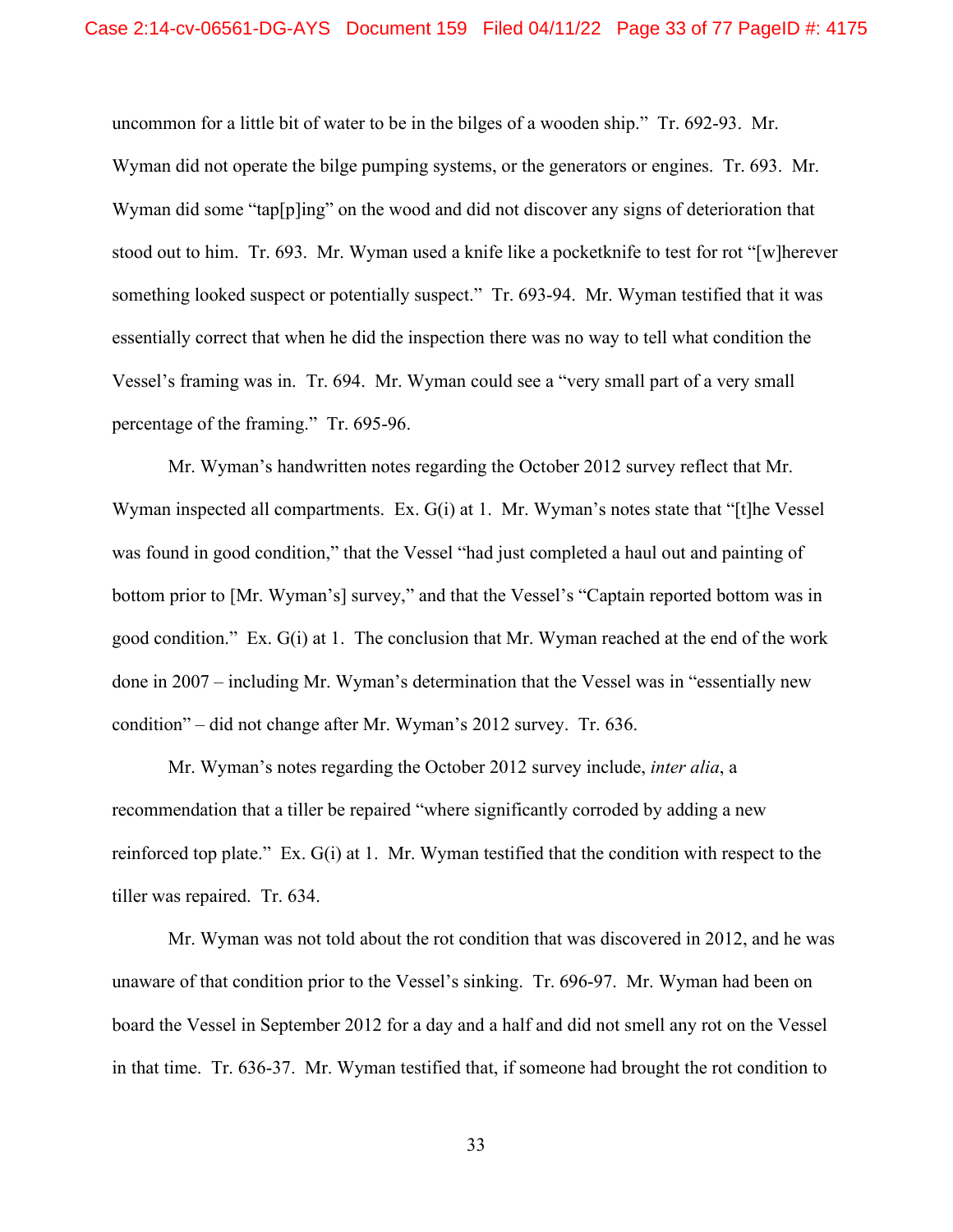his attention during his survey on October 19, he would have had concern but "probably not" about the watertight integrity of the Vessel. Tr. 697. Mr. Wyman explained that, where this rot plank was found was "above the wale . . . above the tween deck" in an area "called the shelter deck space" which "is specifically a non-watertight space." Tr. 697. Mr. Wyman testified that, "as far as being concerned about watertightness, if there is a damage to a plank there, it's not good but it's not of extreme concern to me." Tr. 697-98. Mr. Wyman explained that "the higher up [deterioration or a lack of watertight integrity] is, the less probability that you're going to get water in through anything like this." Tr. 699. In contrast to Mr. Kosakowski's testimony that the planks that were replaced on both sides of the Vessel were approximately four feet above the waterline, Tr. 312-13, Mr. Wyman testified that the "location where that rot was found was about 10 feet above the water line, which is a long way," Tr. 699. Mr. Wyman testified that it would probably not concern him if the rot was lower down closer to the wale because the wale is still "six feet above the waterline."  $Tr. 700^{21}$  $Tr. 700^{21}$  $Tr. 700^{21}$ 

Mr. Wyman testified as to certain of Mr. Kosakowski's photographs. As to certain of the photographs depicting the Vessel's frames, Mr. Wyman testified that he never personally observed what was shown in the photographs. Tr. 754. Mr. Wyman, upon reviewing certain photographs of the Vessel's frames, saw discoloration but did not see anything that he could specifically identify as rot in the Vessel's frame. Tr. 754. Mr. Wyman, in reviewing the photographs, did not "see any chunks of the frame missing or areas where it's obviously rotted." Tr. 754. Mr. Wyman testified that, if he had seen the condition depicted in the photographs, he

<span id="page-33-0"></span> $21$  Given Mr. Wyman's significant history and experience with the Vessel, the Court credits Mr. Wyman's testimony concerning the location of the rot discovered in the Vessel's planking over Mr. Kosakowski's testimony concerning the rot's location. However, even if the rot were only four feet above the waterline, as Mr. Kosakowski's testimony indicates, that fact would not alter the Court's conclusions herein.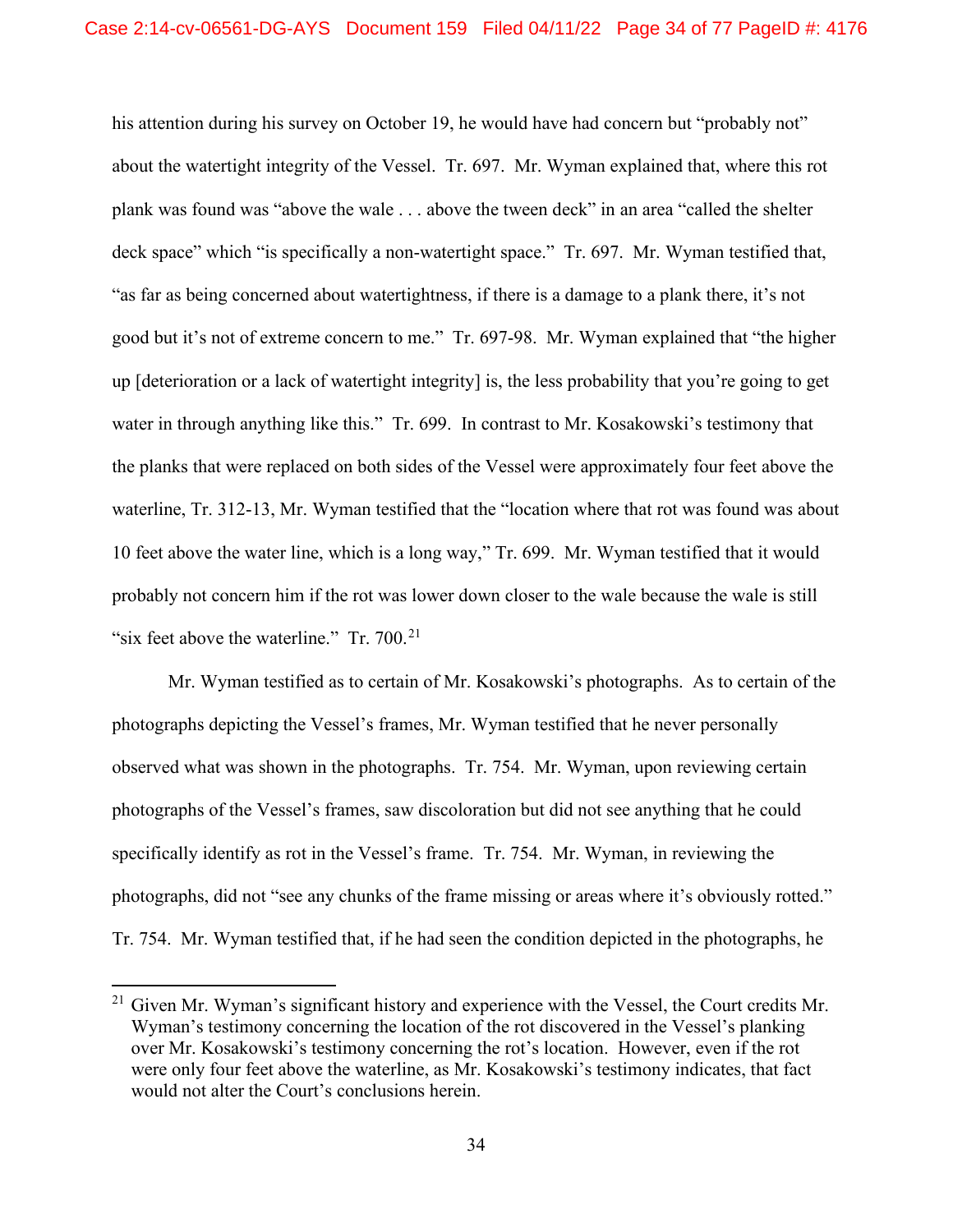would have agreed with a decision to defer any repairs until the Vessel's next drydock or haulout. Tr. 781.

Mr. Wyman's testimony as to the Vessel's rot condition and as to Mr. Kosakowski's photographs – which the Court credits – further undercuts Mr. Kosakowski's testimony regarding the Vessel's rot condition and, additionally, further indicates that the Vessel's rot condition was not severe or extensive, and did not compromise the Vessel's structure.

#### **XIII. The Vessel's Bilge Pumping System**

Sometime after the Vessel was purchased in 2001 but before June 29, 2007, the Vessel's bilge system was changed. Tr. 622-23. Mr. Wyman designed the Vessel's new bilge system. Tr. 623. Whereas the original bilge system used galvanized steel piping, the new system had copper-nickel piping – which is corrosion resistant. Tr. 623. In addition to the piping, a new manifold hold was installed that brought all the pipes together, each with their own valves. Tr. 623. Additionally, whereas the original bilge system had two electric pumps, Tr. 623, the new system had two electric pumps and one hydraulic pump, with three separate power systems, Tr. 624. The two electric pumps could be powered off of the Vessel's two generators, and the hydraulic pump was powered off of one of the Vessel's main engines. Tr. 624. This system gave the Vessel three options for pumping the bilges. Tr. 624. Any of the Vessel's compartments could be pumped with any one of these three pumps. Tr. 624.

Further, an additional "totally independent hydraulic pump" was installed, which could be powered off of the main engine that had the other hydraulic pump on it. Tr. 624. The two hydraulic pumps were called "trash pumps" because they were "designed to pass a fair amount of debris through them and not get clogged, because pumps can get clogged on occasion." Tr. 624-25.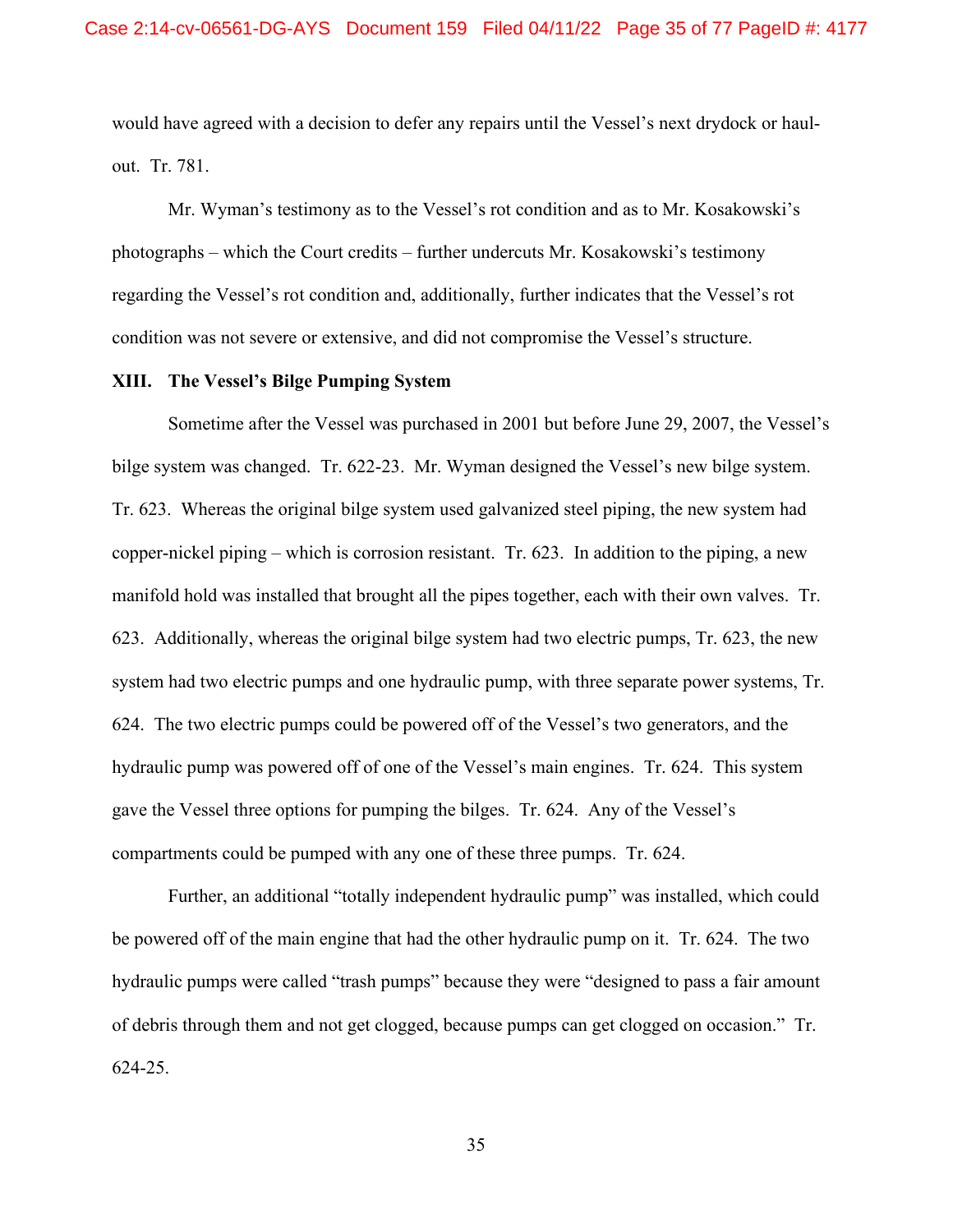The pipe that was used for the main bilge system was larger than required, the pumps were more than required, and the powering for the pumps was more than was required. Tr. 625.

Generally, the Vessel's bilge pump systems were run at the end of every four-hour watch while the Vessel was underway. Tr. 875; *see also* Ex. 99 (June 28, 2016 deposition testimony of Adam Prokosch) 83:6-11. If the Vessel was in really bad weather, the pumps would need to be run longer than if the Vessel were in nice weather. Tr. 875.

#### **XIV. The Vessel's Ventilation**

Mr. Wyman testified that "[w]ooden ships in general do better if they are well ventilated. If it is ventilated well, it's less likely to deteriorate through rot." Tr. 634-35. Mr. Wyman testified that the principal concern with ventilation is the deterioration of the wood. Tr. 685-86.

Mr. Wyman testified that the Vessel, in particular, did not have as much ventilation as he felt was appropriate. Tr. 635. Mr. Wyman's handwritten notes regarding his October 19, 2012 survey of the Vessel included a recommendation that "better ventilation for all hold spaces should be provided." Ex. G(i) at 1. Mr. Wyman testified that this was not the first time he had recommended considering getting better ventilation and that he suspected he had recommended it "during conversations right along from 2001 right on through 2012." Tr. 635. Mr. Wyman testified that he had been recommending enhancement ventilation from the beginning of his involvement with the Vessel. Tr. 684-85. Mr. Wyman testified that "there were some minor things done" but that he did not "believe that there was any major work done to increase the ventilation." Tr. 685.

Mr. Wyman testified that it is not common for wooden ships to have a ventilation system. Tr. 779. Mr. Wyman testified that he had surveyed "[p]robably a couple of dozen, probably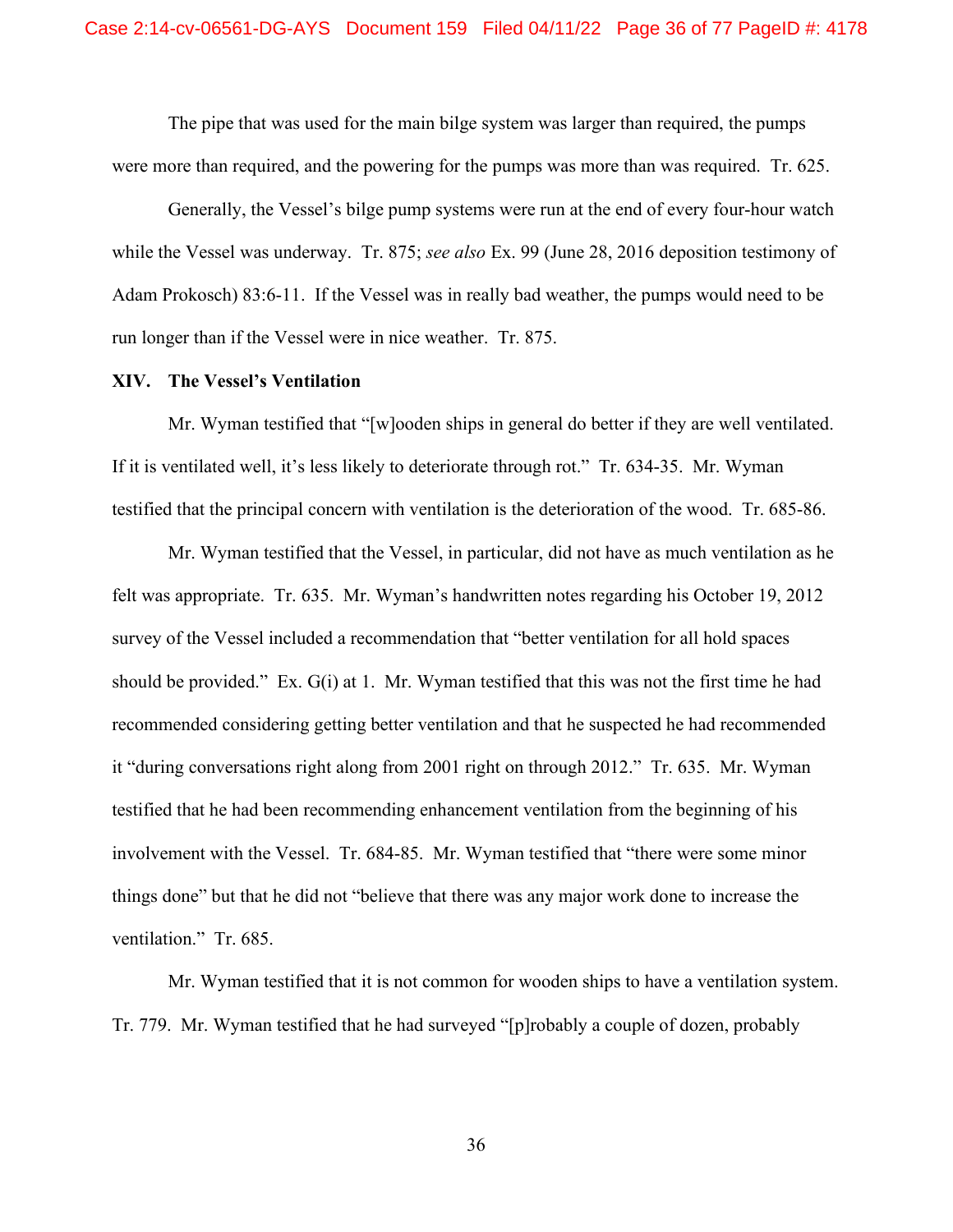more" wooden ships over the years, and that only one of those ships had ventilation systems on board. Tr. 779.

#### **XV. The Vessel's Stability**

At one point, a "stability letter" was issued with respect to the Vessel. Tr. 475; *see also*  Tr. 206. The stability letter resulted from efforts to obtain a load line certification for the Vessel. *See* Tr. 205-06. A stability letter signifies that the relevant vessel meets certain requirements set forth by the U.S. Coast Guard for the amount of passengers and for the route that the vessel intends to sail with those passengers. Tr. 207. A stability letter was not required for the Vessel to act as a moored attraction vessel or as a recreational vessel. *See* Tr. 241, 386, 413, 502.

Harold Whitacre – a naval architect and marine engineer who has worked on a number of wooden tall ships, Tr. 197, including the Vessel, Tr. 200, and who testified at trial – performed stability calculations which led to the issuance of a stability letter with respect to the Vessel, Tr. 207. A document dated August 7, 2009 and titled "Stability Letter" (the "Stability Letter") indicated that a stability test, witnessed by the U.S. Coast Guard, was conducted on the Vessel at St. Petersburg, Florida, on April 15, 2009. Ex. 57 at 3. The Stability Letter noted that the stability test's results indicated that the Vessel's stability was satisfactory for operation in certain waters, provided that certain restrictions were observed. *See* Ex. 57 at 3-4. The Stability Letter provided, in relevant part, that "[t]his stability letter has been issued based upon the following light ship parameters" and listed certain parameters. *See* Ex. 57 at 3. The Stability Letter further provided that "[a]ny alteration resulting in a change in these parameters will invalidate this stability letter." Ex. 57 at 4.

During the 2012 yard period, certain tanks on the Vessel were moved around. Tr. 626-27; *see also* Ex. 99 61:24-62:2. The tanks were moved horizontally from one of the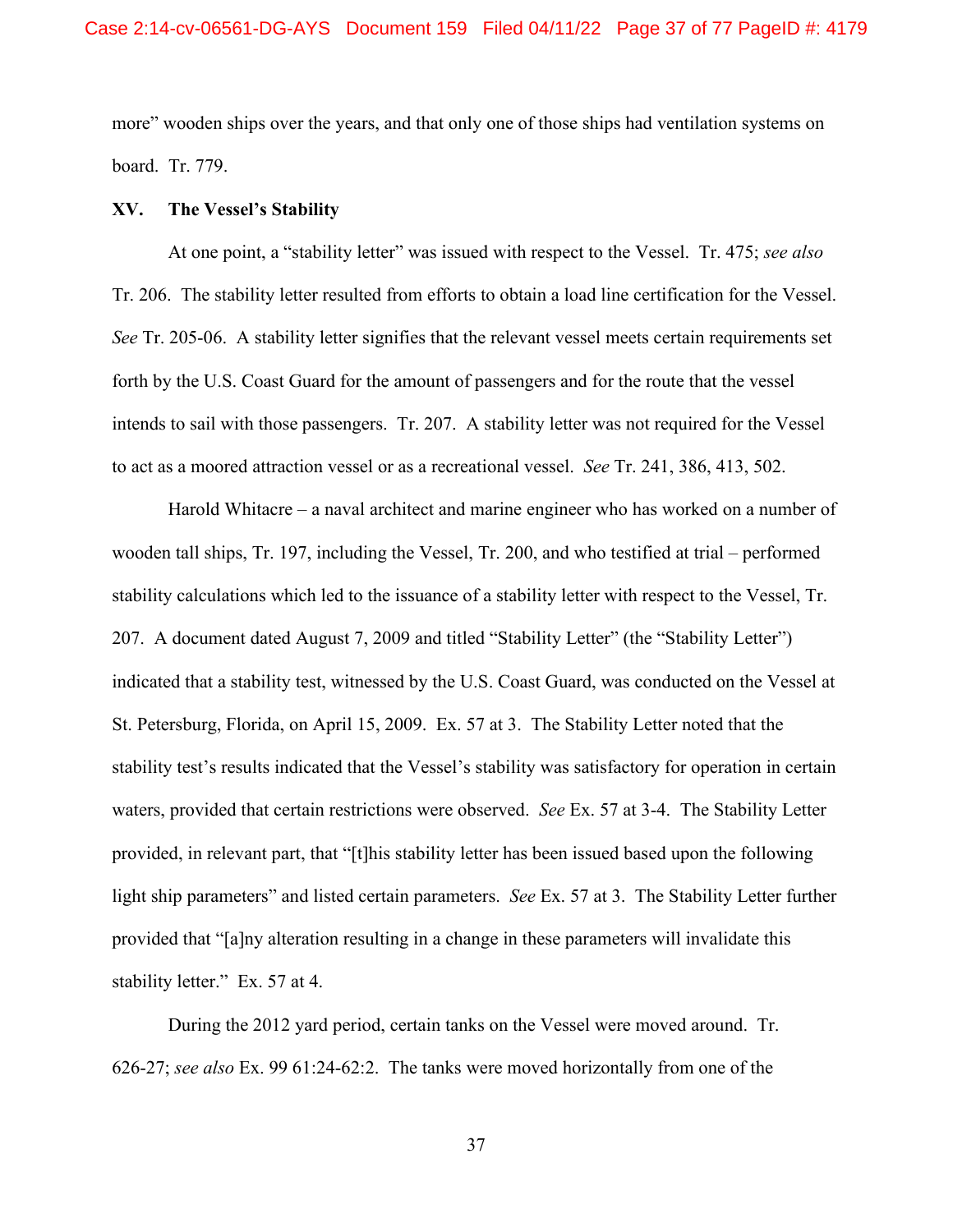Vessel's compartments to another. Tr. 629-30. According to Mr. Wyman, there was no significant change in weight as a result of the tanks being moved, and there was no change in the stability of the Vessel as a result of the tanks being moved. Tr. 630. Mr. Wyman did calculations to make that determination. Tr. 630. Mr. Wyman explained that, because the weight of the tanks was moved horizontally with no vertical change, the center of gravity had not changed and the meta-center had not changed. Tr. 630. He explained that "the vessel is still the same vessel," and that there was no change in the Vessel's "indicator of stability, so there was no change in stability." Tr. 630.

Also as part of the 2012 yard period's work, ballast was moved. Tr. 861; Ex. 99 62:25-63:1. The ballast was moved from one place in the bilge to another place in the bilge, and was moved horizontally only. Tr. 862-63; *see also* Tr. 734. The ballast was not moved far. Ex. 99 63:2-4. Mr. Wyman testified that the ballast's movement had no measurable impact on stability. Tr. 734. Mr. Wyman testified that he did not do any calculations to confirm that "because it was obvious." Tr. 734.

Mr. Wyman testified that the Vessel's stability was adequate in 2012 when the Vessel left port. Tr. 630-31.

Mr. Whitacre testified that, at some point in what he thought was approximately late 2012, he talked to Captain Walbridge about things that had been moved about on the Vessel, including tanks and ballast. Tr. 229-30. Mr. Whitacre raised a concern in his professional capacity as to the potential invalidation of the Stability Letter. Tr. 230-31.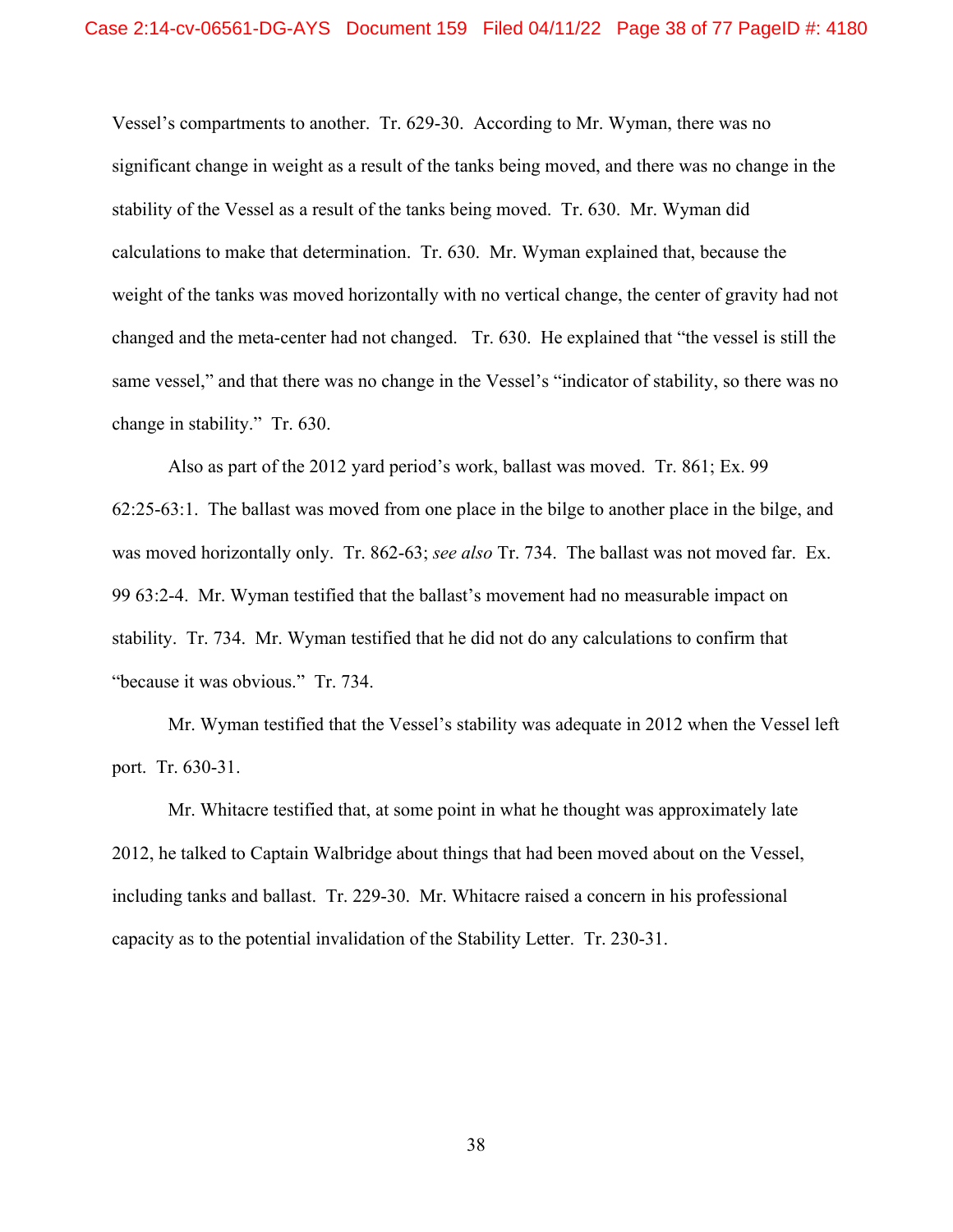### **XVI. The Vessel's October 2012 Voyages**

After Mr. Wyman's inspection of the Vessel on October 19, 2012, the Vessel sailed to New London, Connecticut, where the Vessel remained until departing for the Vessel's final voyage on the evening of October 25, 2012. Stip. Facts ¶ 38.

During the Vessel's trip from Boothbay to New London, Ms. Groves checked the Vessel's bilges every hour for most of the trip. Tr. 853. According to Ms. Groves, the bilges "were incredibly dry" – the "driest [she] had every seen those bilges" – and "[t]here was no water in them." Tr. 853. Ms. Groves' testimony aligns with Mr. Svendson's deposition testimony that the Vessel's bilge pumps were working prior to the 2012 yard period, and that he witnessed them working after that. *See* Ex. Y 62:25-63:7.

#### **A. Dr. Dooley's Testimony and Report Regarding the Vessel's Final Voyage**

Dr. Austin Dooley testified at trial as an expert on weather hindcast and forecast. Tr. 432. Dr. Dooley methodically and carefully walked the Court through a report that he prepared regarding the weather conditions present during the Vessel's final voyage, and the Vessel's location as compared to Hurricane Sandy's location during the Vessel's final voyage. *See* Ex. 13; *see also* Tr. 463-64. The Court credits Dr. Dooley's testimony as to these issues.

According to Dr. Dooley, at 5:00 p.m. on Thursday, October 25, 2012, a National Hurricane Center chart depicting what Mr. Dooley called a "cone . . . of uncertainty" came out, showing a three-day forecast track of Hurricane Sandy. Tr. 435. This forecast indicated that "[Hurricane] Sandy was traveling first at a northeasterly direction, then would turn to the north – northerly direction, and then ultimately head towards the continental U.S. in a northwesterly direction." Tr. 435. Hurricane Sandy "was forecast to run into anywhere from the Delmarva Peninsula to the coast of New Jersey." Tr. 435.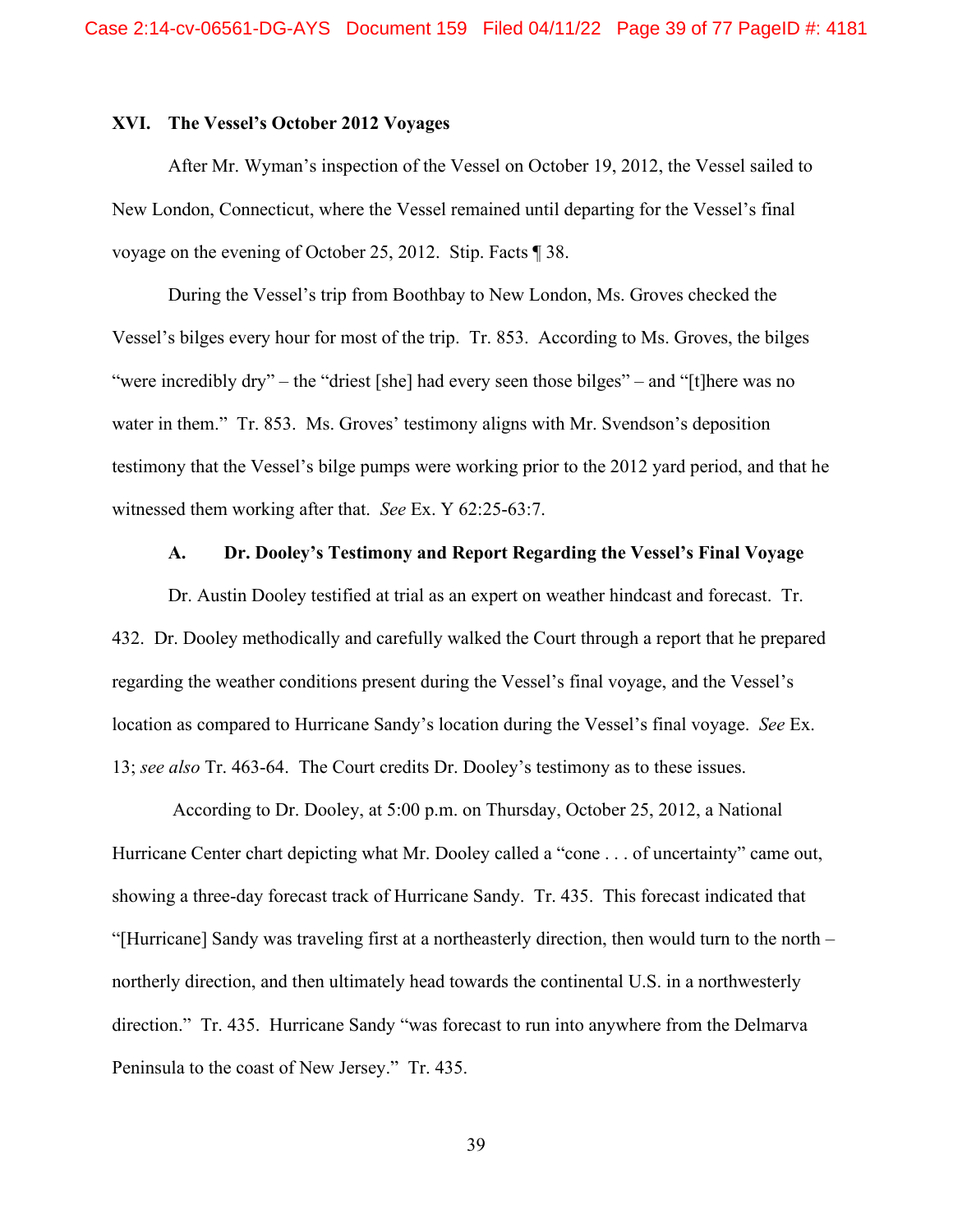#### Case 2:14-cv-06561-DG-AYS Document 159 Filed 04/11/22 Page 40 of 77 PageID #: 4182

The Vessel left New London on October 25 around 6:00 p.m. Tr. 448. St. Petersburg, Florida was the Vessel's ultimate destination. Tr. 1106; *see also* Tr. 878. Dr. Dooley estimated that, when the Vessel left on October 25, Hurricane Sandy was 2,000 to 3,000 miles away from the Vessel – "[a] long way away." Tr. 450-51.

On Friday, October 26, there was a five-day outlook issued with respect to Hurricane Sandy that indicated landfall somewhere around Cape May, New Jersey. Tr. 452. The forecast at that time was that Hurricane Sandy would turn eventually north and then northwest. Tr. 452. On October 26 at 11:00 p.m., Hurricane Sandy was approximately 500 or 600 miles south of the Vessel. Tr. 452.

A forecast issued at 8:00 a.m. on Saturday, October 27 predicted that Hurricane Sandy's turn would occur sometime after 2:00 a.m. on Monday, October 29. Tr. 453-54. On October 27 at 9:21 a.m., the Vessel turned to the Southwest. Tr. 455. Hurricane Sandy was, at that time, heading northeast with forecast to turn to the Northwest at around 2:00 a.m. on October 29. Tr. 455.

According to Dr. Dooley, the traditional less dangerous side of a hurricane is the western side of the hurricane. Tr. 456. With respect to Hurricane Sandy, though, "the heaviest conditions were in the southwest quadrant." Tr. 460. A text issued at 10:00 a.m. on October 27, which forecasted Hurricane Sandy's track, showed that the southwest quadrant was forecast to have a 90-mile radius of 64-knot winds. Tr. 461.

At noon on October 27, wind and wave conditions were reaching 30 knots and 10 to 15 feet. Ex. 13 at 29. Wind speeds at the Vessel increased thereafter until 8:00 p.m. to 9:00 p.m. on Sunday, October 28. Ex. 13 at 29.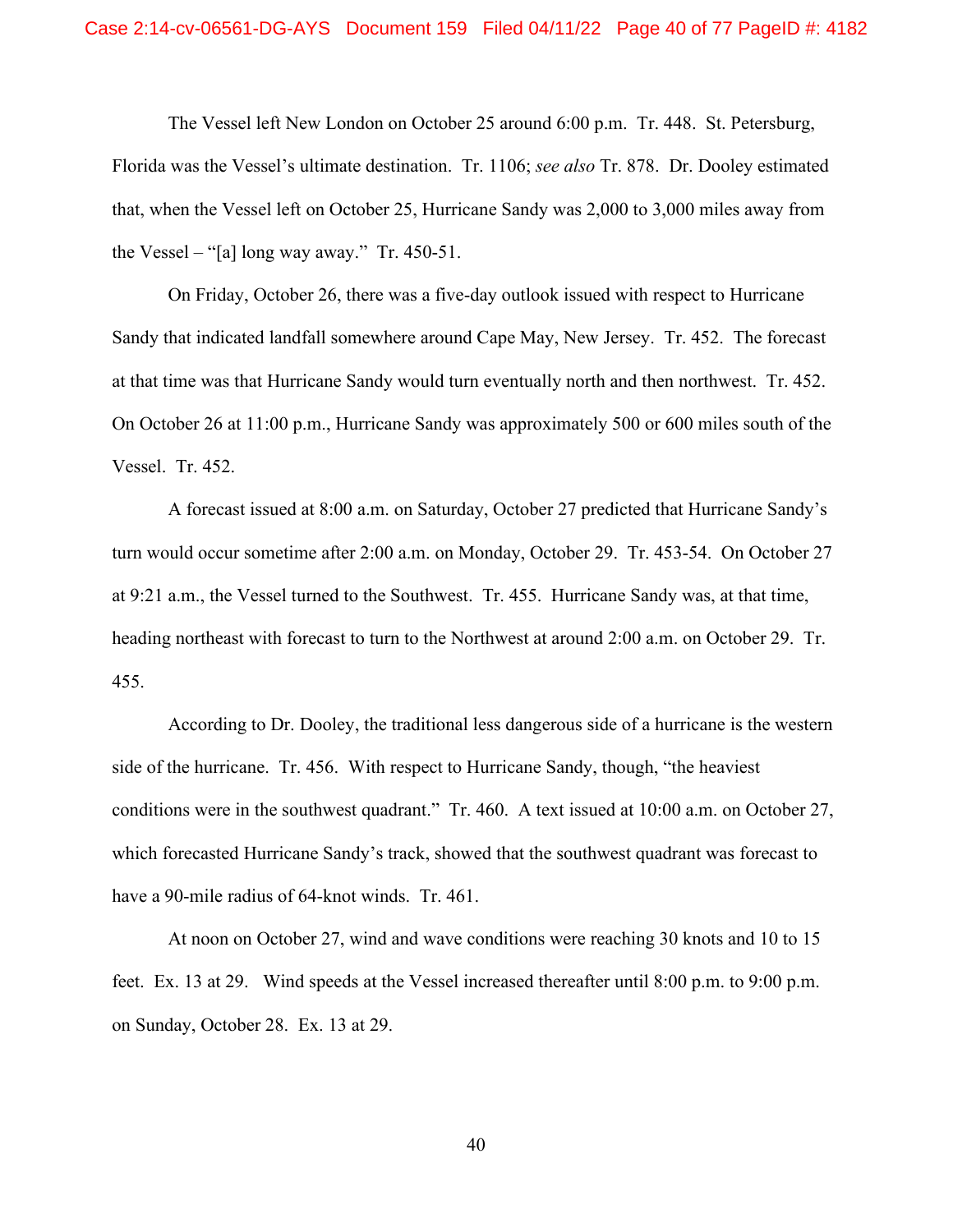At about 2:00 a.m. on Sunday, October 28, the Vessel changed course again – and was then headed southeast. Tr. 456-57. Significant wave heights at the Vessel reached 25 to 30 feet in the morning of October 28. Ex. 13 at 29. During the overnight period from 8:00 p.m. on October 28 to the time of abandon ship, the Vessel "was within the radius of tropical storm force and 50 knot winds." Ex. 13 at 29. "Conditions at the time of abandon ship included sustained winds of 45 to 50 knots and SWH values of 20 feet." Ex. 13 at 29.

At 2:00 a.m. on October 29, the Vessel was about 200 miles from Hurricane Sandy. Tr. 458-59. Hurricane Sandy had already gone past the Vessel. Tr. 459. The Vessel was in Hurricane Sandy's southwest quadrant at the time. Tr. 459.

The Vessel was lost on October 29, 2012. Stip. Facts ¶ 39. The Vessel was headed southeast at the time of the Vessel's loss. Tr. 457.

### **B. Captain Walbridge and the Vessel's Final Voyage**

Additional evidence regarding the Vessel's final voyage came from Ms. Simonin and Mr. Hansen.

During the Vessel's final voyage, Ms. Simonin sent Captain Walbridge weather updates from the National Hurricane Center's web page about every four hours, via email. Tr. 921. Ms. Simonin could see the Vessel's current location during the Vessel's final voyage and monitored it. Tr. 922-23. A series of email messages sent between Ms. Simonin and Captain Walbridge (and in which an email account named "rhansen@islandaire.com" appears), *see* Ex. X at 4-10, includes a message from Captain Walbridge indicating that, on October 27 at 7:54 a.m., Captain Walbridge still had not seen any physical signs of the hurricane, Ex. X at 5. The email messages indicate that, on October 27, 2012 at 8:09 a.m., Captain Walbridge felt "okay about trying to sneak to the west of Sandy" and was adopting a "[n]ew course." Ex. X at 6. The email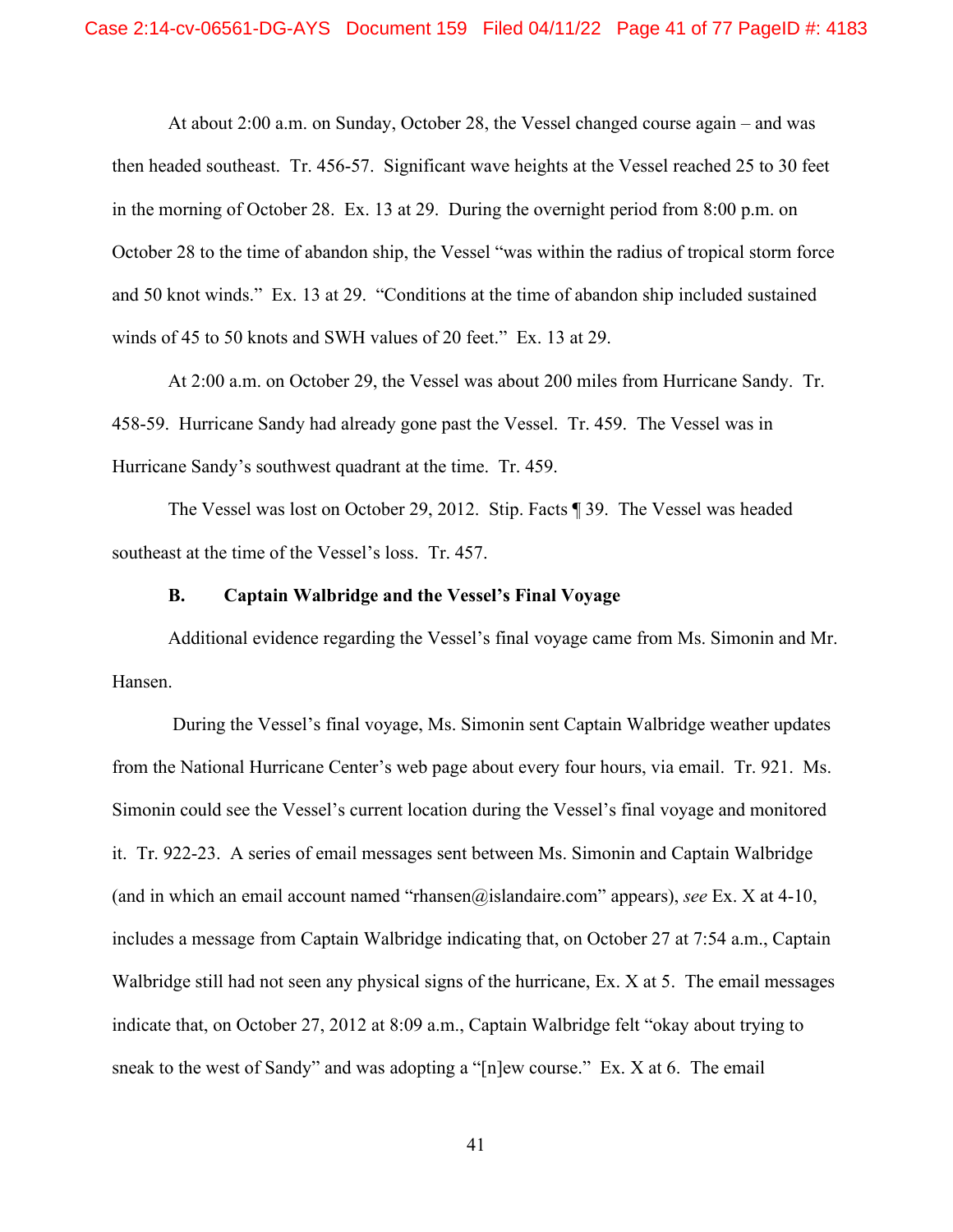messages indicate that, on October 27, 2012 at 7:38 p.m., Captain Walbridge planned to "go fast and squee $[z]e$  by the storm and land as fast as we can. I am thinking that we will pass each other sometime Sunday night or Monday morning." Ex. X at 7. The email messages indicate that, on October 28, 2012 at 1:11 a.m., Captain Walbridge was "trying to stay out of the way" of the hurricane. Ex. X at 8. A subsequent message sent from Ms. Simonin on October 28, 2012 at 5:38 a.m. stated: "Looks like you will pass the storm tonight or today based on where it is at the moment and your current location." Ex. X at 9. In a subsequent message sent on October 28, 2012 at 7:32 a.m. from Captain Walbridge to Ms. Simonin (and rhansen@islandaire.com), Captain Walbridge wrote, "I am thinking we will pass in the night [tonight]." Ex. X at 10. Ms. Simonin lost contact with Captain Walbridge at about 11:00 p.m. on October 28. Tr. 923.

Mr. Hansen approved of Captain Walbridge sailing the Vessel south by east, and had approved of Captain Walbridge "turn[ing] tail and run[ning] north if the hurricane came to him." Tr. 1106. Mr. Hansen testified that Captain Walbridge "was not authorized in any way, shape or form to head into a hurricane. That I can guarantee you." Tr. 1106. The ultimate course of navigation was up to the Captain. Tr. 1106.

### **C. Additional Evidence Regarding the Vessel's Final Voyage**

Additional evidence regarding the Vessel's final voyage came from, *inter alia*, Ms. Groves, Mr. Svendson, and Mr. Prokosch.

Before the Vessel's departure on October 25, the Vessel's crew became aware of a "hurricane along the voyage." Tr. 878. Ms. Groves had some concerns about the impending weather but, eventually, the entire crew deferred to Captain Walbridge's discretion on the storm. Tr. 879. Ms. Groves' testimony regarding the plan for the Vessel's voyage aligns with Mr. Svendson's deposition testimony on this issue, in which Mr. Svendson explained that, before the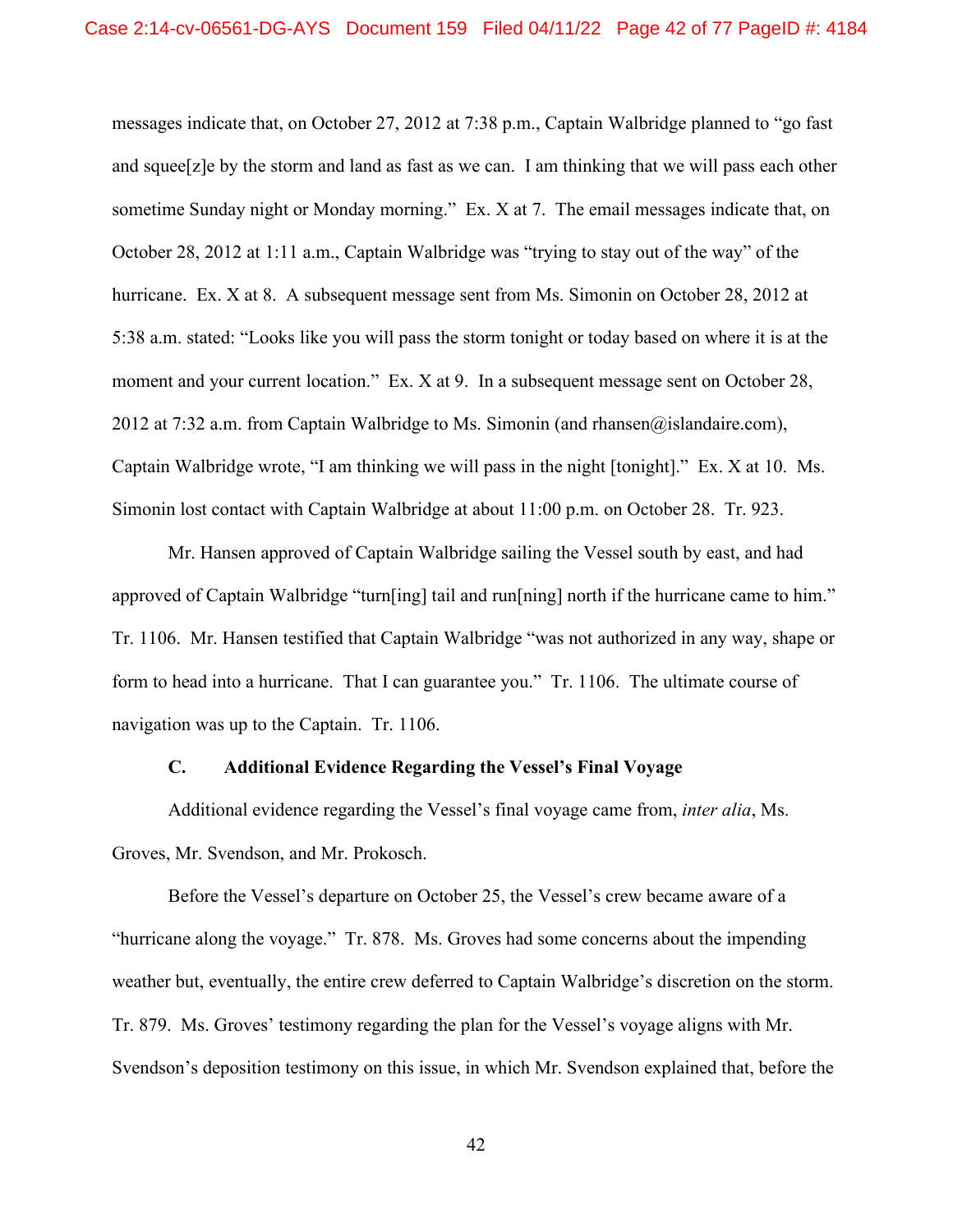Vessel departed New London, there was a meeting held with the crew at which Captain Walbridge talked about, *inter alia*, "the weather and what his options and plans were to stay away from the weather as far as either going out to sea or even north or being able to tuck in between land and the hurricane if the weather presented that option . . . depending if the hurricane went straight, went in or went out." Ex. Y 74:8-21.

According to Ms. Groves, when the Vessel left New London, "[w]e had just completed a lot of work" and the Vessel was "in great condition, you know, relatively speaking." Tr. 857. Ms. Groves, who had been on the Vessel for three years at that time, thought that the Vessel was in the best shape in which Ms. Groves had seen the Vessel. Tr. 857. The crew was in good shape. Tr. 857. When the Vessel left New London, the Vessel's crew knew that the Vessel would "hit some heavy weather," and a list of jobs had been prepared for the crew to complete so that the Vessel would "be ready for heavy weather." Tr. 853-54. These jobs were completed underway during the first two days of the Vessel's final voyage. Tr. 854. The weather was "[d]elightful" the first two days. Tr. 854. When the Vessel left New London, the Vessel's bilge pumps, as far as Ms. Groves knew, were working fine. Tr. 854. Also during the first two days of the Vessel's final voyage, the Vessel's bilge pumps, as far as Ms. Groves knew, were working fine. Tr. 854.

It was not until approximately Saturday, October 27 that the Vessel encountered some heavy weather. Tr. 879. It was at that time that the waves and wind started increasing. Tr. 879. By the evening of October 27, the Vessel and crew were in "pretty bad" weather. Tr. 882.

Approximately late Saturday, the Vessel's bilge pumps became surprisingly full. Tr. 880. At this point, Captain Walbridge was operating the bilge pumps. Tr. 881. Ms. Groves relieved the Captain by operating the bilge pumps herself for a brief period of time. Tr. 880. During the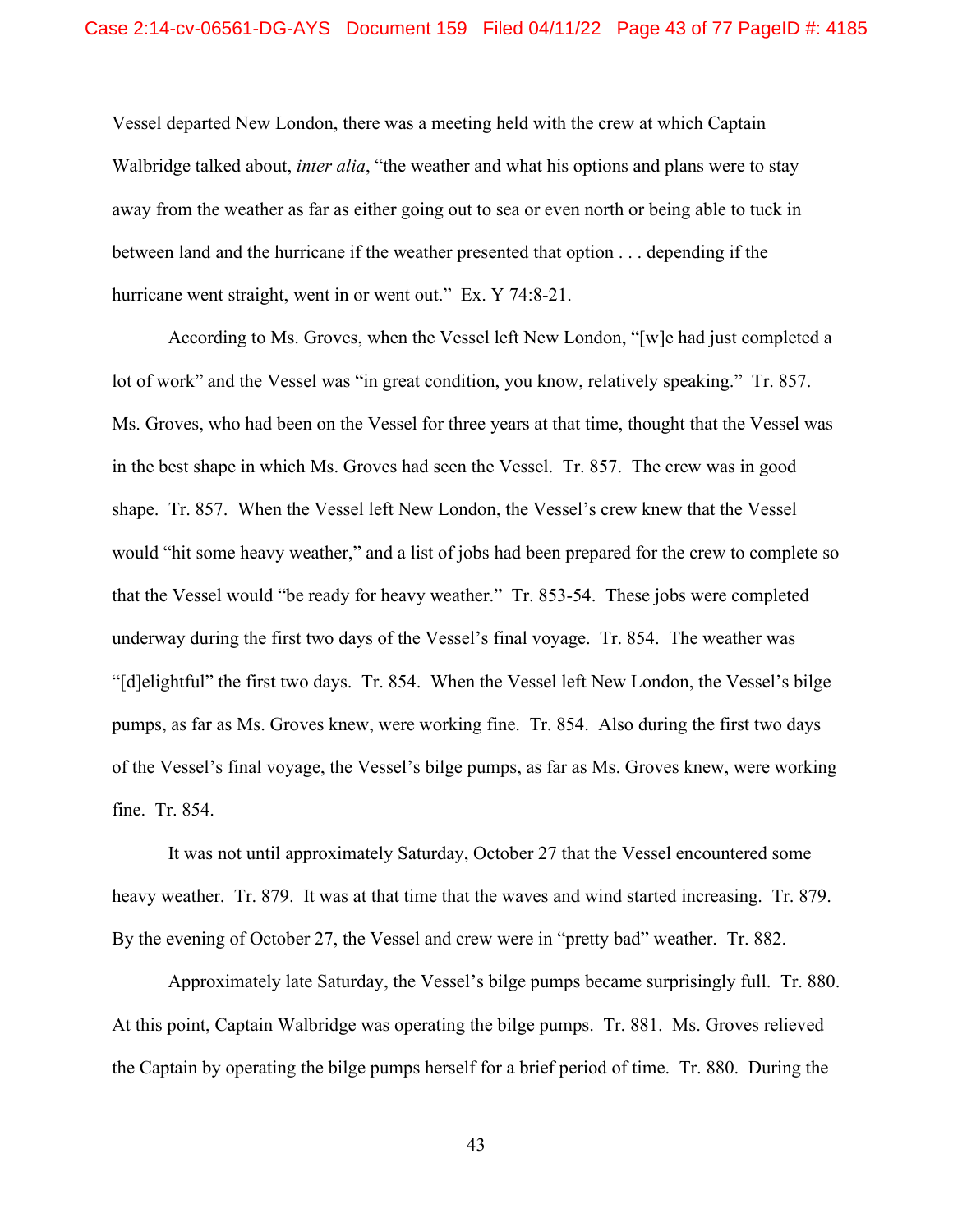evening of October 27, the water was not yet over the Vessel's floorboards – *i.e.*, the Vessel's "sole boards." Tr. 882. Ms. Groves felt that things were still under control at that time. Tr. 884.

At some point on Sunday, October 28, Captain Walbridge gave orders to "hove to" in order to put water on the starboard side of the Vessel because, at the time, the starboard side pump was working better. Tr. 888. It was on Sunday that it became apparent that the Vessel's crew was losing the "water battle." Tr. 884. At some point, water rose all the way up to the Vessel's sole boards and the bilges. Tr. 884. Ms. Groves thought that it was Sunday evening when the sole boards started to go under water. Tr. 884. Water was coming through seams in the Vessel's engine room, mop closet, and line locker – at locations approximately ten feet above the waterline. Tr. 891-94. With respect to the seam in the engine room, Ms. Groves explained that the seam "opened up because we were getting smacked in the side by 30-foot waves." Tr. 892. At some point, the Vessel's generators and engines lost power. Tr. 895. Ms. Groves understood that the Vessel's engines lost power because they went underwater at some point. Tr. 895.

Early in the morning on Monday, October 29, the crew began shutting down compartments because of water ingress. Tr. 891. At some point, the Vessel's crew, including Ms. Groves, abandoned ship. Tr. 896, 904-05. There were two deaths. Tr. 925.

Mr. Prokosch, who also was on the Vessel's final voyage, *see* Tr. 836, provided deposition testimony, portions of which were admitted into evidence at trial, *see* Ex. 99, depicting a somewhat different version of events, particularly with respect to the operation of the Vessel's bilge pumping system. According to Mr. Prokosch, during the first two days after the Vessel left New London, there was trouble with the Vessel's bilges. Ex. 99 82:16-18. Mr. Prokosch testified that "[t]he bilge pumps still were not catching prime" and that he thought this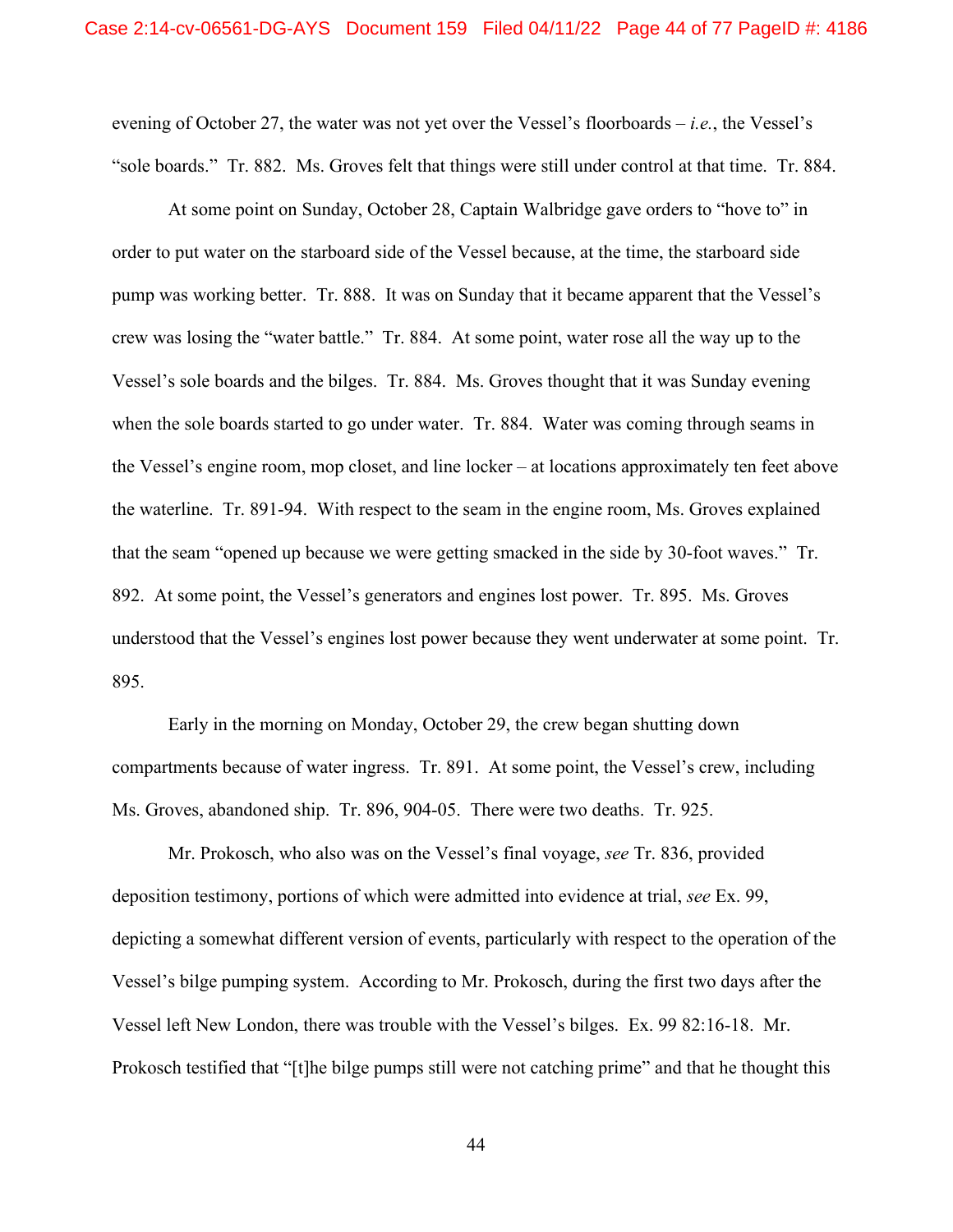was "a very big deal." Ex. 99 82:20-22. According to Mr. Prokosch, the Vessel was taking on water those first few days. Ex. 99 82:25-83:2. Mr. Prokosch testified that, at the time the Vessel left Boothbay, "we needed to address that bilge pump issue," Ex. 99 83:21-25, but that "[i]t didn't happen," Ex. 99 84:4. Mr. Prokosch testified that "we were losing the sinking battle at the dock, before we ever went into a hurricane." Ex. 99 75:19-21. Mr. Prokosch testified that he could not "say that leaving Boothbay Harbor or New London was any more sinky than any normal day on board the [Vessel]." Ex. 99 75:2-5.

Mr. Prokosch' s testimony as to the Vessel's final voyage echoed other portions of his deposition testimony in which he remarked that the Vessel "was always taking on water" and that the Vessel "was a sinking boat." *See* Ex. 99 83:2-3. According to Mr. Prokosch, the Vessel "was always sinking," and the Vessel "was sinking the first time [he] stepped aboard the vessel." Ex. 99 74:18-20. Mr. Prokosch testified that "we'd pump [the Vessel] out, just keep the pumps running." Ex. 99 74:24-25.

The Court credits Ms. Groves' testimony as to the Vessel's final voyage and as to the Vessel's condition and capabilities, including the Vessel's condition and capabilities when the Vessel departed for and during the Vessel's final voyage, over Mr. Prokosch's testimony as to these issues. The solemn manner with which Ms. Groves recounted the Vessel's final voyage gave the impression that the events of that voyage were etched in Ms. Groves' memory. Ms. Groves remained poised and clear, even when describing a harrowing situation. The Court was persuaded that Ms. Groves described the Vessel's final voyage as it had occurred.

Mr. Prokosch's deposition testimony, by contrast, sounds in exaggeration. Mr. Prokosch's refrain that the Vessel was "always sinking" is conclusory and, tellingly, stands at odds with the uncontroverted evidence of the Vessel's successful trips between 2007 and 2012,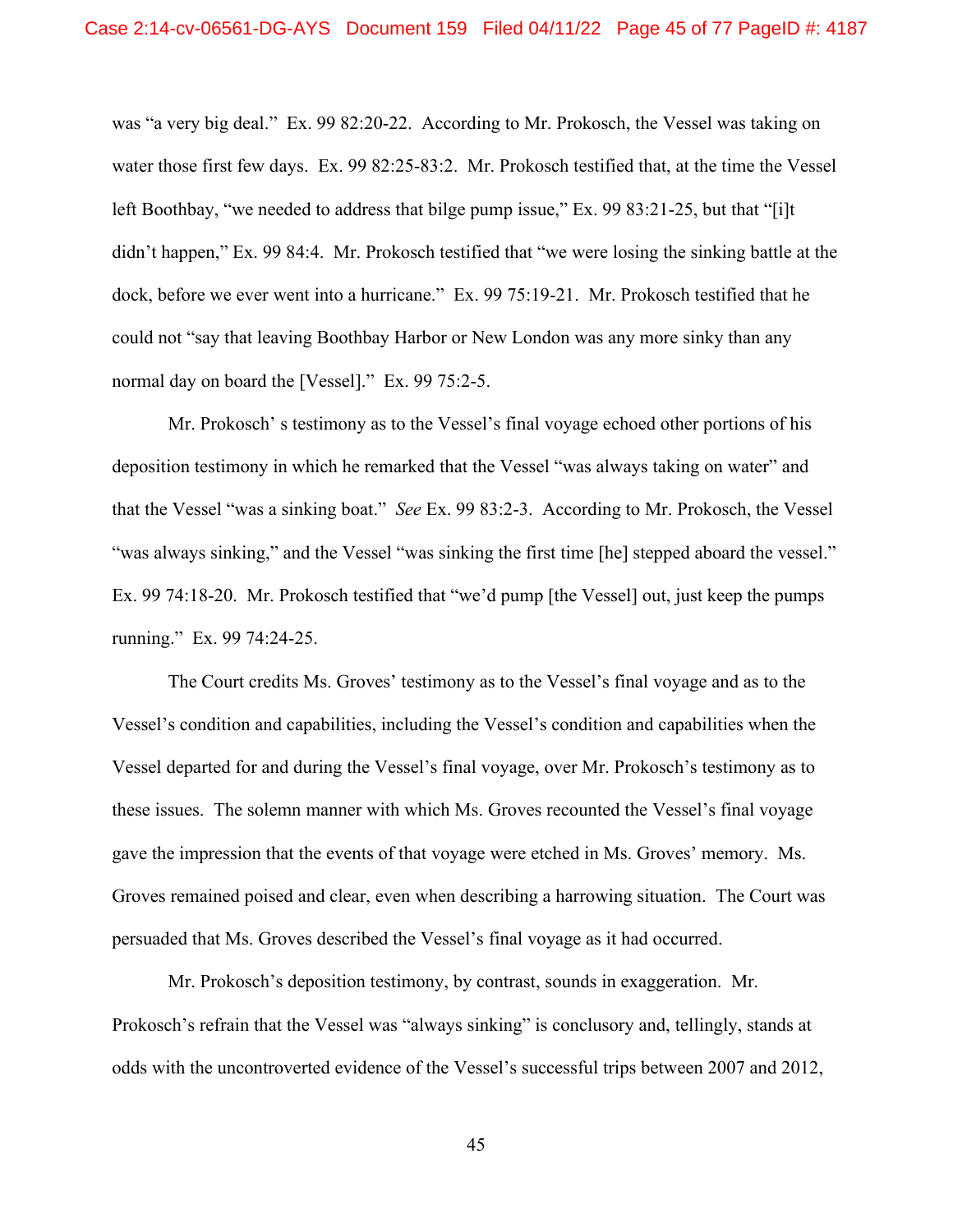some of which were transatlantic voyages. Additionally – and notably – Mr. Prokosch, despite his alleged concerns with respect to the Vessel's bilge pump system during the Vessel's final voyage, did not tell Ms. Groves, the Vessel's bosun, that there was a problem with the bilges. Tr. 856. Although Ms. Groves was not in the chain of command that Mr. Prokosch would have gone to first with any such issue, Tr. 856, it is nevertheless noteworthy that Mr. Prokosch did not mention the issue to Ms. Groves.

Particularly accounting for the credibility of the witnesses who testified as to the Vessel's final voyage, the greater weight of the evidence indicates that the Vessel's bilge pumping system was working properly at the outset of the Vessel's final voyage and during the first two days of the Vessel's final voyage. Similarly, and particularly when accounting for the credibility of the witnesses who testified as to the Vessel's final voyage, the greater weight of the evidence indicates that it was not until the Vessel and Hurricane Sandy drew close to one another – specifically, on October 28, 2012 – that the Vessel began experiencing significant water ingress and trouble with its bilge pumping system, generators, and engines.

### **XVII. The Vessel's Crew**

As of September 2012, there were sixteen crew members onboard the Vessel, seven of whom held master's licenses and several of whom had able seaman<sup>[22](#page-45-0)</sup> credentials, *see* Tr. 839, including Ms. Groves, Tr. 832.

All of the Vessel's officers had licenses. Tr. 839. Captain Walbridge had a 1600-ton master's license and a license that enabled him to go across the Atlantic. Tr. 838. Captain Walbridge was an experienced sailor. Tr. 414.

<span id="page-45-0"></span><sup>&</sup>lt;sup>22</sup> "Able seamen" is a Coast Guard credential that requires certain sea time and classes and exams, and that qualifies a person to work as a senior-most deckhand. Tr. 832.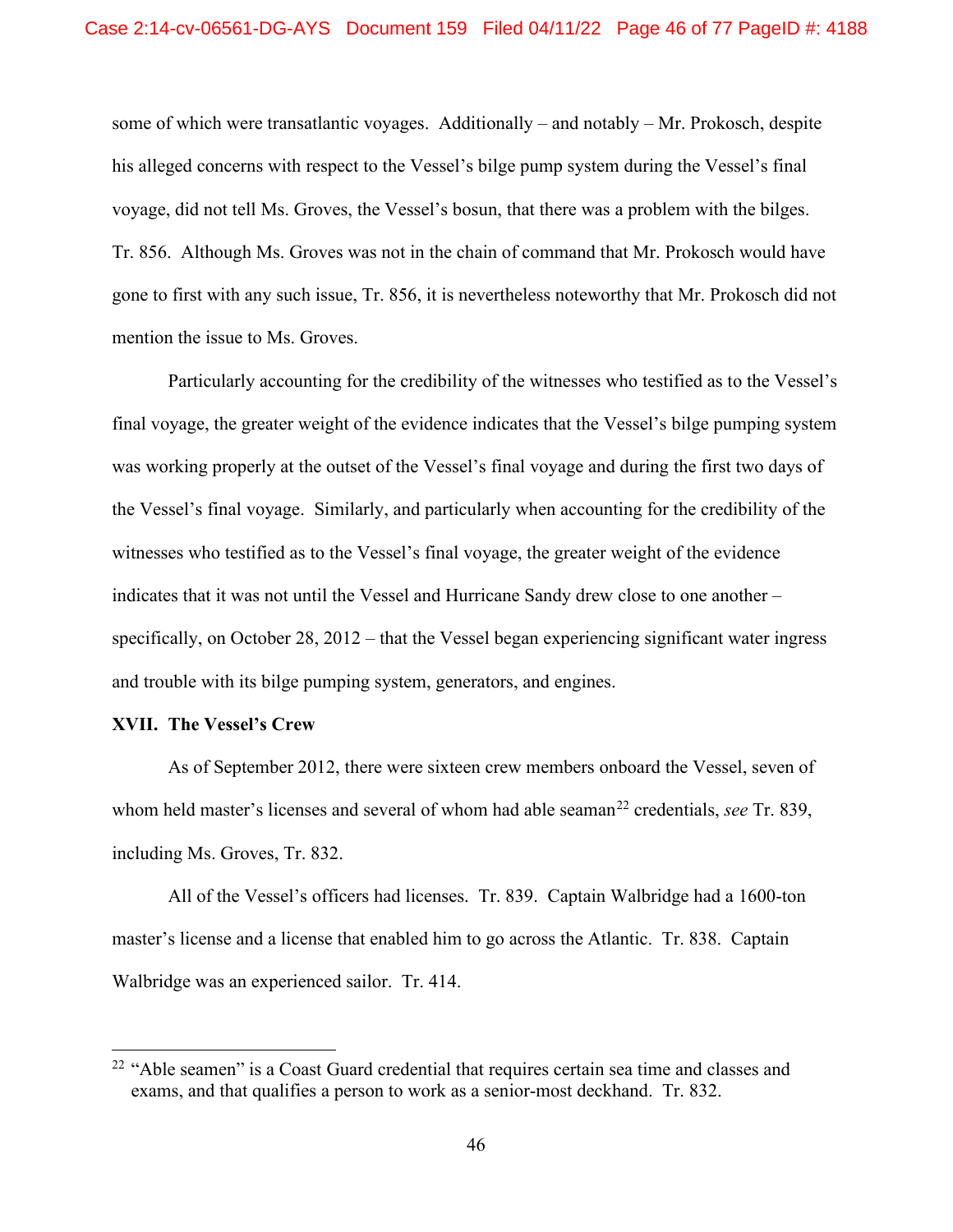Mr. Svendson, the chief mate/first officer, had a 500-ton license and able seaman rating, and was in the process of getting a 1600-ton license. Tr. 836. Matt Sanders, the second mate, was a Maine Maritime graduate and had a 200-ton license and an able seaman rating. Tr. 836. Dan Cleveland, the third officer, had a 100-ton license and an able seaman limited rating. Tr. 836.

Drew Salipadic, Doug Font, and Mr. Prokosch all had able seaman credentials, and Mr. Prokosch also had his 100-ton master's license. Tr. 836. Jessica Hewett, who was a deckhand, also was a graduate of Maine Maritime Academy with a 200-ton master's license and able seaman rating. Tr. 836-37.

Chris Barksdale was a new crew member on the Vessel during its final voyage. Tr. 886. He was the engineer. Tr. 886. Mr. Barksdale had a lot of experience as a mechanical engineer but not specifically on a wooden hull vessel, as far as Ms. Groves knew. Tr. 886. At some point during the Vessel's final voyage, Mr. Barksdale was seasick. Tr. 885-86. Ms. Groves testified that he was "probably a bit limited" due to seasickness. Tr. 886. Ms. Groves remembered Mr. Barksdale both being seasick and working some. Tr. 886.

### **XVIII.Claims Made to Acadia and Associated Payments**

Acadia was notified of the loss of the Vessel on October 29, 2012. Stip. Facts ¶ 40. Bounty Org. made claims under the policies for the hull, business interruption and coverage under the liability policy. Stip. Facts ¶ 54. Claims included personal injuries, two deaths, and the loss of the Vessel. Stip. Facts ¶ 41.

The Proof of Loss was filed by Bounty Org. with Acadia on or about November 27, 2012. Stip. Facts ¶ 57. Bounty Org. also forwarded information regarding the Loss of Earnings to justify its claim under that part of the policy. Stip. Facts ¶ 56.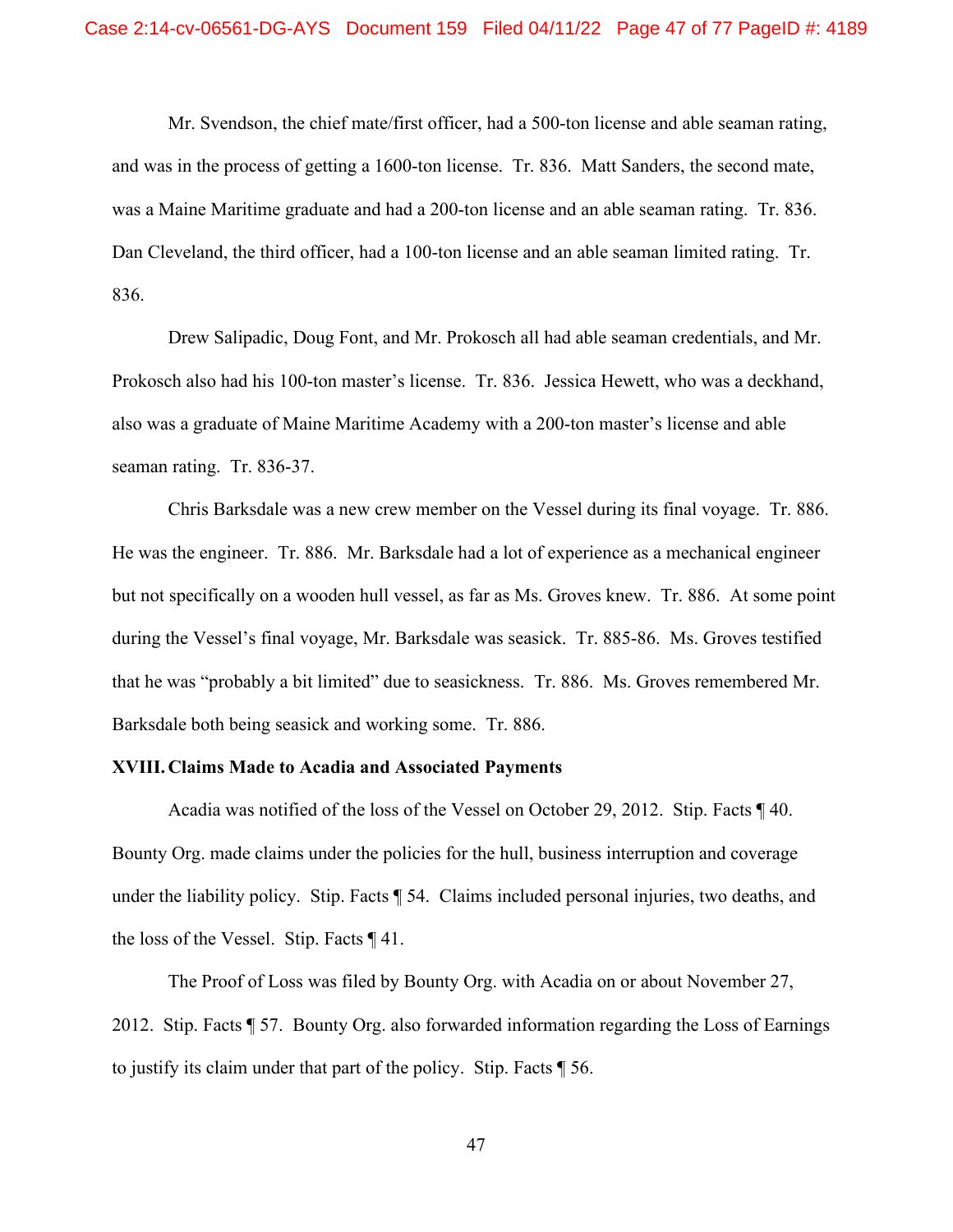Acadia paid the policy limit of \$4 million on the Hull claim on December 5, 2012. Stip. Facts ¶ 44; *see also* Tr. 1109. Acadia also paid the policy limit of \$100,000 on the loss of income claim. Tr. 68-69; *see also* Tr. 1109.

On December 5, 2012, Acadia caused two checks to be issued to Bounty Org.; check no. 0400787980 in the amount of \$4,000,000.00 and check no. 0400787981 in the amount of \$100,000.00. Stip. Facts ¶ 58. The checks issued by Acadia had the following language on the face of the check "Full and final payment for loss of income due to the sinkin(g) sic" (check no. 400787981 in the amount of \$100,000.00) and "Full and final payment for the hull damage to the Bount(y) sic" (check no. 0400787980 in the amount of \$4,000,000.00). Stip. Facts ¶ 59.

Beginning immediately after the sinking, Acadia paid for the defense of Bounty Org. in the personal injury and death claims. Stip. Facts ¶ 42. Acadia agreed to provide a defense under the liability policy to lawsuits commenced by decedent Claudene Christian, Mr. Prokosch, and Mr. Barksdale. Stip. Facts ¶ 55. Acadia paid the policy limit of \$1 million under the P&I portion of the Policy for defense and settlement of the personal injury and death claims beginning immediately after the sinking until November 2014 when the policy limit of \$1 million was exhausted. Stip. Facts ¶ 43.

### **XIX. Acadia's Reservation of Rights and Commencement of the Instant Action**

Acadia sent its reservation of rights letters regarding the P&I claims on May 24, 2013, and on the hull claim on June 21, 2013. Stip. Facts ¶ 49.

Acadia commenced this suit for declaratory judgment on November 6, 2014. Stip. Facts  $\P$  50.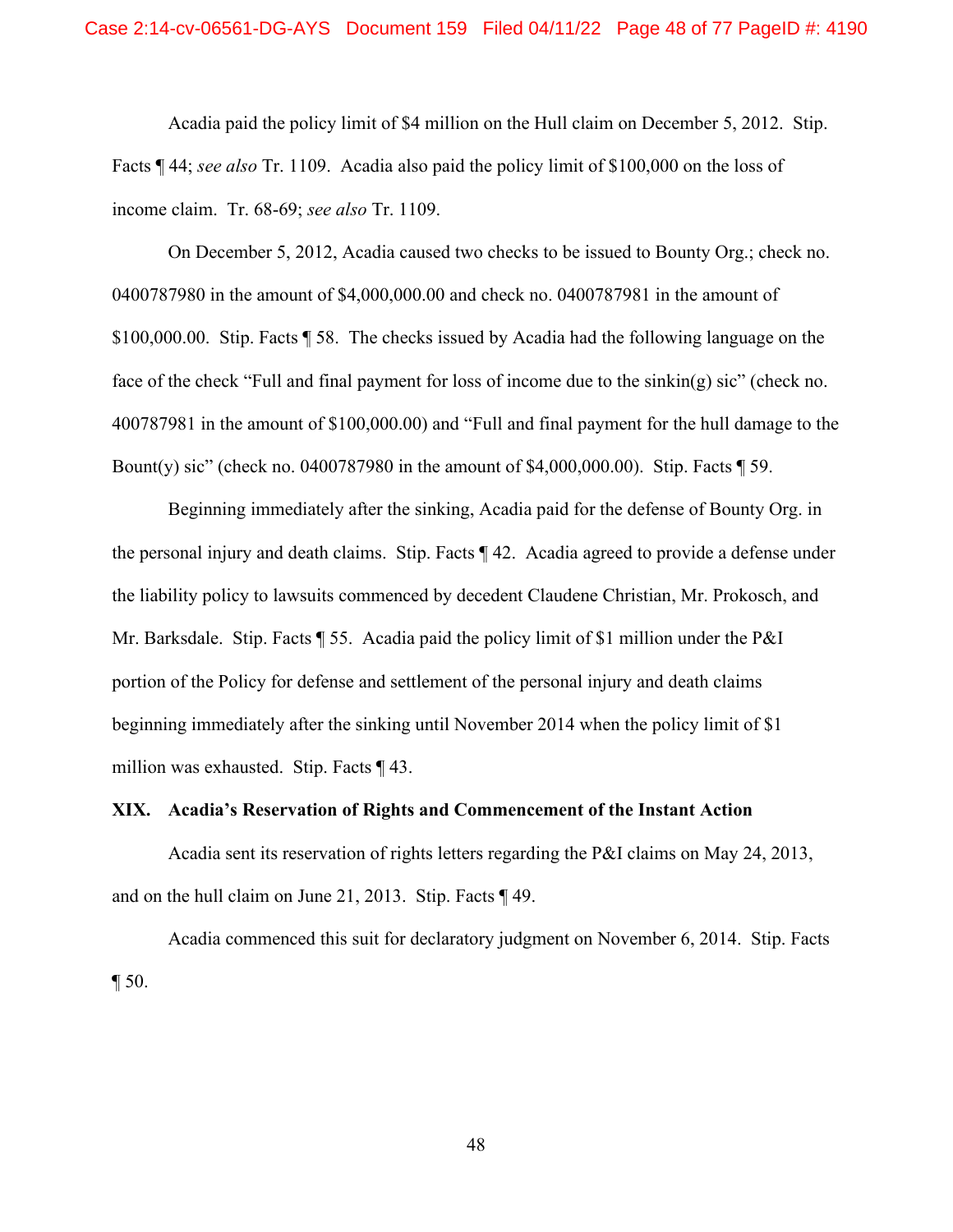#### **XX. Testimony of Experts as to the Vessel's Seaworthiness**

Three witnesses who testified as experts testified as to the Vessel's seaworthiness: Quentin Snediker and Blake Powell (for Acadia), and Mr. Wyman (for Defendants).

#### **A. Mr. Snediker**

Mr. Snediker testified as an expert on wooden boat preservation, maintenance, and repair. Tr. 337, 344. Mr. Snediker is employed by Mystic Seaport Museum, where he has been director of the shipyard since 2001. Tr. 331; *see also* Tr. 333. Mystic Seaport is the largest maritime museum in the United States. Tr. 333. Mr. Snediker has a Bachelor of Science in marine transportation and a master's degree from Goucher College in historic preservation. Tr. 333.

Mr. Snediker has been involved in "just about everything involved in the restoration of large wooden vessels." Tr. 331-32. Mr. Snediker's expertise is mainly, if not exclusively, in the restoration and preservation of historic vessels. Tr. 340. Most of the vessels owned by the Mystic Seaport Museum are "essentially exhibit vessels" that are "kept afloat on their own bottoms and sometimes subjected to the rigors of weather." Tr. 340. Mr. Snediker had worked on other certified operational inspected passenger vessels. Tr. 340.

Mr. Snediker believed that he had gone aboard the Vessel once in 1972. Tr. 346. Mr. Snediker had seen the Vessel many times at tall ship events, and the Vessel had made at least one visit to Mystic Seaport Museum. Tr. 347. The last time Mr. Snediker was on the Vessel was before the Vessel was owned by Bounty Org. Tr. 372.

Mr. Snediker opined that "the vessel was in no way fit to take a voyage to sea with a pending hurricane." Tr. 368. Mr. Snediker expressed his view that "there was an overall sense of casual approach to regulation and survey to evaluate the structure of the vessel." Tr. 345-46. According to Mr. Snediker, "there were a lot of instances where known maintenance issues were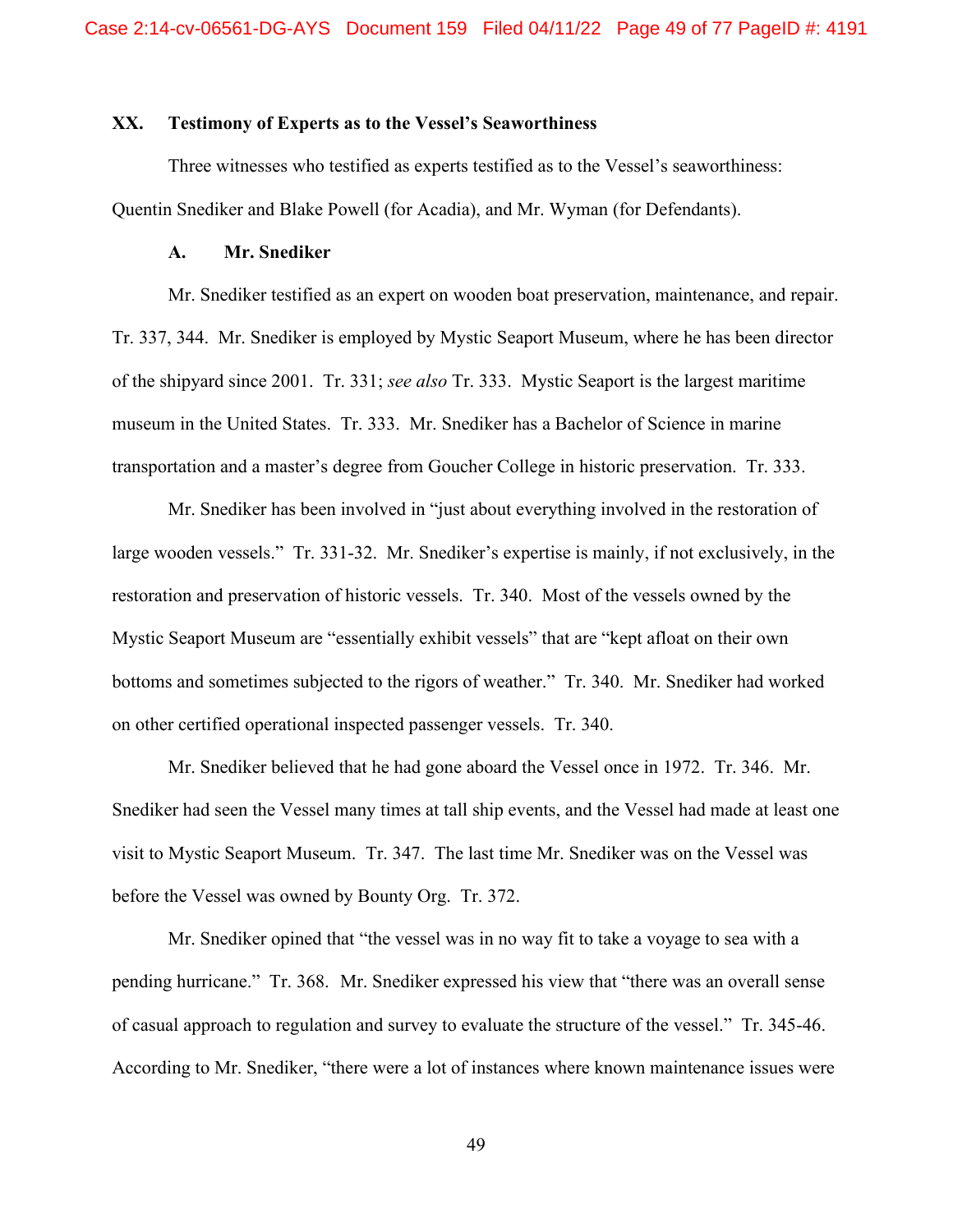deferred to a later date, especially . . . regarding deficiencies in the structure discovered in 2012." Tr. 348. Mr. Snediker was of the view that, "driven by economics, choices were often made that were not in the interest of seaworthiness which is not atypical in this business." Tr. 346. Mr. Snediker acknowledged, however, that Mr. Wyman is "a very capable naval architect." Tr. 414. Mr. Snediker further acknowledged that, when the Vessel went to Europe in 2011, the Vessel "[m]ust have been" seaworthy. Tr. 422-23.

Mr. Snediker opined that the Vessel proceeded to sea despite difficulties with "basic things" that he viewed as "part and parcel" of making a vessel fit for its intended voyage. Tr. 346. Mr. Snediker expressed the view that the Vessel lacked proper fuel filters, and opined that management of the Vessel's bilge de-watering system was known to be fraught with difficulties. Tr. 346. Mr. Snediker further opined that the Vessel had issues with clogging of intakes due to debris. Tr. 348. Mr. Snediker noted with respect to the Vessel's bilge pump system that he had "questions on the capacity of the pumps" – "that the diameter of the piping was inadequate for the discharge capacity of the pumps." Tr. 348-49. Mr. Snediker emphasized that all vessels, no matter what material they are fabricated from, must have bilge pumping systems that are effective. Tr. 351. Mr. Snediker opined, with respect to the Vessel's loss, that "[t]he sinking occurred when the ability to de-water the bilge was slowing . . . as the increased ingress of water was increasing due to the strains of the vessel working, of the masts, of the deficiencies in the structure." Tr. 355.

Mr. Snediker opined as to "hogging" of the Vessel, explaining that hogging is a "[d]eformation of the shape of the hull over time due to the influences of buoyancy and gravity. The weaker a hull structure might be, the more that hog is manifest." Tr. 355-56. Mr. Snediker did not note any particular amount of hogging present on the Vessel, although he expressed the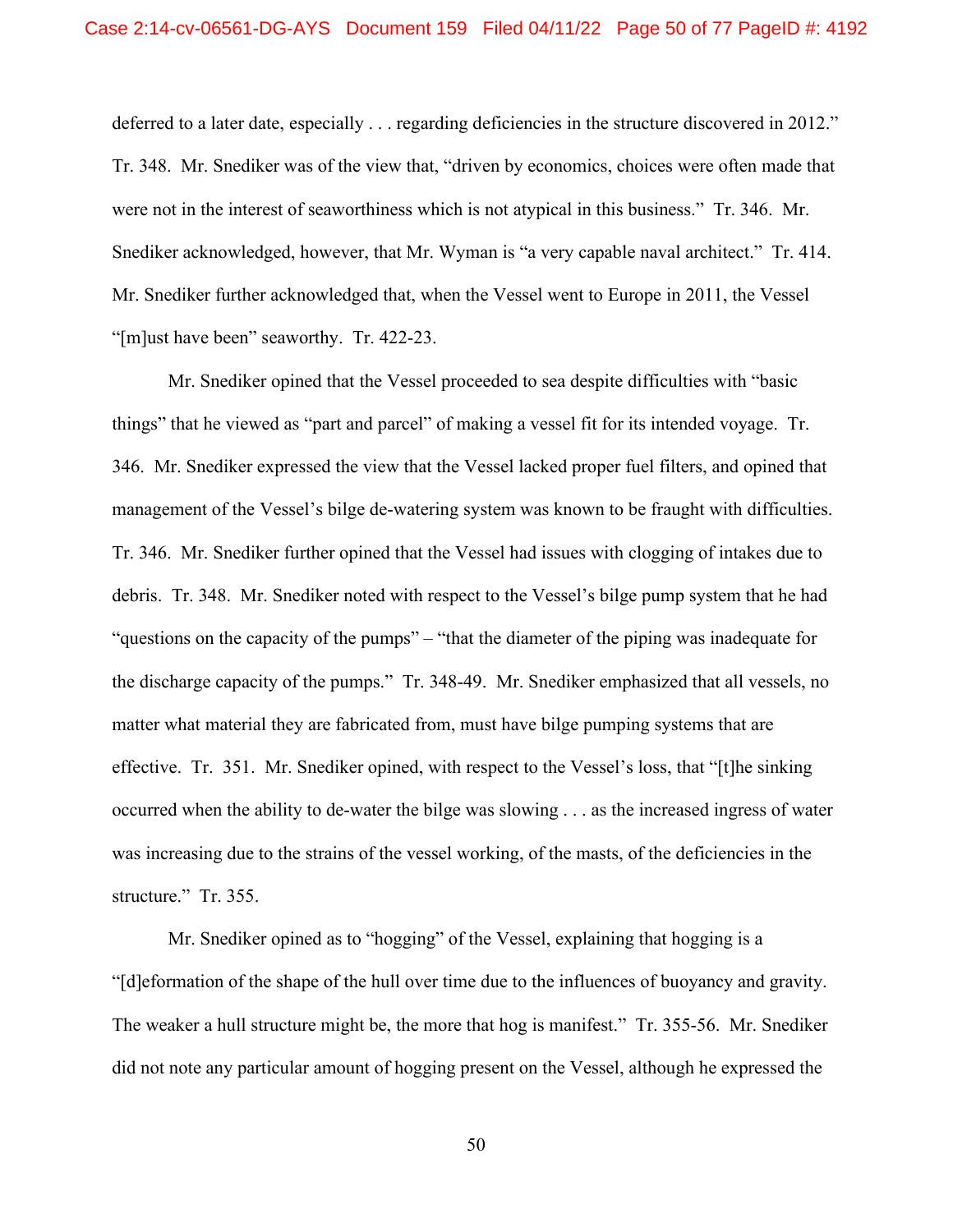view that there was greater hogging on the Vessel in 2012 than there was in 2010. *See* Tr. 374. Mr. Snediker acknowledged that a vessel that has hog in it is not necessarily unseaworthy. Tr. 383.

As to the use of Douglas fir on the Vessel, Mr. Snediker explained that fir is a softwood. Tr. 363. Mr. Snediker further explained that construction-grade is the lowest grade of Douglas fir and that he had never seen it used in the construction of a large timber vessel. Tr. 363-64.

Mr. Snediker provided his opinion as to the photographs that Mr. Kosakowski took, explaining that the level of degradation or rot in the photographs was, on the one hand, surprising, but that he easily understood how it occurred. Tr. 365. Mr. Snediker opined that rot like what was shown in the photographs would be widespread because "conditions that would foster this at the very least existed throughout that entire compartment." Tr. 366. Mr. Snediker further opined that the rot exhibited in the photographs must have contributed to a lack of watertight integrity "because it lacks the strength." Tr. 366. Mr. Snediker expressed the view that the deformation and sheering of dowels on the Vessel was "[e]specially telling." Tr. 366.

Mr. Snediker rested his opinion that the extent of the rot depicted in Mr. Kosakowski's photographs was "not limited to the perimeter of the image" on his forty years of experience. Tr. 421. Mr. Snediker acknowledged, however, that he had no idea what the extent of the rot was. Tr. 421.

#### **B. Mr. Powell**

Mr. Powell testified as an expert architect. Tr. 466. Mr. Powell is a naval architect who received his degree in naval architecture in 1990 from the University of California. Tr. 465. Mr. Powell has worked primarily on steel hull vessels, but also has worked on aluminum vessels and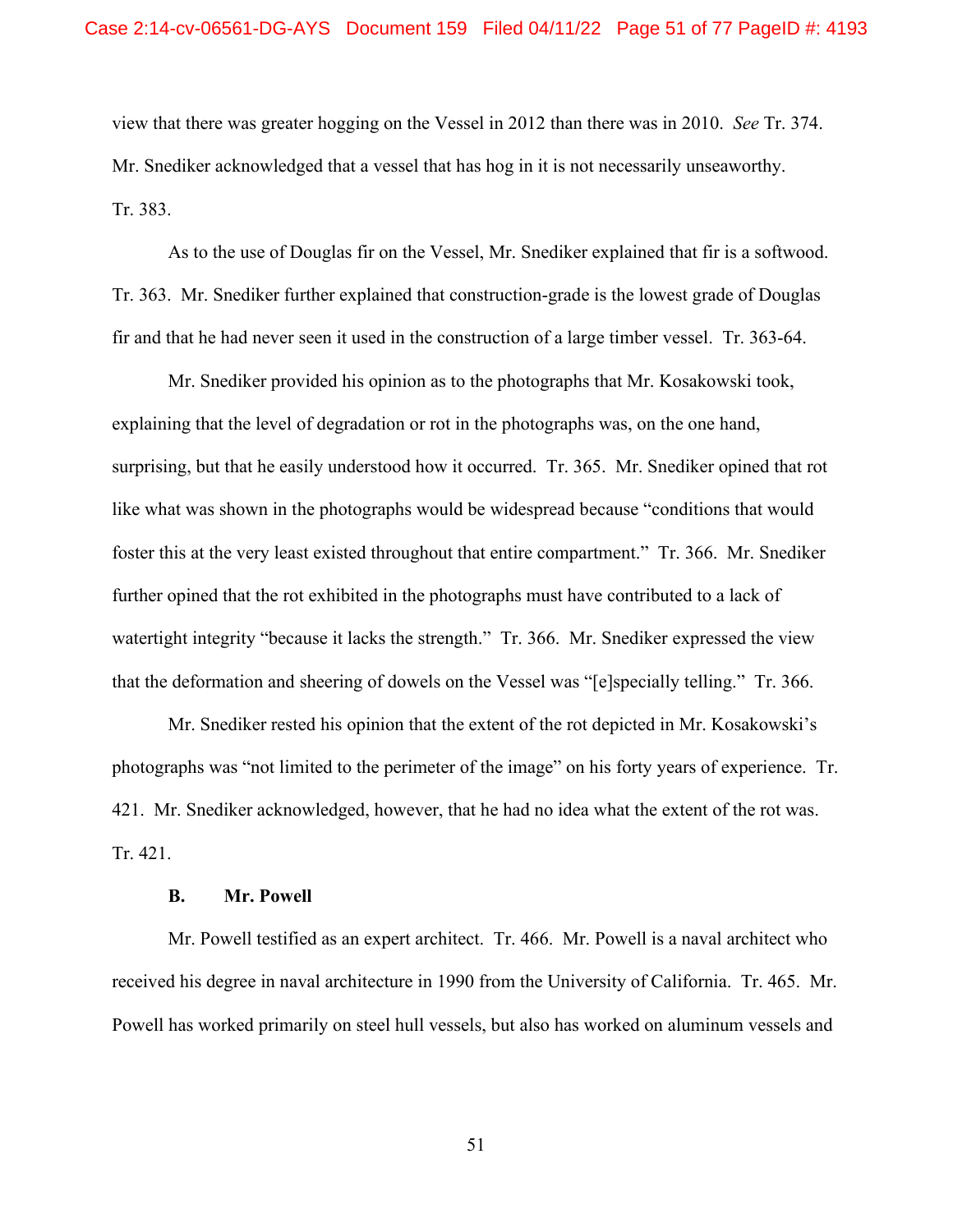with some number of wooden vessels. Tr. 481. Mr. Powell had never been on the Vessel. Tr. 484.

Mr. Powell opined "that at the time that the [Vessel] left New London, it was in an unseaworthy condition" and that "the ship was not in the condition it should be to reasonably withstand environmental conditions that were predicted." Tr. 467. Mr. Powell testified, specifically, as to what he viewed as issues with the Vessel's structural and watertight integrity, including issues with the Vessel's de-watering system and the "rot and decay that was noted during the shipyard period." *See* Tr. 467-69.

Mr. Powell opined, specifically, that the Vessel "did not have watertight integrity." Tr. 468. In support of that opinion, Mr. Powell referenced the ABS Survey Report, which he explained "listed several major discrepancies relative to the vessel's watertight integrity." Tr. 468. Mr. Powell expressed the view that, given certain issues with the Vessel, including the discrepancies listed in the ABS Survey Report, "it would be even more important that the vessel maintained its de-watering capacity to the most reliable level possible." Tr. 468.

As to the Vessel's de-watering system, Mr. Powell opined that, although the Vessel's de-watering system itself was not inadequate, was "designed fine," and – Mr. Powel thought – "met regulations," "it was the operation, or maintenance of it that was a problem." Tr. 478-79. Mr. Powell expressed the view that "the pumps were either being clogg[ed] from debris in the bilges, or some other reason" and that "the two electric pumps were both having difficulty maintaining prime." Tr. 479-80.

As to the Vessel's rot condition, Mr. Powell opined that "the decay and the rot that was noted in the shipyard could easily contribute to a lack of watertight integrity on the vessel." Tr. 473. Mr. Powell expressed his view that the "the decayed condition had caused . . . a lack of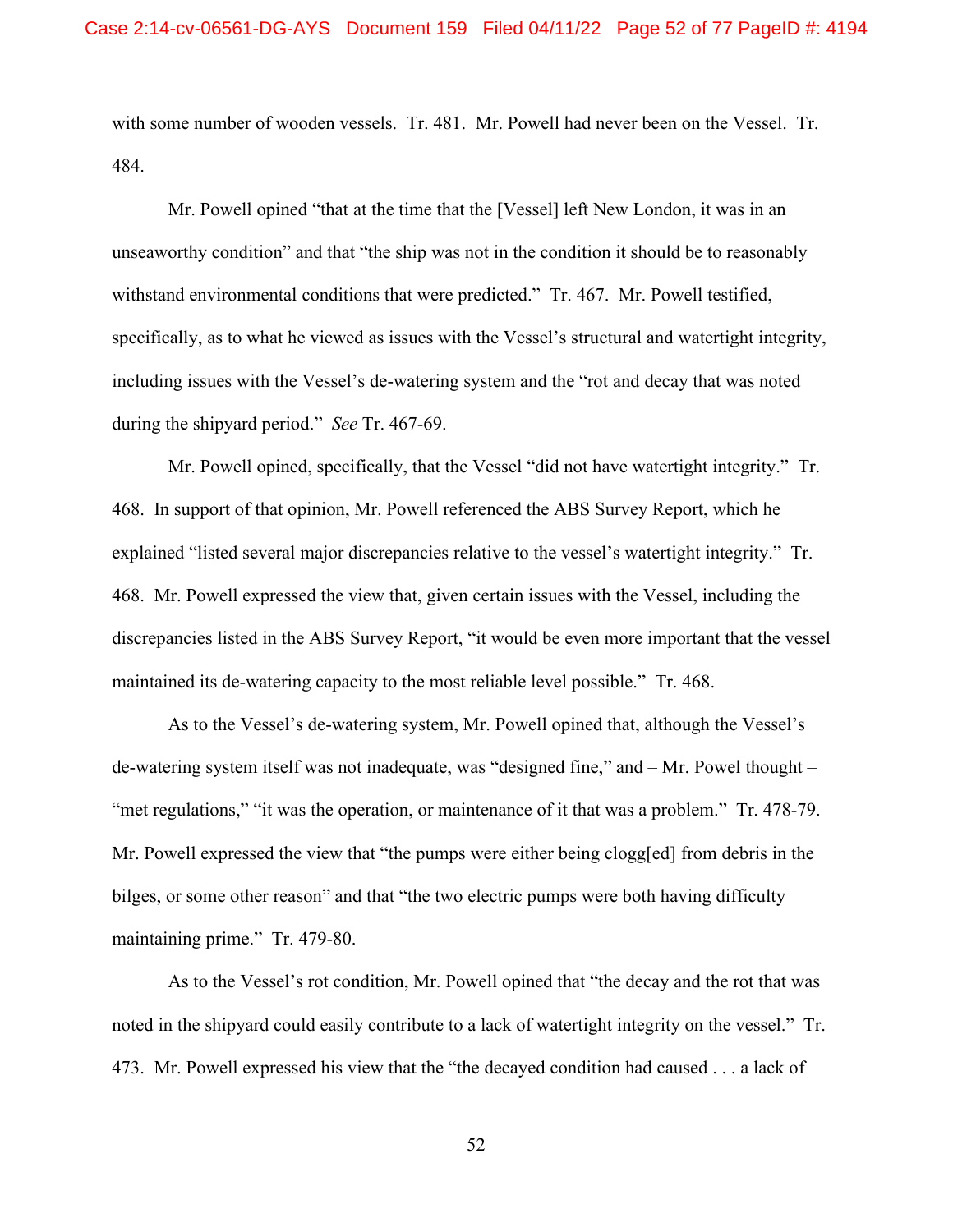watertight integrity by seams opening up." Tr. 472. He explained that, as the Vessel "worked," the Vessel's planking was "going to deflect," and that such deflection "could cause the caulking . . . to fail" and that "[i]t could also open up seams more allowing water ingress." Tr. 472.

Mr. Powell also testified as to the Vessel's Stability Letter, expressing the view that, after the 2012 yard period, the Stability Letter was invalid "as soon as the fuel tank[s] were relocated and the ballast was loaded onboard." Tr. 477. Mr. Powell acknowledged that an invalidated stability letter would not necessarily have any impact on the Vessel's seaworthiness and that it would not necessarily negatively impact the Vessel's stability. Tr. 477. Mr. Powell noted that, prior to the Vessel's sinking, it had never exhibited a stability problem. Tr. 495.

Mr. Powell opined that, at the time that the Vessel left New London, the Captain and crew "had full knowledge of the forecast that they were sailing into" and "had knowledge about unreliability of their bilge pumping system." Tr. 467. Mr. Powell further opined that, at the time the Vessel left New London, the Captain and crew "had full knowledge of the serious concerns that the shipyard had about [the Vessel's] condition." Tr. 467. Somewhat in tension with that opinion, however, Mr. Powell explained that his opinion as to the Vessel's seaworthiness was based on the Captain and crew's "[f]ailure to understand the full extent of what rot and decay that was noted during the shipyard period was." Tr. 469.

#### **C. Mr. Wyman**

In contrast with Mr. Snediker's and Mr. Powell's testimony, Mr. Wyman opined that the Vessel's structure was in good condition and that the Vessel was operated in a good manner. Tr. 638. Mr. Wyman expressed the view that those operating the Vessel had a good operation, and that the Vessel was operated properly. Tr. 638. According to Mr. Wyman, the Vessel's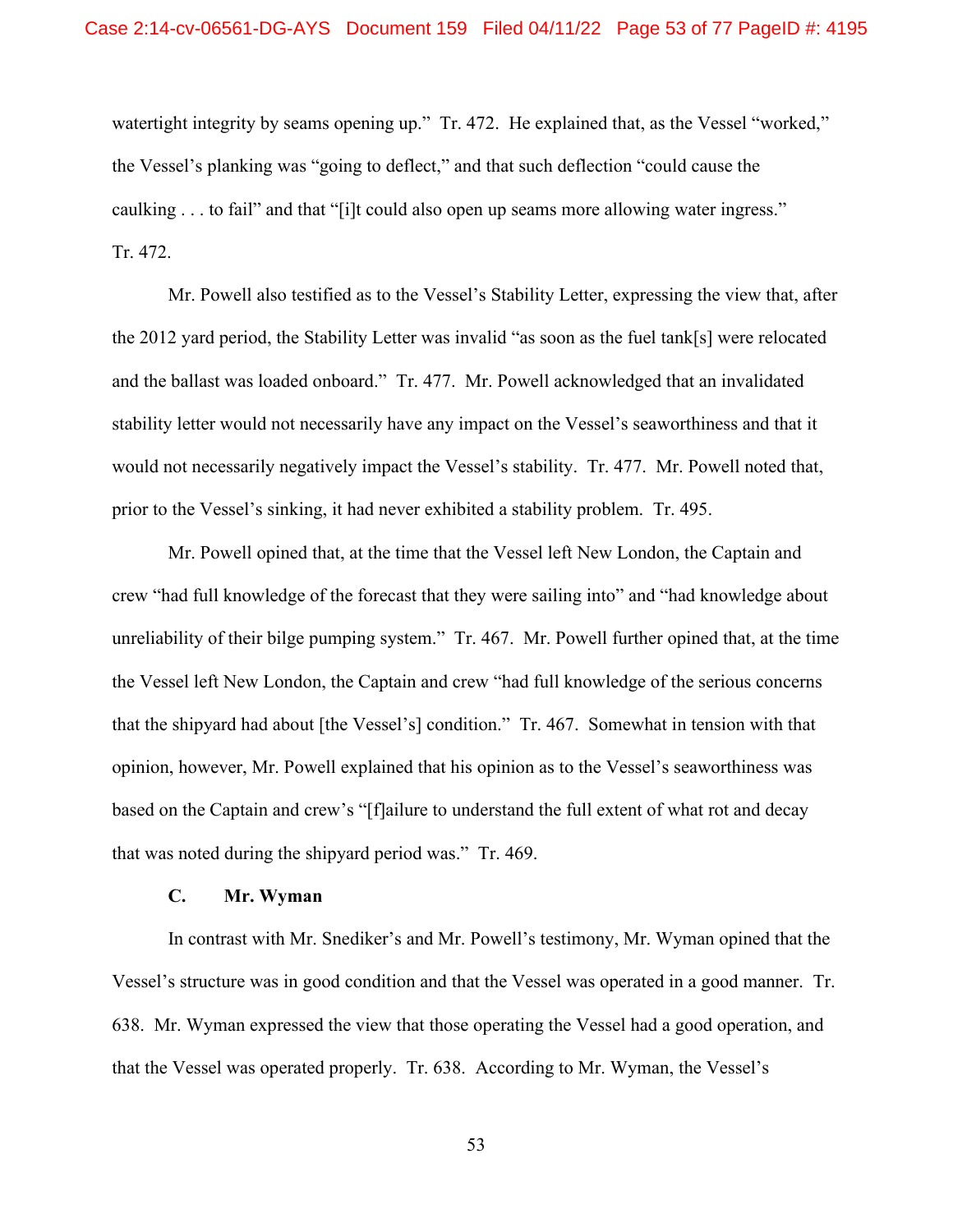maintenance was good. Tr. 638. Mr. Wyman expressed the view that repairs to the Vessel were made when repairs were required. Tr. 646. Mr. Wyman recounted that "everything [he] recommended . . . that had anything to do with seaworthiness were complied with." Tr. 785.

Mr. Wyman explained that the Vessel "had far more licensed personnel on board" than required. Tr. 638. Mr. Wyman further explained that the Vessel was required to have only one licensed master of appropriate tonnage, and that that was Captain Walbridge. Tr. 648.

As to the Vessel's de-watering system, Mr. Wyman opined that the Vessel's bilge system was properly installed. Tr. 639. As far as Mr. Wyman was aware, the Vessel's bilge system was functioning properly. Tr. 639. As to the Vessel's watertight integrity, Mr. Wyman opined, with respect to the Vessel's final voyage, that there had been no change to the Vessel's watertight integrity. Tr. 639. Mr. Wyman similarly opined that nothing had changed in the Vessel's stability that would have rendered the Vessel's stability a problem. Tr. 639. Also with respect to the Vessel's stability, Mr. Wyman expressed the view that the possible cancellation of the Vessel's Stability Letter due to movement of tanks aboard the Vessel would not have affected the Vessel's stability at all – "[i]t had no [e]ffect on the ship." Tr. 644.

Mr. Wyman firmly disagreed with certain of Mr. Snediker's and Mr. Powell's opinions regarding the Vessel's seaworthiness. Mr. Wyman disagreed with the view that the Vessel was unseaworthy because of failure to maintain the Vessel in accordance with prevailing norms of prudent seamanship and prudent maintenance by a vessel owner. Tr. 637-38. Mr. Wyman further disagreed with the view that Bounty Org. failed to maintain and operate the Vessel in a seaworthy condition by failing to adequately address deficiencies in the Vessel's de-watering systems and issues affecting the Vessel's stability and watertight integrity. Tr. 639. Mr. Wyman also disagreed with the notion that there was a "pattern of neglect" with respect to the Vessel's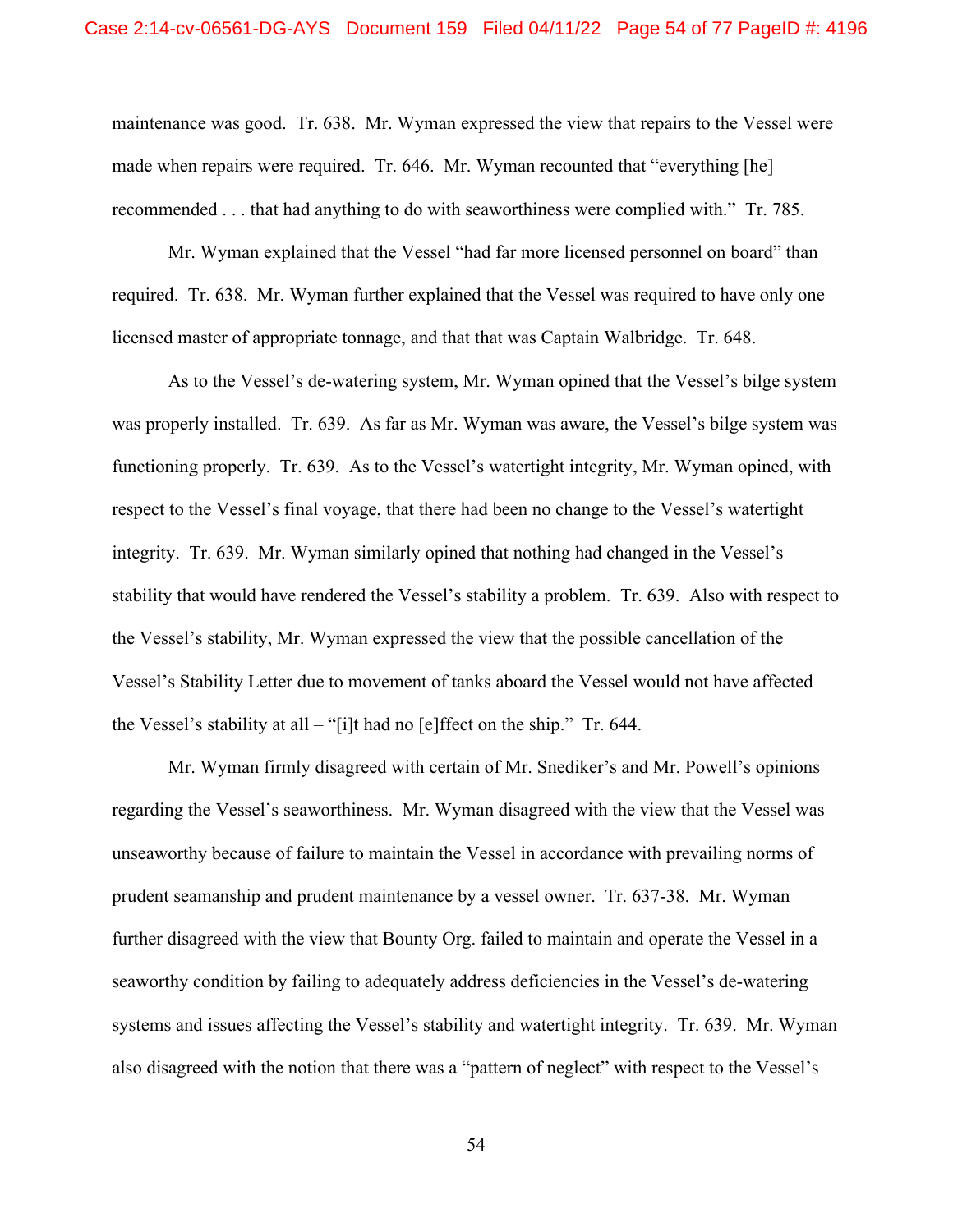installations, modifications, maintenance, and repairs. Tr. 646-47. Mr. Wyman recounted that he had not experienced any "improper delegation" from Bounty Org. with respect to repairs or maintenance. Tr. 647.

The Court credits Mr. Wyman's testimony regarding the Vessel, including Mr. Wyman's testimony as to the Vessel's seaworthiness; the maintenance of and repairs made to the Vessel over time; and the Vessel's structure, condition, and capabilities. Mr. Wyman had a longstanding history of employment with the Vessel dating from the Vessel's purchase by Bounty Org. in 2001 up until the Vessel's loss. Mr. Wyman surveyed the Vessel numerous times over that period, and the observations and recommendations included in Mr. Wyman's detailed surveys indicate that Mr. Wyman recognized and was willing to point out issues with respect to the Vessel. In testifying at trial, Mr. Wyman evinced a nuanced understanding of the Vessel, including the Vessel's structure, condition, and capabilities. Mr. Wyman came across as earnest and capable, and spoke about the Vessel with an ease that indicated a firm understanding of the Vessel, including the Vessel's structure, condition, and capabilities. Mr. Wyman's significant experience with wooden ships, including his involvement in at least a dozen significant projects involving wooden ships and his experience designing more than a dozen wooden vessels, lent further credibility to his testimony.<sup>[23](#page-54-0)</sup>

Further, and importantly, the Court credits Mr. Wyman's testimony as to the Vessel's seaworthiness over Mr. Snediker's and Mr. Powell's testimony as to the Vessel's seaworthiness. Mr. Wyman was the only one of the three who had been aboard the Vessel during the time in

<span id="page-54-0"></span><sup>&</sup>lt;sup>23</sup> As to Mr. Wyman's longstanding history with the Vessel, Mr. Wyman's demeanor at trial, together with the evidence indicating that Mr. Wyman recognized and was willing to point out issues with the Vessel, undercut the notion that Mr. Wyman's testimony was the result of bias or a conflict of interest. Indeed, the way in which Mr. Wyman's history with the Vessel informed his testimony lent further support to Mr. Wyman's credibility.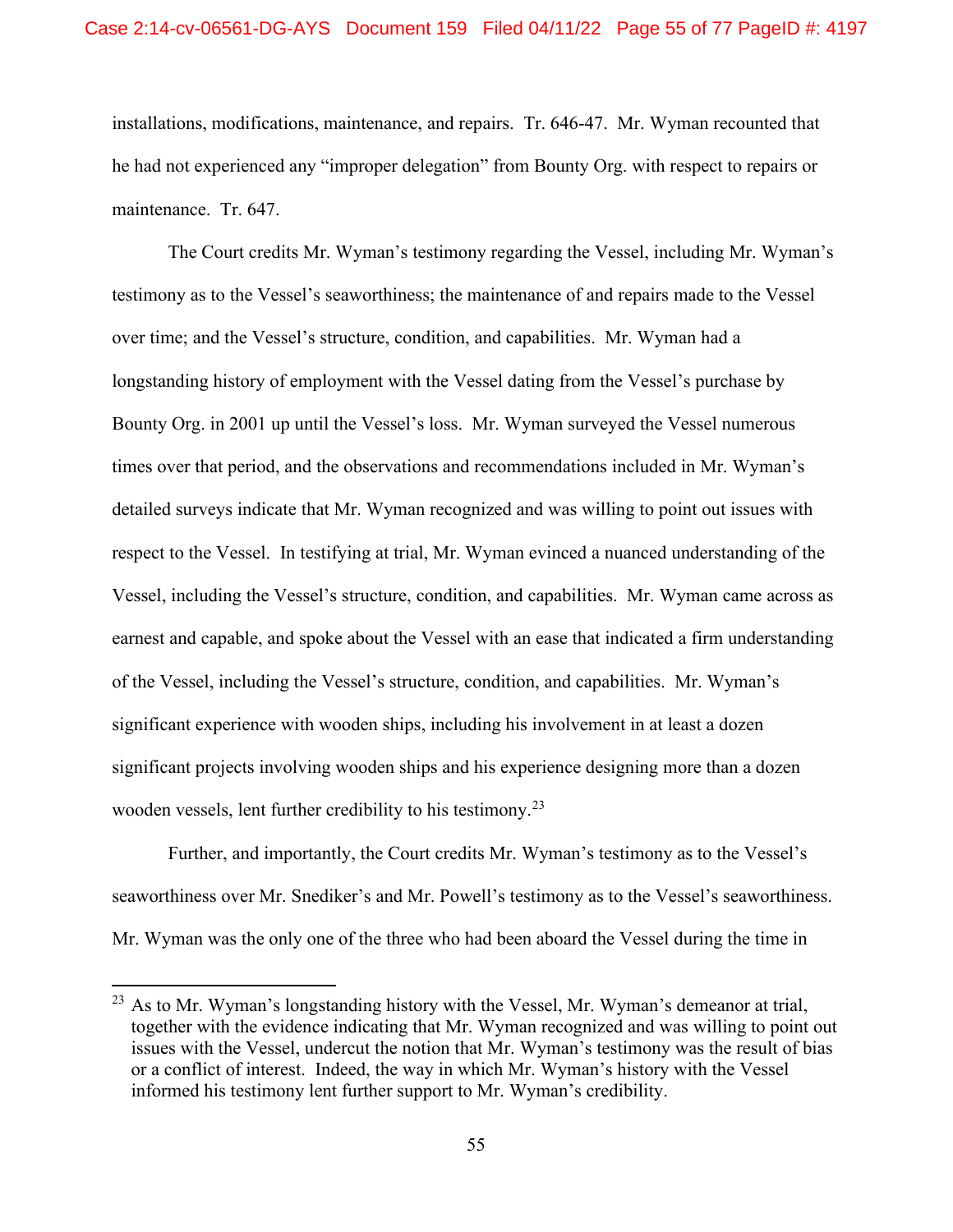which it was owned by Bounty Org. or after the Vessel's significant repair periods in 2001 to 2002 and in 2006 to 2007. Additionally, Mr. Wyman was the only one of the three to have conducted a survey of the Vessel prior to the Vessel's loss, or to have conducted calculations as to the Vessel's stability prior to the Vessel's loss. *See Atl. Specialty Ins. Co. v. Coastal Env't Grp.*, 368 F. Supp. 3d 429, 440 (E.D.N.Y. 2018), *aff'd sub nom. Atl. Specialty Ins. Co. v. Coastal Env't Grp. Inc.*, 945 F.3d 53 (2d Cir. 2019).

Moreover, Mr. Snediker acknowledged that his expertise was mainly, if not exclusively, in the restoration and preservation of historic vessels, and that most of the vessels owned by the museum at which he works are exhibit vessels only sometimes subjected to the rigors of weather. Mr. Snediker's testimony regarding the Vessel's seaworthiness, and particularly with respect to the Vessel's general condition, structure, and capabilities, is significantly undercut by Mr. Snediker's acknowledgement that the Vessel must have been seaworthy when the Vessel went to Europe the year prior to the Vessel's loss. Furthermore, Mr. Snediker came across as overly critical in a way that cast doubt on his ability to realistically assess the Vessel's seaworthiness. As to Mr. Powell, although Mr. Powell had worked with some number of wooden vessels, he had worked primarily on steel hull vessels. Mr. Wyman, by contrast, had more significant experience with wooden vessels.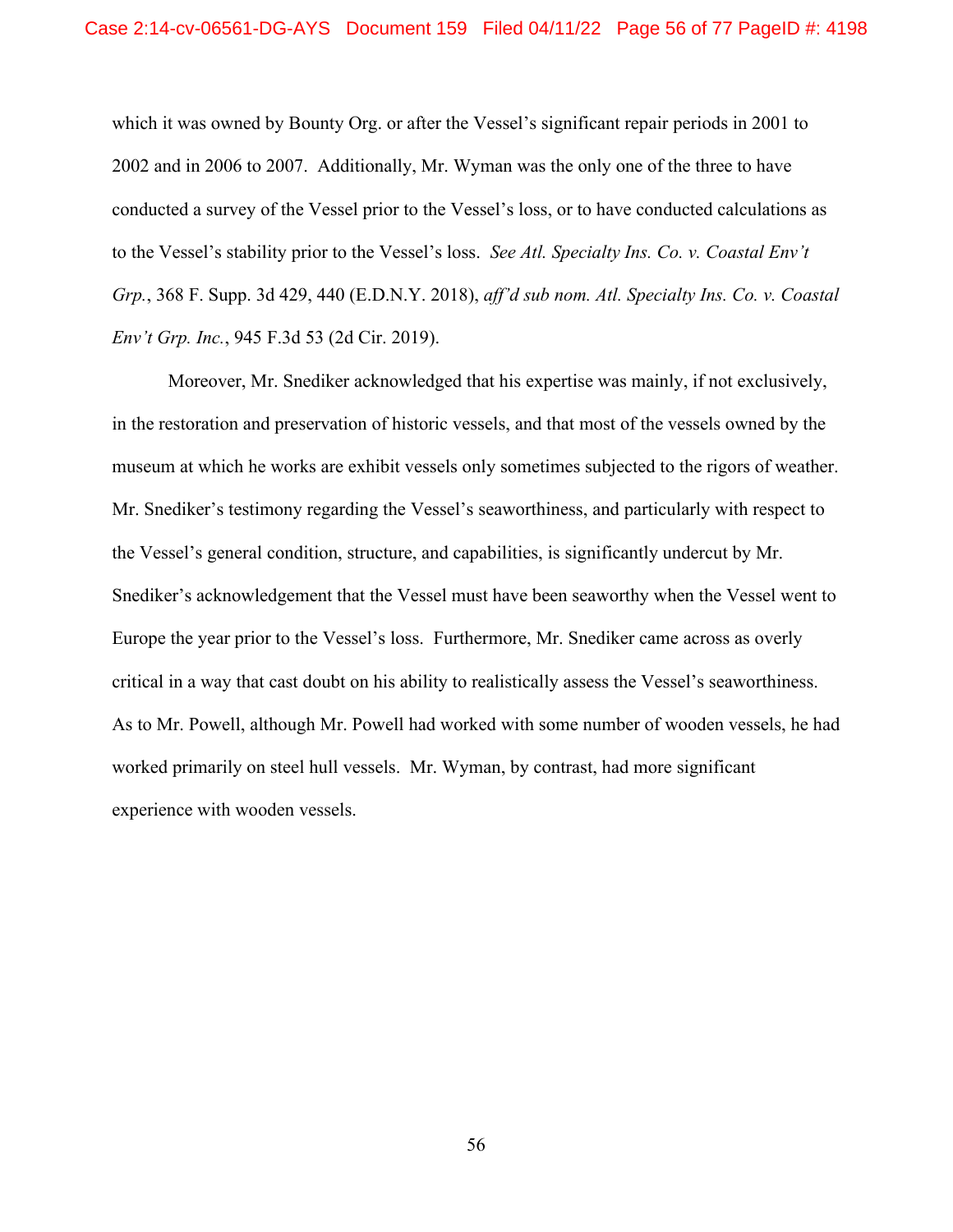## **CONCLUSIONS OF LAW**[24](#page-56-0)

Acadia seeks judgment declaring that the Policy<sup>[25](#page-56-1)</sup> is null and void *ab initio* or,

alternatively, that there is no coverage under the Policy, based on the following causes of action: breach of the duty of utmost good faith (First Cause of Action), Am. Compl. ¶¶ 115-23; that the loss at issue was not a covered fortuitous loss (Second Cause of Action), *id.* ¶¶ 124-29; breach of absolute implied warranty of seaworthiness (Third Cause of Action), *id.* ¶¶ 130-35; breach of implied negative modified warranty of seaworthiness (Fourth Cause of Action), *id.* ¶¶ 136-47; breach of crew warranty and compliance (Fifth Cause of Action), *id.* ¶¶ 148-51; breach of express warranty of seaworthiness (Sixth Cause of Action), *id.* ¶¶ 152-55; and breach of warranty to comply with state and federal regulations (Seventh Cause of Action), *id.* ¶¶ 156-59.

<span id="page-56-0"></span><sup>&</sup>lt;sup>24</sup> "[A]bsent a specific federal rule, federal courts look to state law for principles governing maritime insurance policies and apply federal maritime choice of law principles to determine which state's law applies." *Ins. Co. of N. Am. v. Zaglool*, 526 F. Supp. 2d 361, 365 (E.D.N.Y. 2007) (alteration accepted) (quoting *Com. Union Ins. Co. v. Flagship Marine Servs., Inc.*, 190 F.3d 26, 30 (2d Cir. 1999)). Where the parties have not identified, and the Court has not found, a specific federal rule, the Court herein applies New York law, as the parties generally have done in their post-trial submissions. *See* Defendants' Proposed Findings of Fact and Conclusions of Law at 28-30; *see, e.g.*, Plaintiff's Proposed Findings of Fact and Conclusions of Law at 34-41.

<span id="page-56-1"></span><sup>&</sup>lt;sup>25</sup> Generally, the relevant policy for purposes of analyzing Acadia's claims is the 2011 Policy – *i.e.*, the policy that was in effect when the Vessel was lost. However, certain of Acadia's claims, at least in part, concern the 2008 Policy. Because the 2011 Policy reflects a renewal of the original 2008 Policy and because the 2011 Policy generally contains the same clauses and terms and conditions as did the 2008 Policy, the Court hereinafter generally refers to the relevant policies collectively as "the Policy," without distinguishing which specific policy is being referenced – except where a distinction between the relevant policies bears on the Court's analysis herein. The Court notes that the parties do not draw any meaningful distinction between the 2008 Policy and any renewal thereof, including the renewal reflected in the 2011 Policy.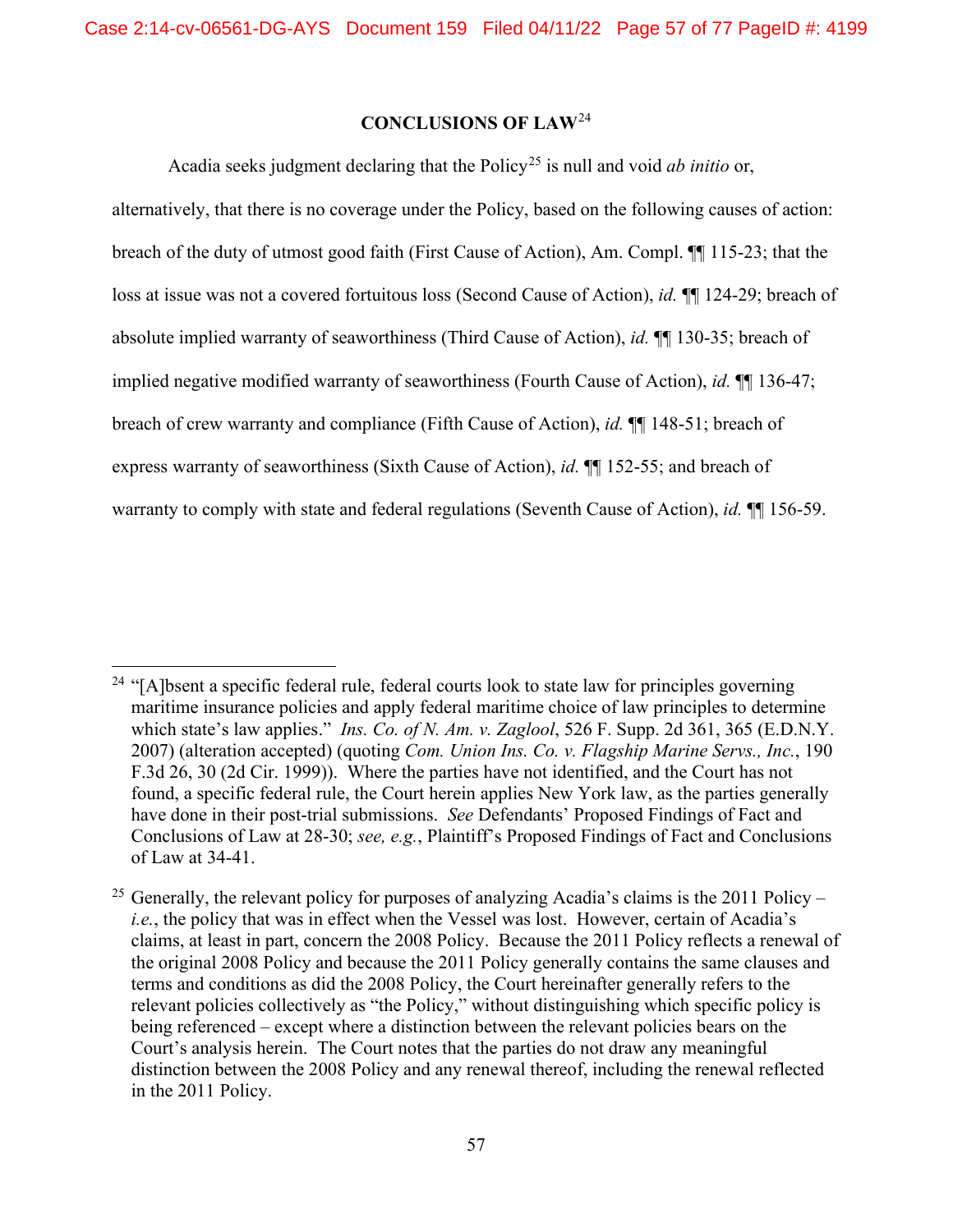*See generally id.* at 39-40. Acadia also asserts a cause of action for unjust enrichment (Eighth Cause of Action). *See id.* ¶¶ 160-63.[26](#page-57-0)

For the reasons that follow, the Court finds in favor of Defendants with respect to each of Acadia's claims.

## **I. The Court Finds in Favor of Defendants with Respect to Acadia's Claims Concerning Seaworthiness Warranties**

Acadia asserts claims for breach of express warranty of seaworthiness, breach of absolute implied warranty of seaworthiness, and breach of negative modified warranty of seaworthiness. For the reasons that follow, the Court finds in favor of Defendants with respect to each of these claims.

### **A. Applicable Law**

"Seaworthiness is the ability of a vessel adequately to perform the particular services required of her on the voyage she undertakes*.*" *Atl. Specialty Ins. Co. v. Coastal Env't Grp.*, 368 F. Supp. 3d 429, 446 (E.D.N.Y. 2018) (quoting *Cont'l Ins. Co. v. Lone Eagle Shipping Ltd. (Liber.)*, 952 F. Supp. 1046, 1065 (S.D.N.Y. 1997), *aff'd*, 134 F.3d 103 (2d Cir. 1998)), *aff'd sub nom. Atl. Specialty Ins. Co. v. Coastal Env't Grp. Inc.*, 945 F.3d 53 (2d Cir. 2019). "The general rule is that the vessel must be 'staunch, strong, well equipped for the intended voyage and manned by a competent and skillful master of sound judgment and discretion." *Haney v. Miller's Launch, Inc.*, 773 F. Supp. 2d 280, 288 (E.D.N.Y. 2010) (quoting *Tug Ocean Prince, Inc. v. United States*, 584 F.2d 1151, 1155 (2d Cir. 1978)); *see also In re MS Angeln GmbH &* 

<span id="page-57-0"></span> $26$  The Court analyzes each of Acadia's claims as though each claim is asserted against both Defendants. Whether Acadia meant to assert any of its claims against solely Bounty Org. or Mr. Hansen (or, instead, meant to assert all of its claims against both Defendants) does not alter the Court's ultimate conclusion that Acadia is not entitled to judgment on any of its claims.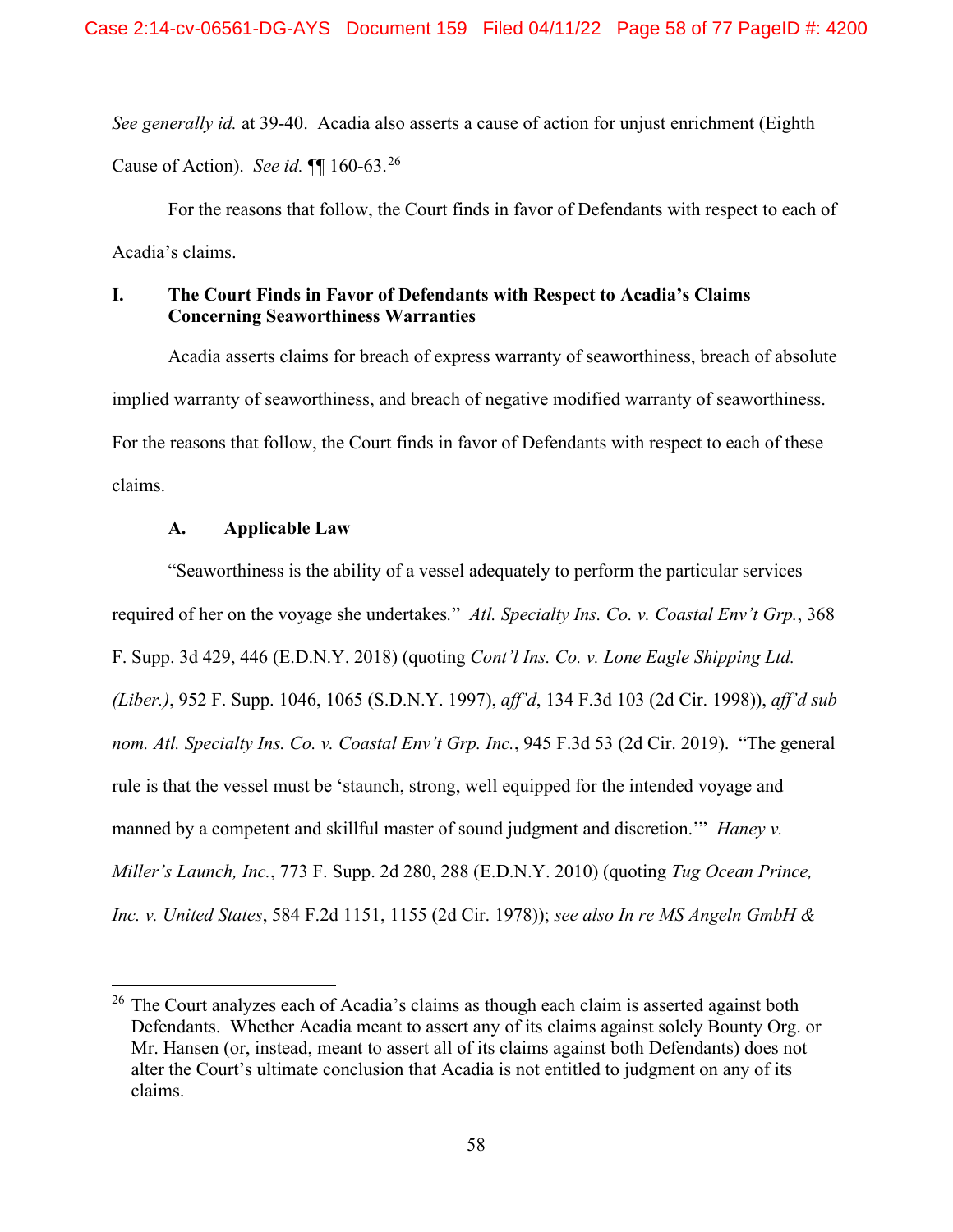*Co. KG*, 10 F. Supp. 3d 424, 431-32 (S.D.N.Y. 2014). The standard for seaworthiness "is not perfection, but reasonable fitness; not a ship that will weather every conceivable storm or withstand every imaginable peril of the sea, but a vessel reasonably suitable for her intended service." *Fed. Ins. Co. v. PGG Realty, LLC*, 538 F. Supp. 2d 680, 693-94 (S.D.N.Y. 2008) (quoting *Italia Societa per Azioni di Navigazione v. Or. Stevedoring Co.*, 376 U.S. 315, 322, (1964)), *aff'd sub nom. Fed. Ins. Co. v. Keybank Nat'l Ass'n*, 340 F. App'x 5 (2d Cir. 2009). "The meaning of 'seaworthy' is 'relative – it varies with the vessel involved and the use for which the vessel is intended."<sup>*Atl. Specialty Ins. Co.*, 368 F. Supp. 3d at 446 (quoting *Fed. Ins.*</sup> *Co.*, 538 F. Supp. 2d at 693).

Consistent with this definition of seaworthiness, an express warranty of seaworthiness "require[s] a vessel to be able 'adequately to perform the particular services required of her on the voyage she undertakes.'" *Atl. Specialty Ins. Co.*, 945 F.3d at 68 (quoting *GTS Indus. S.A. v. S/S "Havtjeld"*, 68 F.3d 1531, 1535 (2d Cir. 1995)).

The absolute implied warranty of seaworthiness discharges the insurer from liability "if the vessel is in fact not seaworthy at the inception of the policy." *Cont'l Ins. Co*., 952 F. Supp. at 1068 (quoting *Emps. Ins. of Wausau v. Occidental Petroleum Corp.*, 978 F.2d 1422, 1436 (5th Cir. 1992)); *see also Royal Ins. Co. of Am. v. Deep Sea Int'l*, No. 02-CV-03175, 2006 WL 8454021, at \*6 (S.D.N.Y. Mar. 24, 2006), *report and recommendation adopted sub nom. Royal Indem. Co. v. Deep Sea Int'l*, 619 F. Supp. 2d 14 (S.D.N.Y. 2007). In order to void a policy on this basis, "[t]he insurer need not demonstrate that the insured had knowledge of the unseaworthy condition nor that the insured was somehow at fault in not discovering the unseaworthy condition." *Cont'l Ins. Co*., 952 F. Supp. at 1068 (quoting *Emps. Ins. of Wausau*, 978 F.2d at 1436); *see also Royal Indem. Co.*, 619 F. Supp. 2d at 26. "Rather, the insurer simply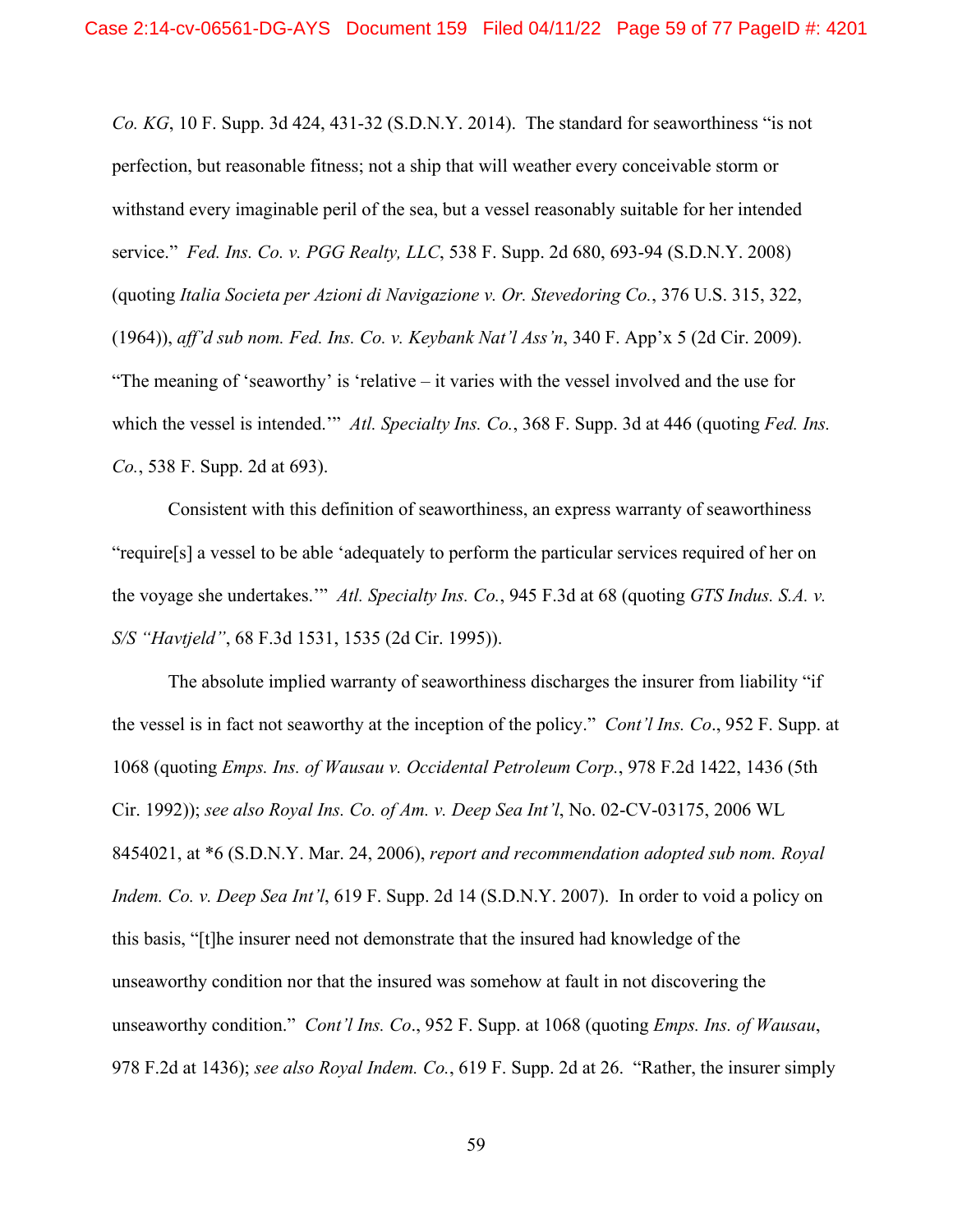must demonstrate that the vessel was unseaworthy at the time the policy attached." *Royal Ins. Co. of Am.*, 2006 WL 8454021, at \*6 (citing *Emps. Ins. of Wausau*, 978 F.2d at 1436).<sup>[27](#page-59-0)</sup>

Under the so-called negative implied warranty of seaworthiness, "the insured promises not to knowingly send a vessel to sea in an unseaworthy condition." *Cont'l Ins. Co.*, 952 F. Supp. at 1070 (quoting *Emps. Ins. of Wausau*, 978 F.2d at 1432). "To find a breach of the negative implied warranty, the Court must find that the insured – the owner of the vessel – had knowledge of the unseaworthy condition of the vessel." *Id.* (citing *Emps. Ins. of Wausau*, 978 F.2d at 1432). A breach of the negative implied warranty of seaworthiness "will exclude coverage only if the loss or damage was proximately caused by that unseaworthiness." *Royal Ins. Co. of Am.*, 2006 WL 8454021, at \*6; *see also Royal Indem. Co.*, 619 F. Supp. 2d at 27. "[W]hile the absolute [implied warranty of seaworthiness] is implied once, at the inception of the insurance policy, the negative version is an ongoing promise that the insured will not 'knowingly send a vessel to sea in an unseaworthy condition.'" *Royal Indem. Co.*, 619 F. Supp. 2d at 27 (quoting *Emps. Ins. of Wausau*, 978 F.2d at 1432). "The negative warranty is therefore implied each time a vessel leaves 'the safety of a port for the open sea.'" *Id.* (quoting *Cont'l Ins. Co.*, 952 F. Supp. at 1071).

With respect to all three relevant warranties concerning seaworthiness  $-i.e.,$  the express warranty of seaworthiness; the absolute implied warranty of seaworthiness; and the negative

<span id="page-59-0"></span> $27$  The Court notes that there appears to be some uncertainty as to whether an absolute implied warranty of seaworthiness exists in time hull insurance policies, as compared to "voyage" insurance policies, and – relatedly – as to whether any such implied warranty exists only when the insured vessel was in port at the time the policy period began. *See Royal Indem. Co.*, 619 F. Supp. 2d at 27. The Court need not – and does not – resolve these questions as, even if the Court were to accept that an absolute implied warranty of seaworthiness exists in the Policy, the Court still would conclude that Acadia did not carry its burden of demonstrating that the Vessel was unseaworthy at the time the Policy attached, for the reasons set forth herein.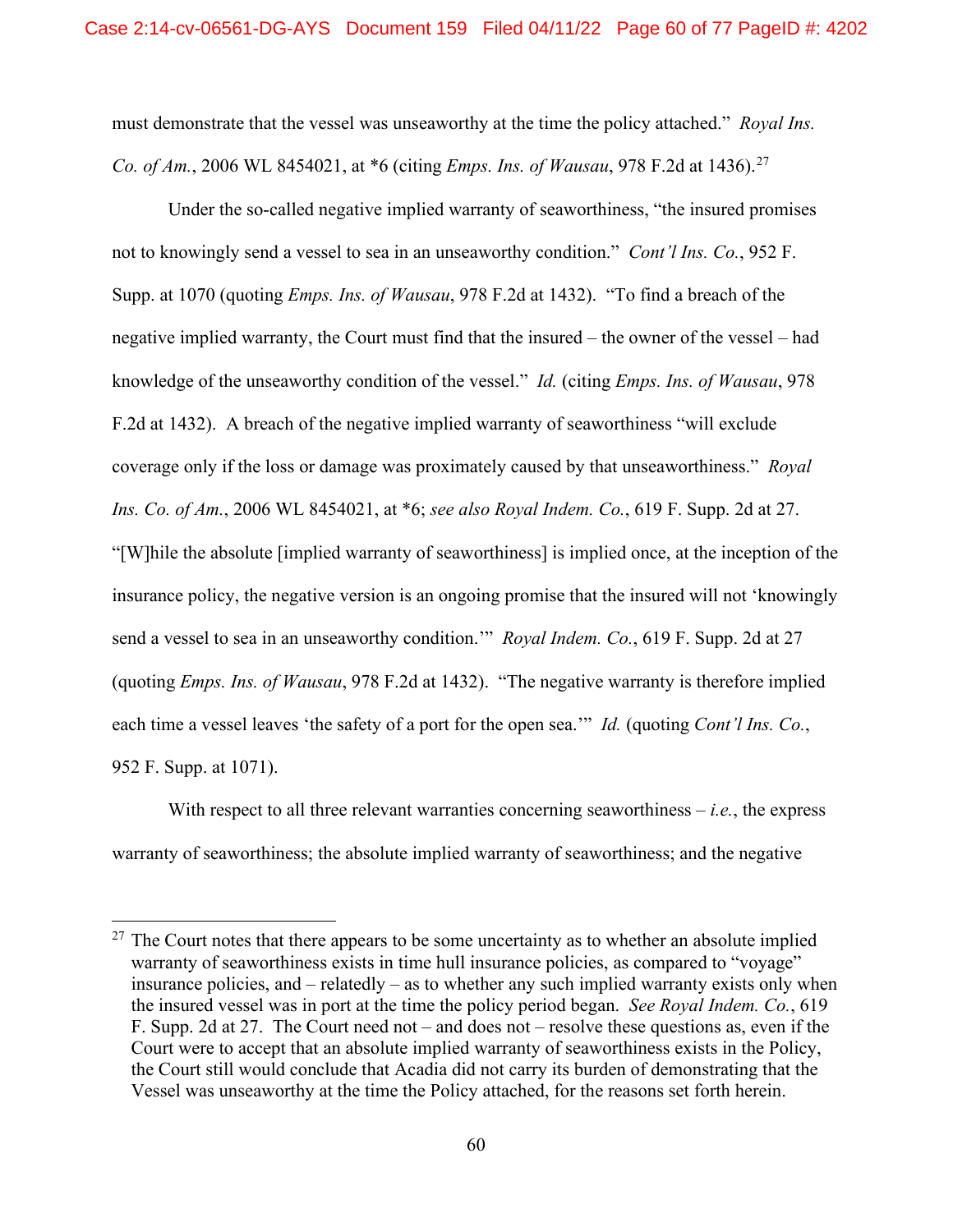implied warranty of seaworthiness – the burden is on the insurer to prove unseaworthiness. *See Atl. Specialty Ins. Co.*, 945 F.3d at 67 (concluding, in case in which insurer alleged breach of an express warranty of seaworthiness and breach of an implied warranty of seaworthiness, that "we agree with the consensus of authority that places that burden [*i.e.*, the burden of proving seaworthiness] on the insurer"); *Cont'l Ins. Co*., 952 F. Supp. at 1066-67 (noting, in case in which insurer alleged breach of the absolute implied warranty of seaworthiness and breach of the negative implied warranty of seaworthiness, that "[t]he burden is on the insurer to prove unseaworthiness").

## **B. Acadia Did Not Carry Its Burden of Proving Unseaworthiness at Any Relevant Time**

As to Acadia's claims for breach of express warranty of unseaworthiness and for breach of negative implied warranty of seaworthiness, Acadia must have proven, *inter alia*, that the Vessel was unseaworthy when the Vessel departed on its final voyage. *See Cont'l Ins. Co.*, 952 F. Supp. at 1070.As to Acadia's claim for breach of absolute implied warranty of seaworthiness, the parties have not specified whether the relevant date for assessing the Vessel's seaworthiness at the "inception of the policy," *Cont'l Ins. Co*., 952 F. Supp. at 1068 (quotation marks omitted), is the date on which the 2008 Policy was issued (December 15, 2008) or the date on which the 2011 Policy incepted (December 15, 2011).<sup>[28](#page-60-0)</sup>

Having considered the evidence as a whole and assessed the credibility of the witnesses, the Court concludes that Acadia did not prove, by a preponderance of the evidence, that the

<span id="page-60-0"></span> $28$  The Court need not – and does not – determine which of these dates is the relevant date for purposes of analyzing Acadia's claim for breach of absolute implied warranty of seaworthiness because, as set forth below, Acadia did not prove that the Vessel was unseaworthy *either* when coverage attached under the 2008 Policy on December 15, 2008 *or* when the 2011 Policy incepted on December 15, 2011. Indeed, Acadia did not prove that the Vessel was unseaworthy at any relevant time.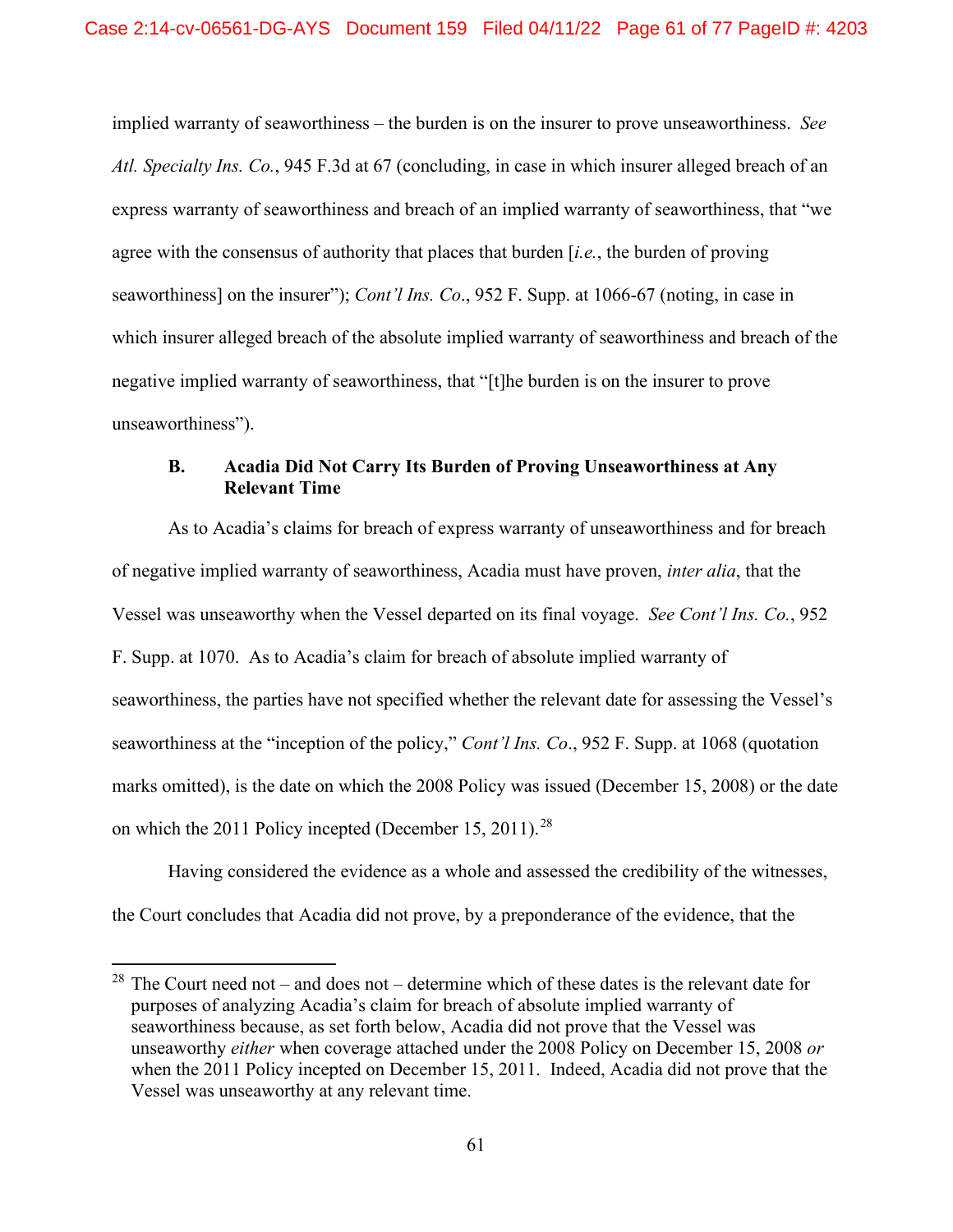Vessel was unseaworthy at any relevant time, including when coverage attached under the 2008 Policy on December 15, 2008; when the 2011 Policy incepted on December 15, 2011; and when the Vessel departed on its final voyage on October 25, 2012.<sup>[29](#page-61-0)</sup>

As to the Vessel's seaworthiness around December 15, 2008, the Court places significant weight on Mr. Wyman's testimony concerning the work done on the Vessel during the 2006-2007 repair period, and on Mr. Wyman's report concerning the June 2007 survey, in which Mr. Wyman noted that the Vessel was "in essentially new condition after five years spent on the total rebuild of the ship to high standards" and that the Vessel, "with her totally rebuilt hull, rig, and new machinery is in Very Good Condition and well suited for Ocean voyaging with up to 12 passengers and up to 150 persons aboard for dockside events," Ex. G(h) at 7.

As to the Vessel's seaworthiness around December 15, 2011, the Court places significant weight on Ms. Groves' testimony regarding work done on the Vessel during 2010 and 2011. Mr. Wyman's testimony and survey regarding the Vessel's "essentially new condition" in June 2007, paired with Ms. Groves' testimony regarding the work done on the Vessel in 2010 and 2011, indicates that the Vessel was seaworthy at the time the 2011 Policy incepted on December 15, 2011 – and Acadia presented no more-persuasive evidence to the contrary.

As to the Vessel's seaworthiness when the Vessel departed on its final voyage, the Court concludes with respect to the Vessel's "intended voyage," *see Haney*, 773 F. Supp. 2d at 288

<span id="page-61-0"></span><sup>&</sup>lt;sup>29</sup> Because the Court concludes that Acadia did not prove that the Vessel was unseaworthy at any relevant time, the Court need not – and does not – conclude whether the Policy does, indeed, contain the seaworthiness warranties on which Acadia rests its claims regarding seaworthiness warranties. Similarly, the Court need not – and does not – conclude whether the seaworthiness warranty contained in Paragraph 9 of the Policy's special terms and conditions, *see* Ex. 2 at 34-35, applies to all three types of coverage at issue. *See* Defendants' Proposed Findings of Fact and Conclusions of Law at 43-44 (arguing that seaworthiness warranty does not apply to the P&I coverage or loss of earnings coverage).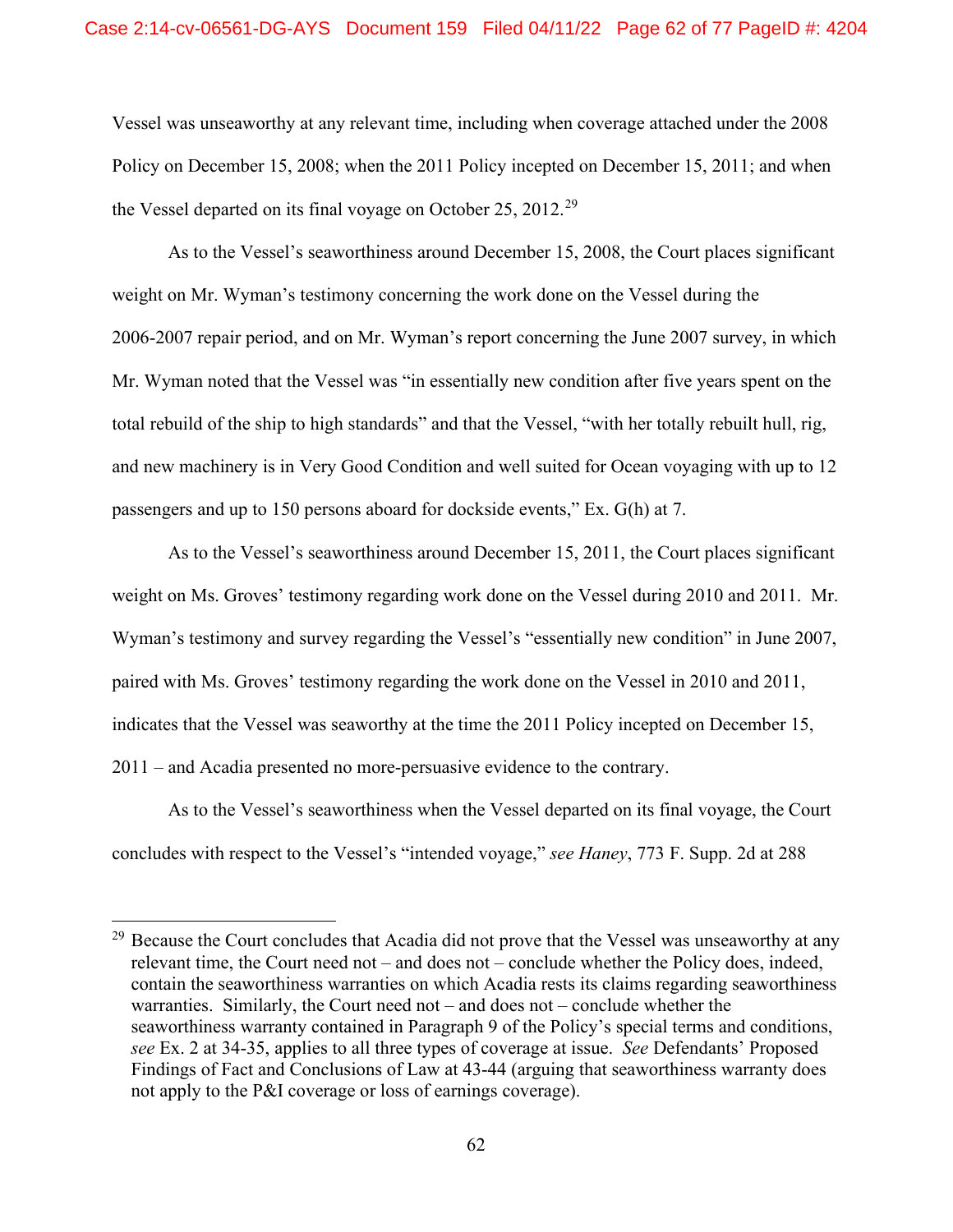(quotation marks omitted), that the Vessel was not intended to sail *through* Hurricane Sandy but, rather, to avoid the hurricane. Even up until the Vessel encountered Hurricane Sandy, Captain Walbridge did not intend for the Vessel to sail into the hurricane.

In concluding that Acadia did not prove that the Vessel was unseaworthy when it departed on its final voyage, the Court places significant weight on the testimony of Mr. Wyman concerning the Vessel's seaworthiness, including Mr. Wyman's testimony that the Vessel's structure was in good condition; that the Vessel was operated in a good manner; that those operating the Vessel had a good operation; that the Vessel was operated properly; that the Vessel's maintenance was good; and that repairs to the Vessel were made when repairs were required. As set forth above, the Court credits Mr. Wyman's testimony as to the Vessel's seaworthiness, and credits Mr. Wyman's testimony as to the Vessel's seaworthiness over Mr. Snediker's and Mr. Powell's testimony as to the Vessel's seaworthiness.

With respect to the rot condition discovered in Summer 2012 and addressed – at least in part – during the 2012 yard period, the Court concludes that Acadia did not prove that the Vessel suffered from a rot condition that was so severe or extensive as to render the Vessel unseaworthy. As set forth above, the Vessel's rot condition was not severe or extensive, and did not compromise the Vessel's structure.

With respect to this issue, the Court places significant weight on the testimony of Ms. Groves as to the Vessel's rot condition, which, as explained above, the Court credits – and credits over Mr. Kosakowski's testimony as to the Vessel's rot condition. Ms. Groves' testimony that, when she observed a segment of the Vessel's framing, she saw a pocket of rot that was only approximately a foot wide and six inches in diameter indicates that the Vessel's rot condition was not particularly extensive or severe. Ms. Groves' testimony that she was not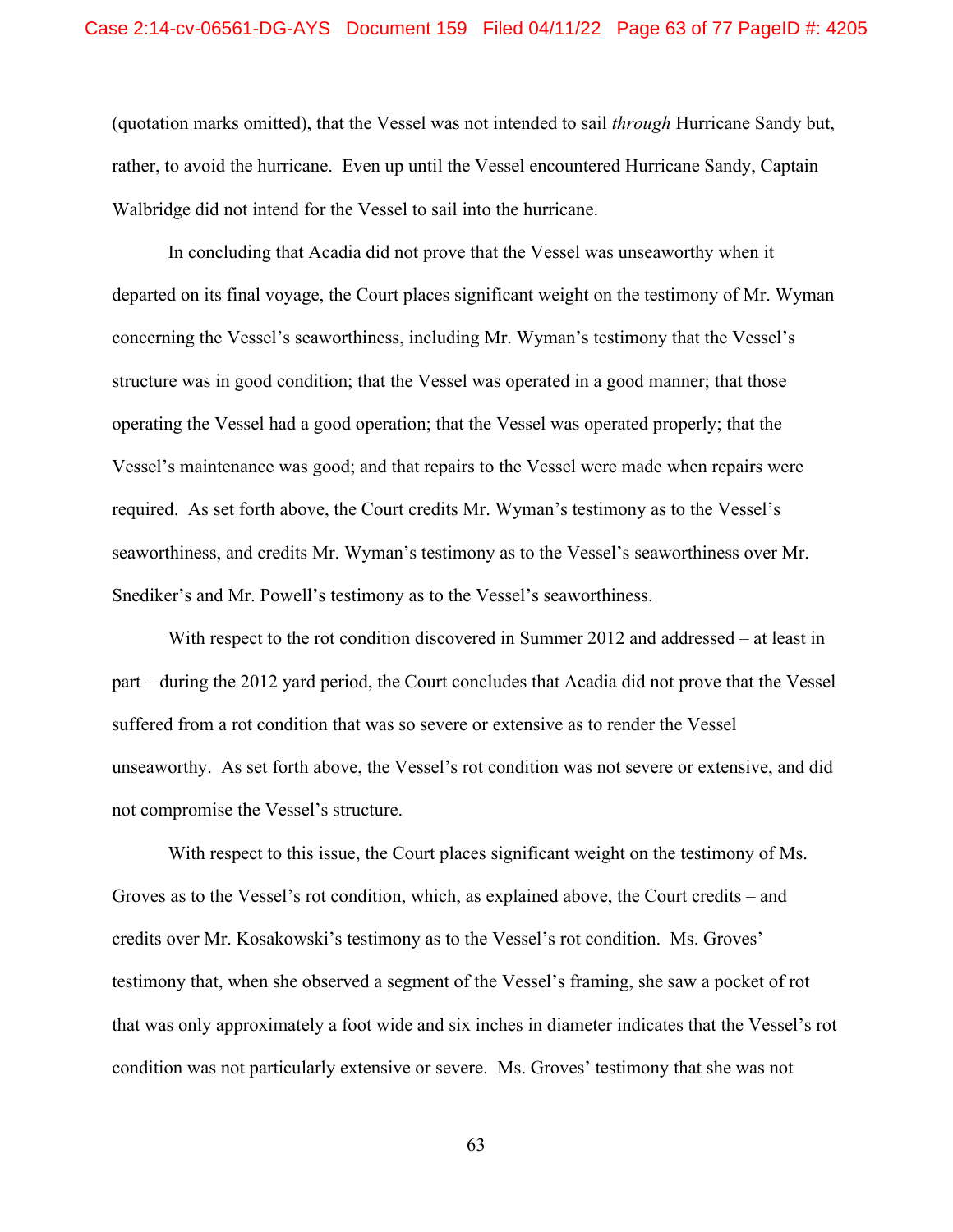shocked or terrified by the rot, that she thought the rot was manageable, and that she understood that the rot that she was unable to see was not structural to the Vessel's frames indicates that the Vessel's rot condition was not particularly extensive or severe, and not so extensive or severe as to compromise the Vessel's structure or seaworthiness. Mr. Jackimovicz's testimony that he, using a pocketknife, detected solid wood in certain portions of the Vessel's framing exhibiting rot further suggests that the Vessel's rot condition was not so extensive or severe as to compromise the Vessel's structure or seaworthiness.

Additionally, that multiple witnesses, including Mr. Jackimovicz and Mr. Wyman, indicated that the Vessel's rot condition need not be addressed immediately but, rather, could be addressed later (possibly as long as two years later) further indicates that the Vessel's rot condition was not so severe or extensive as to compromise the Vessel's structure or seaworthiness. Mr. Wyman's testimony that the rot that was found was in a specifically non-watertight space, about 10 feet above the water line, and that any rot damage to a plank there would not be of extreme concern to Mr. Wyman further supports the conclusion that the Vessel's rot condition did not compromise the Vessel's structure or seaworthiness.

With respect to the decision to use Douglas fir on the Vessel's planking, the Court concludes that Acadia did not prove that the Douglas fir used on the Vessel rendered the Vessel unseaworthy. In reaching this conclusion, the Court credits and places significant weight on the testimony of Dr. Wyman that fir is an acceptable wood for wooden boats, and that fir is used fairly often throughout the structure of ships in the Pacific Northwest, including in framing.

With respect to the Vessel's ventilation, the Court concludes that Acadia did not prove that the Vessel's ventilation rendered the Vessel unseaworthy. Although Dr. Wyman consistently recommended enhancing the Vessel's ventilation, the evidence indicates that it is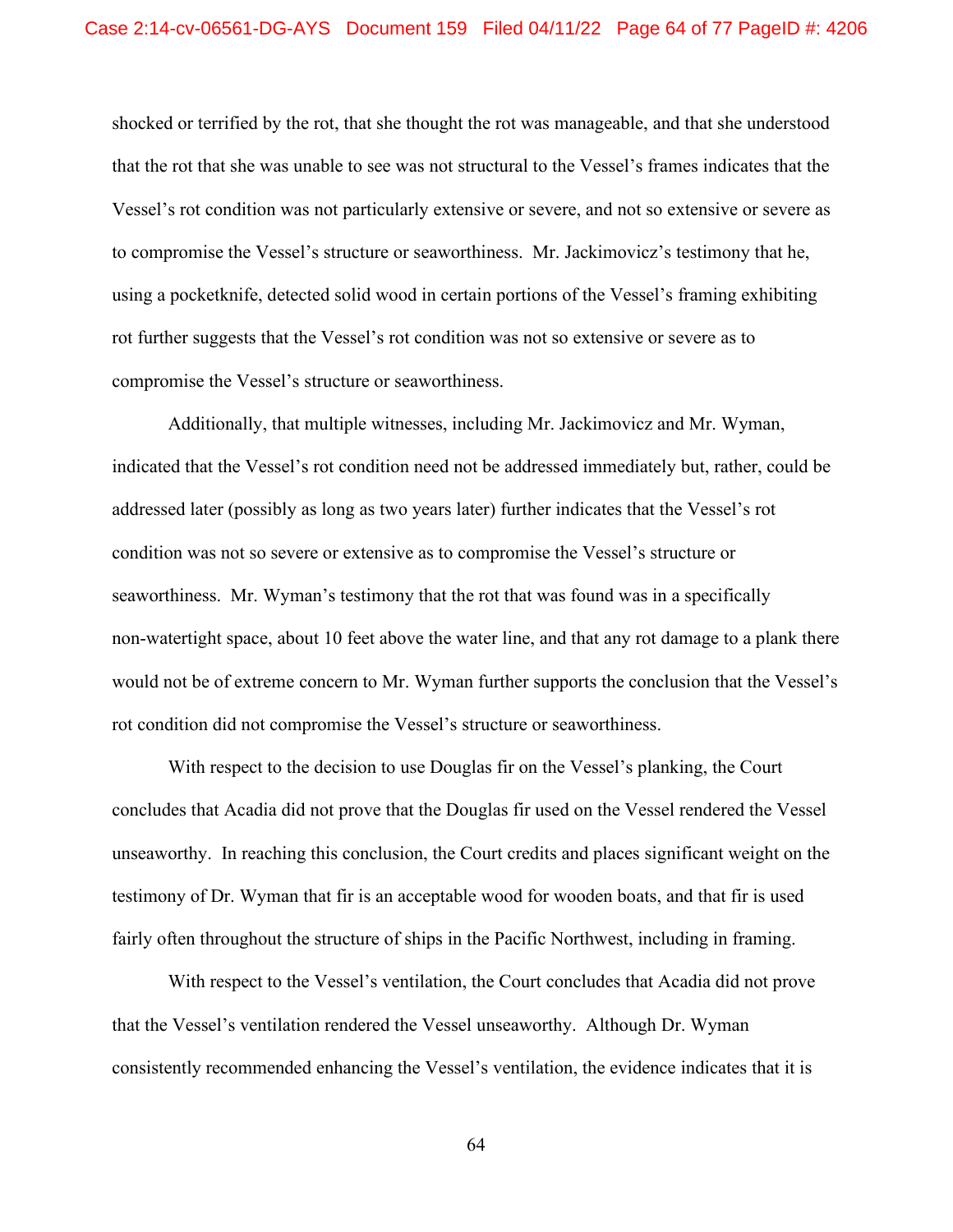not common for wooden ships to have ventilation systems, suggesting that the Vessel's lack of a ventilation system in and of itself did not render the Vessel unseaworthy. Additionally – and importantly – the principal concern with respect to ventilation is the possibility of wood deterioration. As set forth above, though, the Vessel's rot condition was not severe or extensive, and did not compromise the Vessel's structure. That no more extensive or severe rot condition was present on the Vessel, and that the Vessel's structure was not compromised by a rot condition, indicates that the Vessel's ventilation system was not so lacking as to render the Vessel unseaworthy.

With respect to the Vessel's bilge pumping system, the Court concludes that Acadia did not prove that the Vessel's bilge pumping system rendered the Vessel unseaworthy, either generally or specifically when the Vessel departed for its final voyage. With respect to the Vessel's bilge pumping system generally, the pipe that was used for the main bilge system was larger than required, the pumps were more than required, and the powering for the pumps was more than was required. With respect to the functioning of the Vessel's bilge pumping system during the Vessel's final voyage, as set forth above, the Vessel's bilge pumping system was working properly at the outset of the Vessel's final voyage and during the first two days of the Vessel's final voyage. With respect to this issue, the Court places significant weight on Ms. Groves' testimony that, during the Vessel's trip from Boothbay to New London (just before the Vessel departed on its final voyage), the bilges were incredibly dry and there was no water in them, and on Ms. Groves' testimony that, when the Vessel left New London and during the first two days of the Vessel's final voyage, the Vessel's bilge pumps, as far as Ms. Groves knew, were working fine. Mr. Wyman's testimony that, as far as he knew, the Vessel's bilge pumping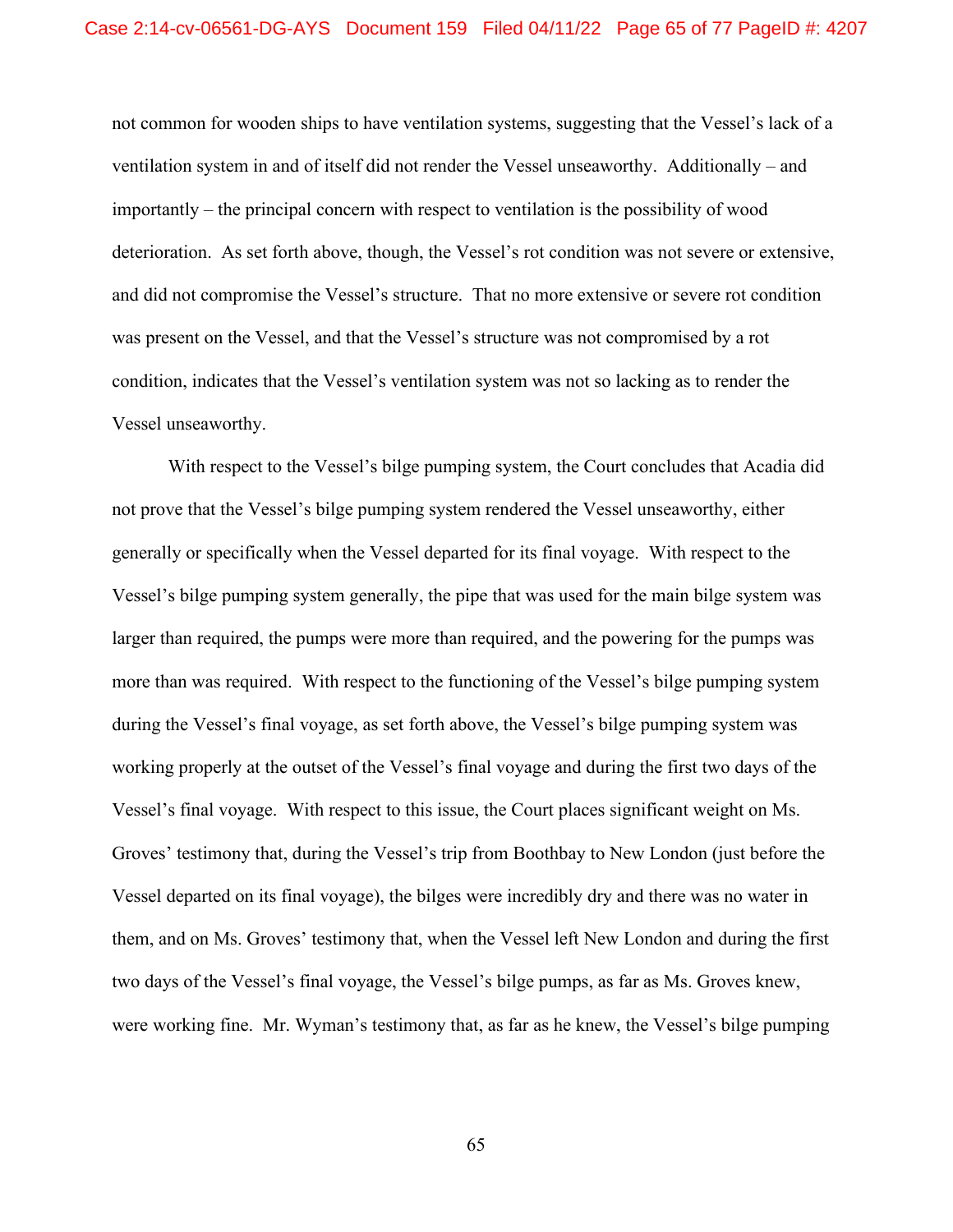system was functioning properly further indicates that the Vessel's bilge pumping system was sufficient for purposes of the Vessel's seaworthiness.

With respect to the Vessel's stability, the Court concludes that Acadia did not prove that the Vessel's stability rendered the Vessel unseaworthy. As to the movement of certain tanks and ballast during the 2012 yard period – and the effect of such movement on the Vessel's stability – the Court places significant weight on Mr. Wyman's testimony that there was no change in the Vessel's stability based on the movement of the tanks, and no measurable impact on the Vessel's stability as a result of the ballast's movement. As to the potential invalidation of the Vessel's Stability Letter, the Court notes the uncontradicted testimony indicating that the Vessel did not require a stability letter to operate in the manner that it did, and Mr. Powell's testimony that an invalidated stability letter would not necessarily have any impact on the Vessel's seaworthiness or even a negative impact on the Vessel's stability.

Similarly, with respect to the pursuit of a load line certification, the Court concludes that the Vessel's lack of a load line certification does not reflect that the Vessel was unseaworthy, given the uncontradicted testimony that a load line certification was not required for the Vessel to operate as it did. Nor do the "deficiencies" listed in the ABS Survey Report show that the Vessel was unseaworthy. As Mr. Hansen explained, the term "deficiency" in this context refers to an unmet requirement necessary for obtaining a load line certification. Such a "deficiency" does not necessarily equate to a deficiency in a vessel's seaworthiness.

With respect to the 2011 Coast Guard inspection, the Court concludes that the Coast Guard's actions regarding the Vessel's tonnage do not reflect that the Vessel was unseaworthy, given the uncontradicted testimony that, following appeal, the Coast Guard ultimately granted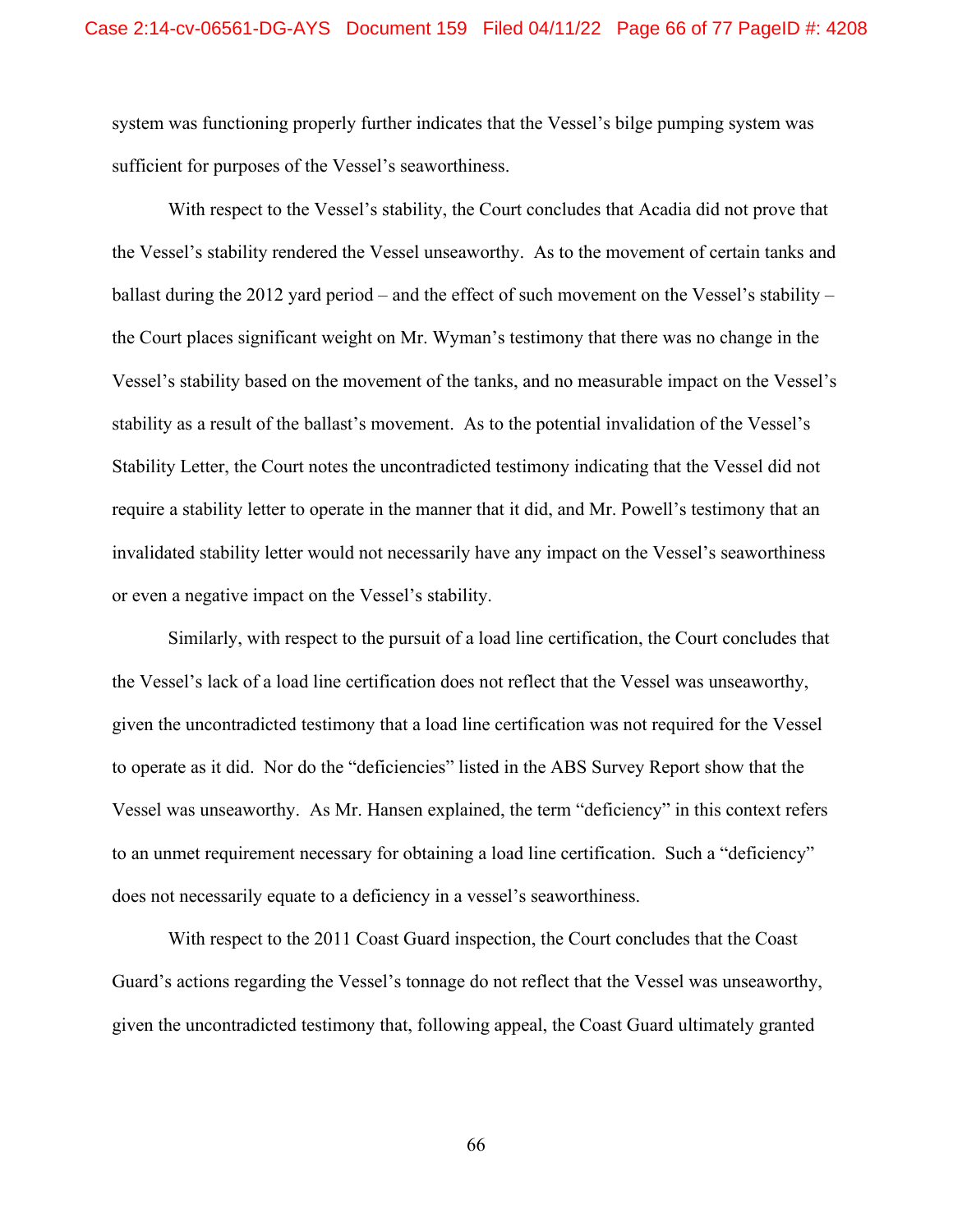the Vessel the right to continue operating as it was, with one modification that was thereafter made.

Finally, with respect to the Vessel's crew, the Court concludes that Acadia did not prove that the Vessel's crew was incompetent or unskilled, much less so incompetent or unskilled as to render the Vessel unseaworthy. With respect to this issue, the Court places significant weight on Ms. Groves' detailed testimony regarding the crew's various experience, licenses, and credentials. Further, as explained by Mr. Wyman, the Vessel was required to have only one licensed master of appropriate tonnage, and that that was Captain Walbridge. With respect to Mr. Barksdale, the Court concludes that Acadia did not prove that, during the Vessel's final voyage, Mr. Barksdale was so incapacitated as to render the Vessel unseaworthy, or that Mr. Barksdale was so inexperienced as to render the Vessel unseaworthy.<sup>[30](#page-66-0)</sup>

In sum, Acadia did not prove that the Vessel was unseaworthy at any relevant time, including when coverage attached under the 2008 Policy on December 15, 2008; when the 2011 Policy incepted on December 15, 2011; and when the Vessel departed on its final voyage on October 25, 2012. Accordingly, Acadia has failed to prove its claims for breach of express warranty of unseaworthiness, breach of absolute implied warranty of seaworthiness, and breach of negative implied warranty of seaworthiness, and the Court finds in favor of Defendants with respect to each of these claims.

<span id="page-66-0"></span> $30$  Although the Court has, in large part, limited its discussion herein of the Vessel's seaworthiness to the alleged conditions discussed in Acadia's filings, the Court concludes that Acadia failed to prove that the Vessel was unseaworthy in any regard, at any relevant time.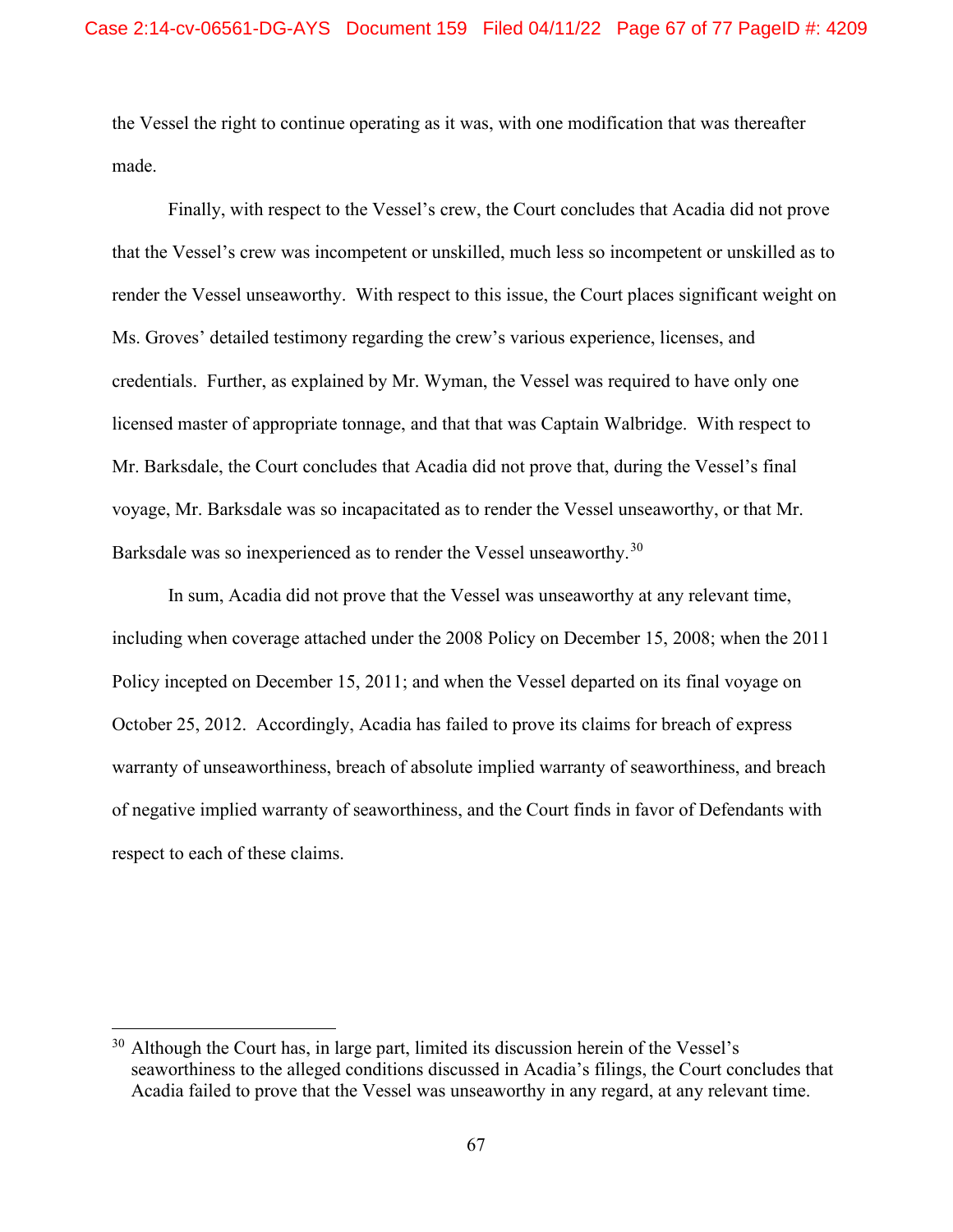# **II. The Court Finds in Favor of Defendants with Respect to Acadia's Claim for Breach of the Policy's Crew Warranty and Compliance Clause and with Respect to Acadia's Claim for Breach of the Policy's Warranty to Comply with State and Federal Regulations**

Acadia asserts claims for breach of the Policy's crew warranty and compliance clause and for breach of the Policy's warranty to comply with state and federal regulations. For the reasons that follow, the Court finds in favor of Defendants with respect to each of these claims.

# **A. Applicable Law**

New York courts have "consistently recognized" that, generally, an express warranty in a marine insurance contract "'must be literally complied with and noncompliance forbids recovery, regardless of whether the omission had causal relation to the loss.'" *Ins. Co. of N. Am.*, 526 F. Supp. 2d at 366 (alteration accepted) (quoting *Jarvis Towing & Transp. Corp. v. Aetna Ins. Co.*, 82 N.E.2d 577, 577 (1948)); *see also St. Paul Fire & Marine Ins. Co. v. Matrix Posh, LLC*, No. 10-CV-04776, 2011 WL 13377651, at \*6 (E.D.N.Y. Nov. 22, 2011). Thus, generally, failure to comply with an express warranty bars an insured from recovering for its losses. *See St. Paul Fire & Marine Ins. Co.*, 2011 WL 13377651, at \*6.

# **B. Defendants Did Not Violate the Policy's Crew Warranty and Compliance Clause or the Policy's Warranty to Comply with State and Federal Regulations**

Having considered the evidence as a whole and assessed the credibility of the witnesses, the Court concludes, by a preponderance of the evidence, that Defendants did not fail to comply with the Policy's crew warranty and compliance clause or fail to comply with the Policy's warranty to comply with state and federal regulations.

As an initial matter, the Court notes that Acadia appears to rest its theories with respect to these claims on the argument that these provisions were breached "based on the unseaworthy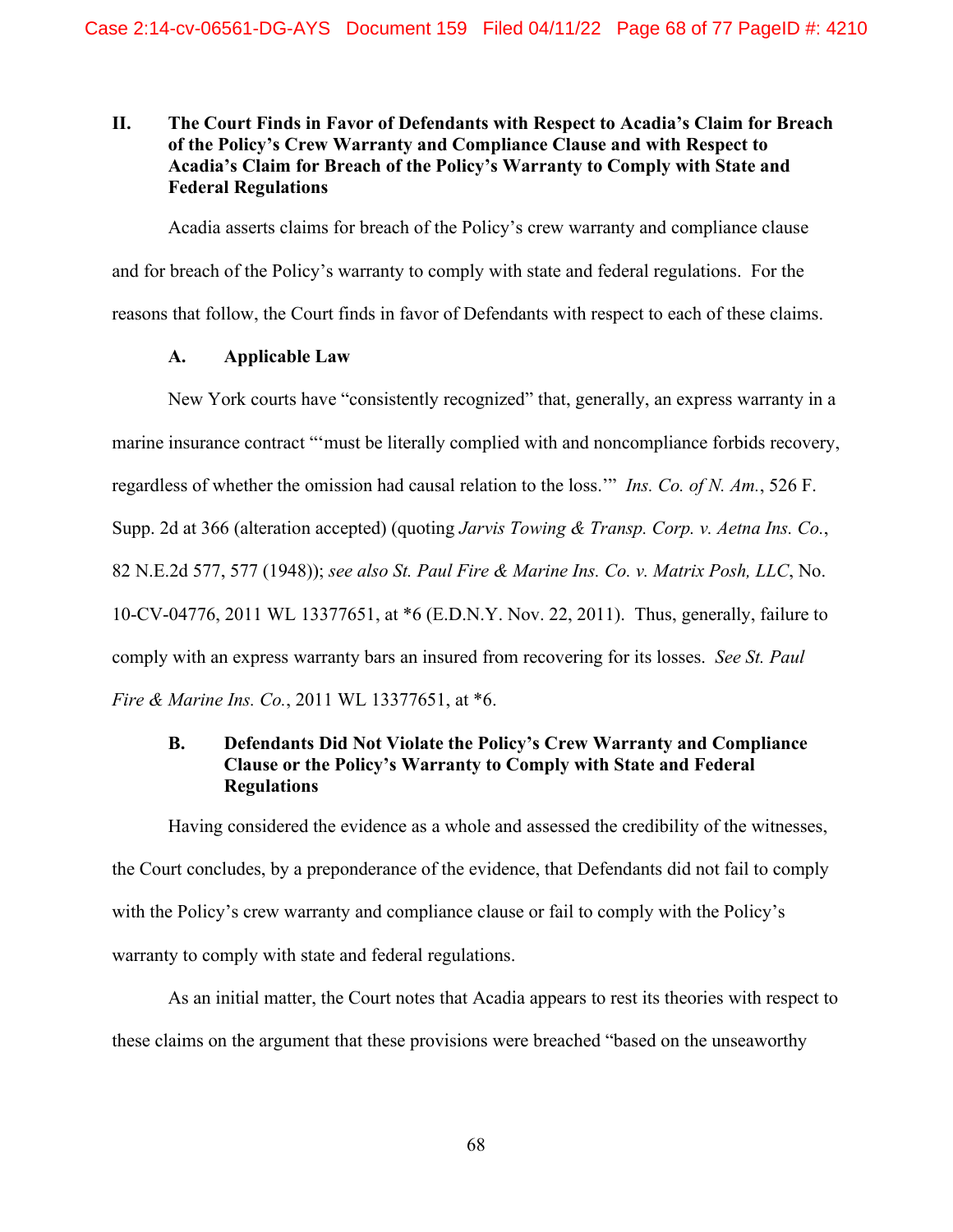condition of the Vessel." *See* Acadia's Proposed Findings of Fact and Conclusions of Law at 37. This argument fails for the reasons set forth above.

Beyond its argument regarding seaworthiness, Acadia has not clearly specified any particular regulation, with respect to the Vessel's crew or otherwise, as to which Acadia seeks to hold Defendants liable; nor has Acadia articulated how Defendants violated any particular regulation with respect to the Vessel's crew or otherwise.

In any event, as to the Policy's crew warranty and compliance clause, the Court – largely for the reasons set forth above as to why the Vessel's crew did not render the Vessel unseaworthy – concludes that this provision was not violated. The evidence indicates that the Vessel's crew was in compliance with all applicable regulations and that the Vessel was properly equipped for the waters in which it was operating.

As to the Policy's warranty to comply with state and federal regulations, the evidence indicates that Defendants were in compliance with all state and federal regulations pertaining to the carrying of passengers for hire. The evidence that might be viewed as bearing on this issue is that concerning the Vessel's Stability Letter, the Vessel's possible load line certification, and the 2011 Coast Guard inspection. With respect to the Stability Letter and the load line certification, the evidence includes uncontradicted testimony that neither a stability letter nor a load line certification was required for the Vessel to operate as it did. With respect to the 2011 Coast Guard inspection, as set forth above, the Coast Guard, following appeal, ultimately granted the Vessel the right to continue operating as it was, with one modification that was thereafter made.

Accordingly, the Court finds in favor of Defendants with respect to Acadia's claim for breach of the Policy's crew warranty and compliance clause and with respect to Acadia's claim for breach of the Policy's warranty to comply with state and federal regulations.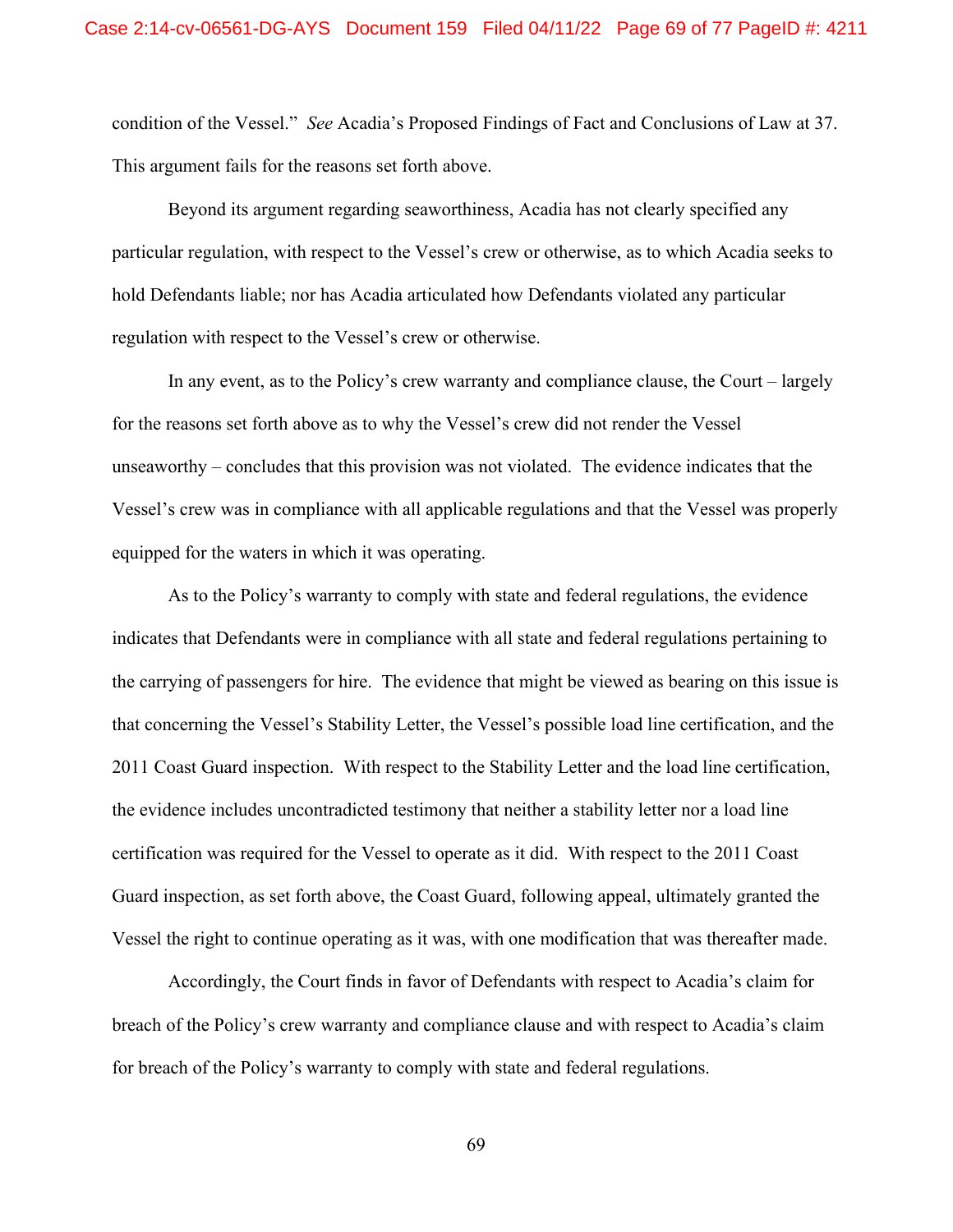### **III. The Court Finds in Favor of Defendants with Respect to Acadia's Claim for Breach of the Duty of Utmost Good Faith, or** *Uberrimae Fidei*

Acadia asserts a claim for breach of the duty of utmost good faith, or *uberrimae fidei*. For the reasons that follow, the Court finds in favor of Defendants with respect to this claim.

#### **A. Applicable Law**

"*Uberrimae fidei* is a doctrine in admiralty law that requires 'the party seeking insurance to disclose all circumstances known to it which materially affect the risk.'" *Atl. Specialty Ins. Co.*, 945 F.3d at 66 (alteration accepted) (quoting *Fireman's Fund Ins. Co. v. Great Am. Ins. Co. of N.Y.*, 822 F.3d 620, 633 (2d Cir. 2016)). "The doctrine of *uberrimae fidei* obligates the assured to volunteer information which might have a bearing on the scope of the risk assumed, and the failure to do so will allow the insurer to avoid the policy." *Atl. Specialty Ins. Co.*, 368 F. Supp. 3d at 445 (quoting *Contractors Realty Co. v. Ins. Co. of N. Am.*, 469 F. Supp. 1287, 1294 (S.D.N.Y. 1979)).

The doctrine of *uberrimae fidei* "does not require the voiding of the contract unless the undisclosed facts were material and relied upon." *Atl. Specialty Ins. Co.*, 945 F.3d at 66 (quoting *Fireman's Fund Ins. Co.*, 822 F.3d at 638). "Further, a minute disclosure of every material circumstance is not required. The assured complies with the rule if he discloses sufficient to call the attention of the underwriter in such a way that, if the latter desires further information, he can ask for it." *Id.* (quoting *Puritan Ins. Co. v. Eagle S.S. Co. S.A.*, 779 F.2d 866, 871 (2d Cir. 1985)). "The materiality of the information and the underwriter's reliance on the information are distinct elements to be proven . . . and the burden of proof is on the insurer to show that there was a breach of this duty . . . ." *Id.* (citations omitted); *see also Contractors Realty Co.*, 469 F. Supp. at 1293-94. "Finally, because the duty is imposed 'so that the insurer can decide for itself whether to accept the risk,' the duty to disclose ceases once the insurer has accepted the risk by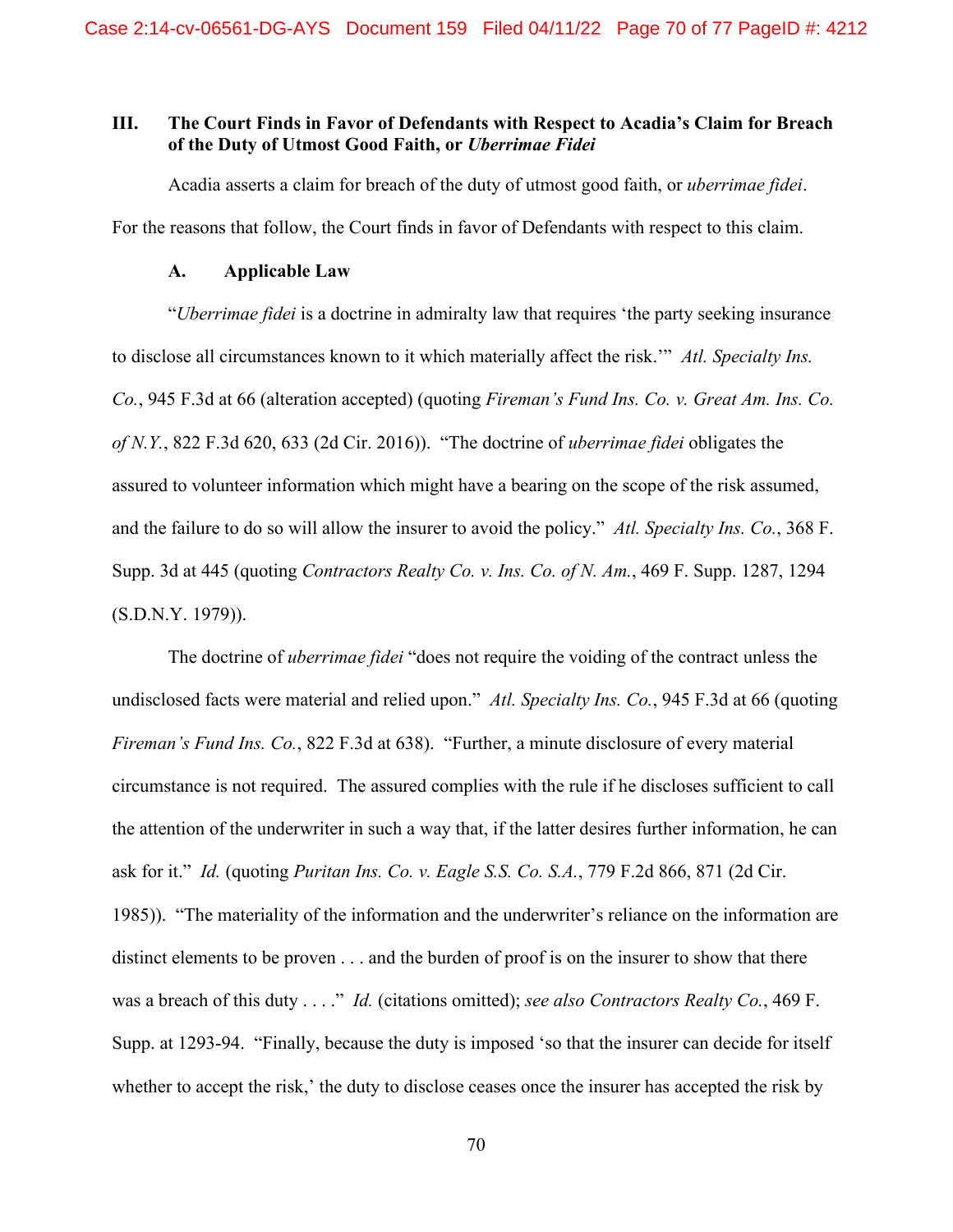binding coverage." *Atl. Specialty Ins. Co.*, 945 F.3d at 66 (alteration accepted) (quoting *Knight v. U.S. Fire Ins. Co.*, 804 F.2d 9, 14 (2d Cir. 1986)).

# **B. Acadia Did Not Carry Its Burden of Proving that Defendants Violated the Duty of Utmost Good Faith, or** *Uberrimae Fidei*

Having considered the evidence as a whole and assessed the credibility of the witnesses, the Court concludes that Acadia did not prove, by a preponderance of the evidence, that Defendants violated the duty of utmost good faith, or *uberrimae fidei*.

As an initial matter, Defendants cannot be said to have violated the duty of utmost good faith by failing to disclose to Acadia information regarding unseaworthiness of the Vessel, as Plaintiff argues. As set forth above, Acadia did not carry its burden of proving that the Vessel was in an unseaworthy condition, at any relevant time.

Nor did Acadia prove that Defendants failed to disclose, at any relevant time, any other known circumstance which materially affected the risk associated with the Vessel, as to which there was reliance on Acadia's part. Although Acadia has identified a variety of "facts" which, in Acadia's view, Defendants should have disclosed to Acadia, Acadia did not prove, by a preponderance of the evidence, that any of these "facts" was *material*, or that Acadia *relied* on any of these "facts" (or their absence), in connection with assessing the risk associated with the Vessel.

The evidence as a whole does not reflect materiality.<sup>31</sup> As to reliance, Mr. Chase testified that he relied on the documents submitted in connection with Bounty Org.'s initial insurance

<span id="page-70-0"></span><sup>&</sup>lt;sup>31</sup> Although Acadia argues that, *inter alia*, the ABS Survey Report and the 2011 Coast Guard Inspection revealed issues that Defendants should have disclosed to Acadia, Acadia did not prove that the topics raised in the ABS Survey Report and the 2011 Coast Guard Inspection materially bore on the risk associated with the Vessel, particularly in light of the evidence regarding the meaning of "deficiencies" in the ABS Survey Report and the evidence that the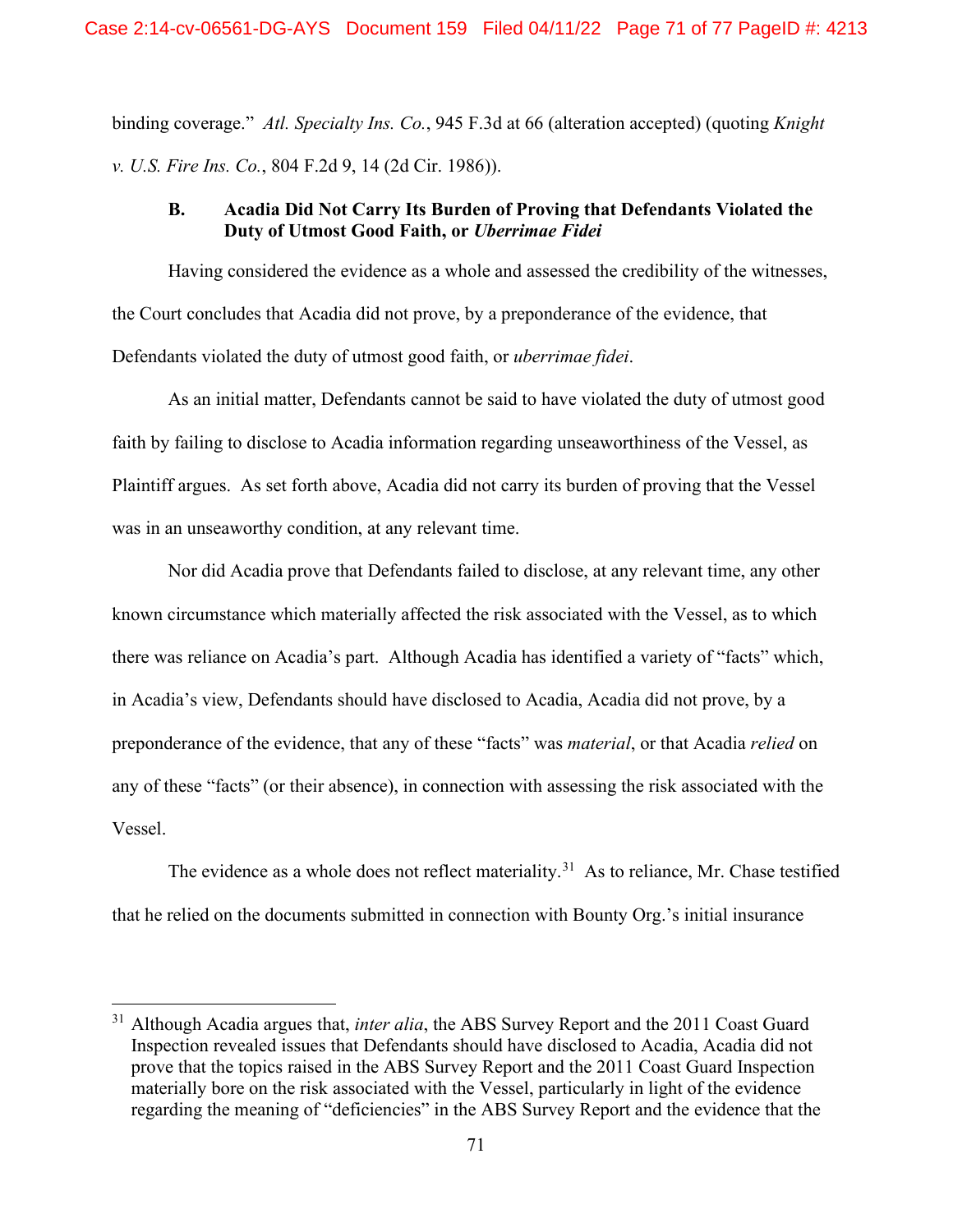policy application  $-i.e.,$  the application itself, the certificate of inspection, and Mr. Wyman's report concerning the June 2007 survey. However, Acadia did not prove that Defendants failed to disclose in these documents any material fact affecting the risk associated with the Vessel. Although Mr. Wyman's report concerning the June 2007 survey did not note Mr. Wyman's views regarding the Vessel's ventilation, Acadia did not prove that Mr. Wyman's views regarding the Vessel's ventilation, including his view that the Vessel did not have as much ventilation as he felt was appropriate, materially bore on the risk associated with the Vessel. Indeed, as explained above, the greater weight of the evidence indicates with respect to the principal concern associated with ventilation – *i.e.*, deterioration of wood – that the Vessel did not suffer from a severe or extensive rot condition and that the Vessel's structure was not compromised by a rot condition, suggesting that the Vessel's ventilation did not materially bear on the scope of the risk assumed.

Accordingly, the Court concludes that Acadia has failed to prove its claim for breach of the duty of utmost good faith, or *uberrimae fidei*, and the Court finds in favor of Defendants with respect to this claim.

### **IV. The Court Finds in Favor of Defendants with Respect to Acadia's Claim that the Vessel's Loss (and Associated Losses and/or Liability) Was Not a Fortuitous Covered Loss under the Policy**

Acadia asserts a claim that the Vessel's loss (and certain associated losses and/or liability) was not a fortuitous covered loss under the Policy. *See* Am. Compl. at 39.[32](#page-71-0) For the reasons that follow, the Court concludes that Defendants proved, by a preponderance of the

Coast Guard ultimately granted the Vessel the right to continue operating as it was, with one modification that was thereafter made.

<span id="page-71-0"></span> $32$  The Court hereinafter refers to the Vessel's loss and the associated losses and/or liability at issue collectively as the Vessel's loss.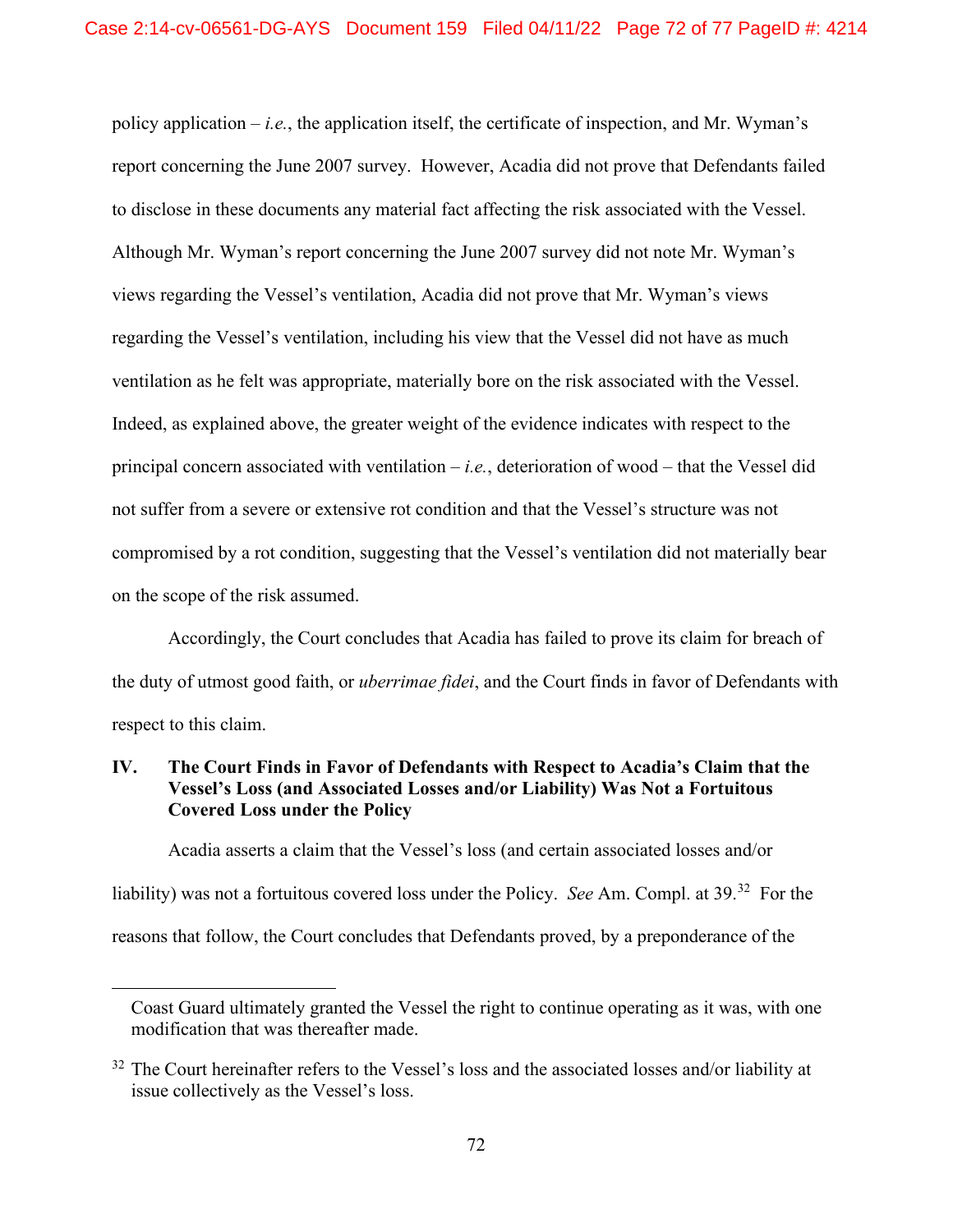evidence, that the Vessel's loss was due to a covered peril under the Policy's Perils Clause and thus within the Policy's coverage.  $33$ 

## **A. The Perils Clause and Applicable Law**

The Perils Clause provides, in relevant part: "Touching the Adventures and Perils which the Underwriters are contented to bear and take upon themselves, they are of the Seas . . . and of all other like Perils, Losses and Misfortunes that have or shall come to the Hurt, Detriment or Damage of the Vessel, or any part thereof . . . . " Ex. 2 at 10.

"A peril of the sea is a maritime insurance term, defined with reference to 'those perils which are peculiar to the sea, and which are of an extraordinary nature or arise from irresistible force or overwhelming power.'" *Atl. Specialty Ins. Co.*, 945 F.3d at 69 (quoting *R. T. Jones Lumber Co. v. Roen S.S. Co.*, 270 F.2d 456, 458 (2d Cir. 1959)). Decisions of the United States Court of Appeals for the Second Circuit "have applied the term to 'damage done by the fortuitous action of the sea,'" and "have held the term includes 'occasional visitations of the violence of nature, like great storms, even though these are no more than should be expected.'" *Id.* (alteration accepted) (first quoting *N.Y., New Haven & Hartford R.R. Co. v. Gray*, 240 F.2d

<span id="page-72-0"></span><sup>33</sup> With respect to Acadia's "fortuitous covered loss" claim, Defendants argue, *inter alia*: (1) "that a hurricane is a covered peril under the Acadia policy at issue;" and (2) that "[t]he negligent course change by Capt. Walbridge resulting in the Vessel being placed in the previously forecasted severest wind and sea conditions [in the] Southwest quadrant of Sandy, and the subsequent breakdown of its generators and bilge pumps as a result, both of which are covered perils under the [Policy's] Inchmaree Clause, was the proximate cause of the [Vessel's] loss." Defendants' Proposed Findings of Fact and Conclusions of Law at 34-36. The Court concludes that the Vessel's loss was covered under the Policy's Perils Clause and thus need not rely on any conclusion as to Defendants' alternative proposed bases for coverage. However, the Court would conclude, in the alternative, that Defendants also proved, by a preponderance of the evidence, that the breakdown of the Vessel's bilge pumping system, generators, and engines proximately caused the Vessel's loss and that Defendants therefore proved coverage under the Policy's Inchmaree Clause, in addition to coverage under the Policy's Perils Clause.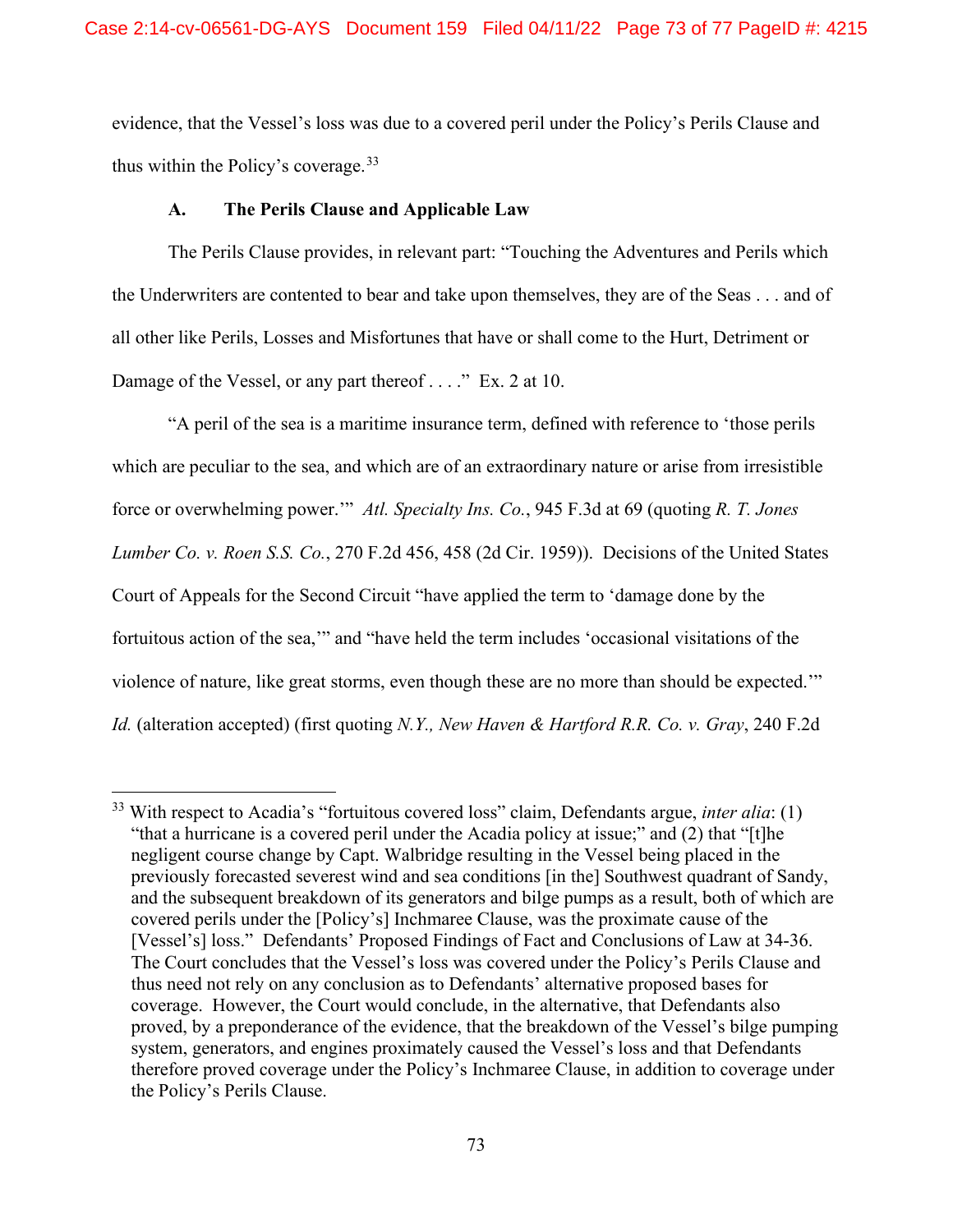460, 464 (2d Cir. 1957), *cert. denied,* 353 U.S. 996 (1957); then quoting *Cont'l Ins. Co. v.* 

*Hersent Offshore, Inc.*, 567 F.2d 533, 535 (2d Cir. 1977)). "Indeed, fortuitous actions of the sea much less violent than storms have been held to be within its intended coverage." *Id.* at 69-70 (quoting *Cont'l Ins. Co.*, 567 F.2d at 535). "The determination of whether certain weather or sea conditions constitute a peril of the sea 'is a fact-intensive inquiry which requires examination of the type of vessel, the location of the vessel, the expectability [sic] of the weather, as well as its severity.'" *Id.* at 70 (alteration in original) (quoting *Cont'l Ins. Co.*, 952 F. Supp. at 1061). "The primary requirement for a finding of the existence of a peril of the sea is that 'damage be done by the *fortuitous* action of the sea.'" *Cont'l Ins. Co.*, 952 F. Supp. at 1060 (quoting *N.Y., New Haven & Hartford R.R. Co.*, 240 F.2d at 464 (emphasis added)).

Where, as here, there are specific perils identified in the relevant policy, the insured bears the burden of proving that the claimed loss was due to a covered peril. *See Atl. Specialty Ins. Co.*, 368 F. Supp. 3d at 447 (citing *Cont'l Ins. Co.*, 952 F. Supp. at 1059-60).

## **B. Defendants Carried Their Burden of Proving that the Vessel was Lost Due to a Covered Peril**

Having considered the evidence as a whole and assessed the credibility of the witnesses, the Court concludes that Defendants carried their burden of proving that the Vessel was lost due to a "peril of the sea" – and, thus, that the Vessel's loss is covered under the Policy.

As to the "expectability" and severity of Hurricane Sandy, *Atl. Specialty Ins. Co.*, 945 F.3d at 70 (quoting *Cont'l Ins. Co.*, 952 F. Supp. at 1061), the Court notes that – as set forth above – although a hurricane was anticipated, the Vessel was not intended to sail *through* Hurricane Sandy but, rather, to avoid the hurricane. *See Cont'l Ins. Co.*, 952 F. Supp. at 1060-61 ("With respect to a peril of the sea due to weather, the Second Circuit has made clear that heavy weather may be a peril of the sea even if it may have been foreseeable that the vessel would

74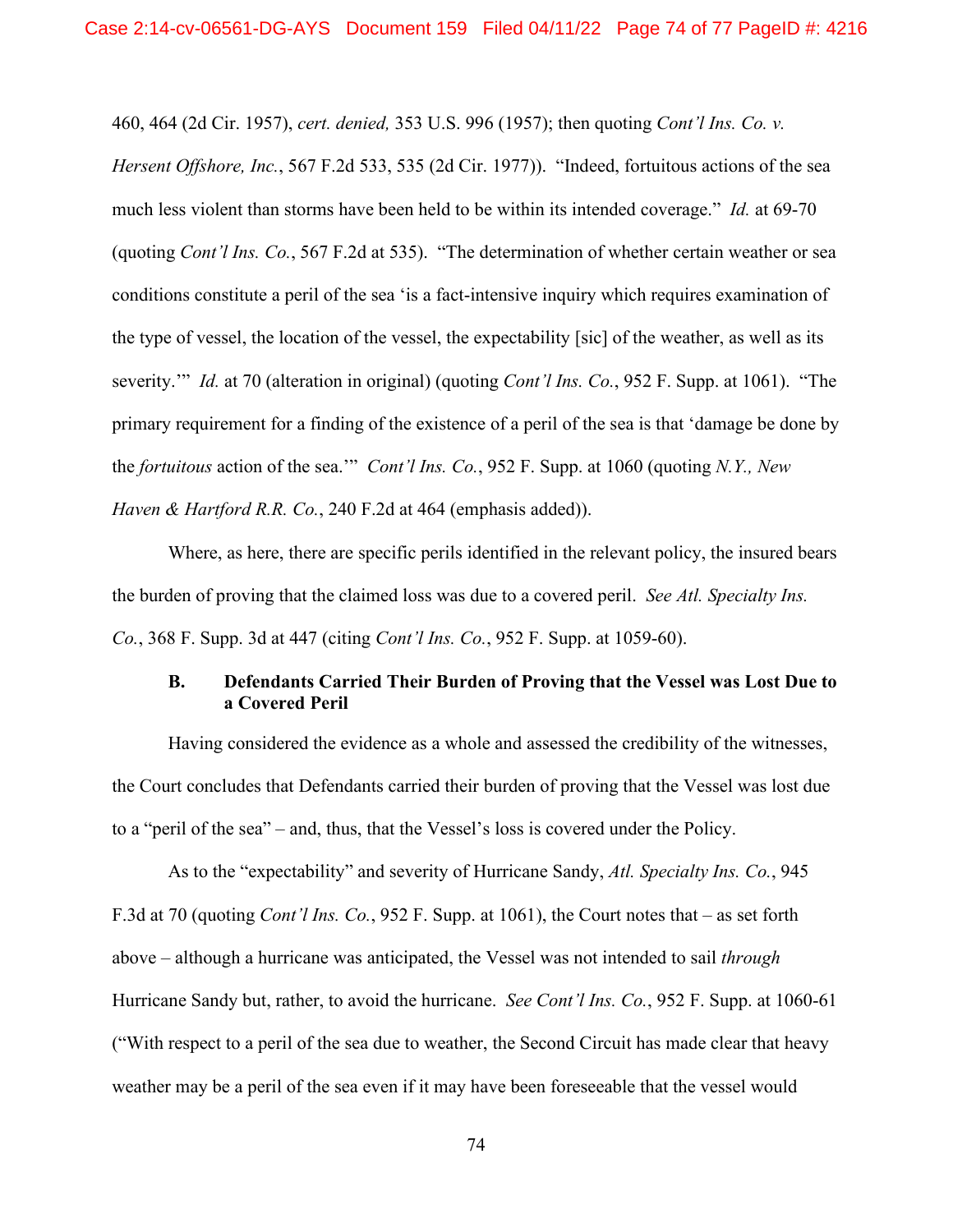encounter severe weather conditions." (citing *Cont'l Ins. Co.*, 567 F.2d at 535)). It was not expected that the Vessel would encounter Hurricane Sandy, or that the Vessel would encounter weather as severe as that which the Vessel did.

In concluding that the Vessel was lost due to a "peril of the sea" rather than some other condition, the Court places significant weight on Ms. Groves' testimony as to the Vessel's final voyage, which – as set forth above – the Court credits, and credits over Mr. Prokosch's testimony as to the Vessel's final voyage. In particular, the Court places significant weight on Ms. Groves' testimony indicating that the Vessel was in great condition when the Vessel left New London on October 25, 2012 and that, during the first two days of the Vessel's voyage, the Vessel's bilge pumps were working fine. The Court also places significant weight on Ms. Groves' testimony that the Vessel first encountered heavy weather on October 27, and that she felt that the Vessel was still under control during the evening of October 27.

As set forth above, it was not until the Vessel and Hurricane Sandy drew close to one another – specifically, on October 28 – that the Vessel began experiencing significant water ingress and trouble with its bilge pumping system, generators, and engines. By the time it became obvious that the Vessel's crew was losing the water battle, the Vessel already had encountered wind and wave conditions that were reaching 30 knots and 10 to 15 feet. Wind speeds and wave heights increased thereafter, with the Vessel, on the night of October 28, located within the radius of tropical storm force and 50 knot winds. It was around that time that the Vessel's sole boards began to go under water, and that water began to come through certain of the Vessel's seams.

It was these fortuitous conditions – namely, the weather and wave conditions, and the Vessel's location in relation thereto – that resulted in significant water ingress into the Vessel;

75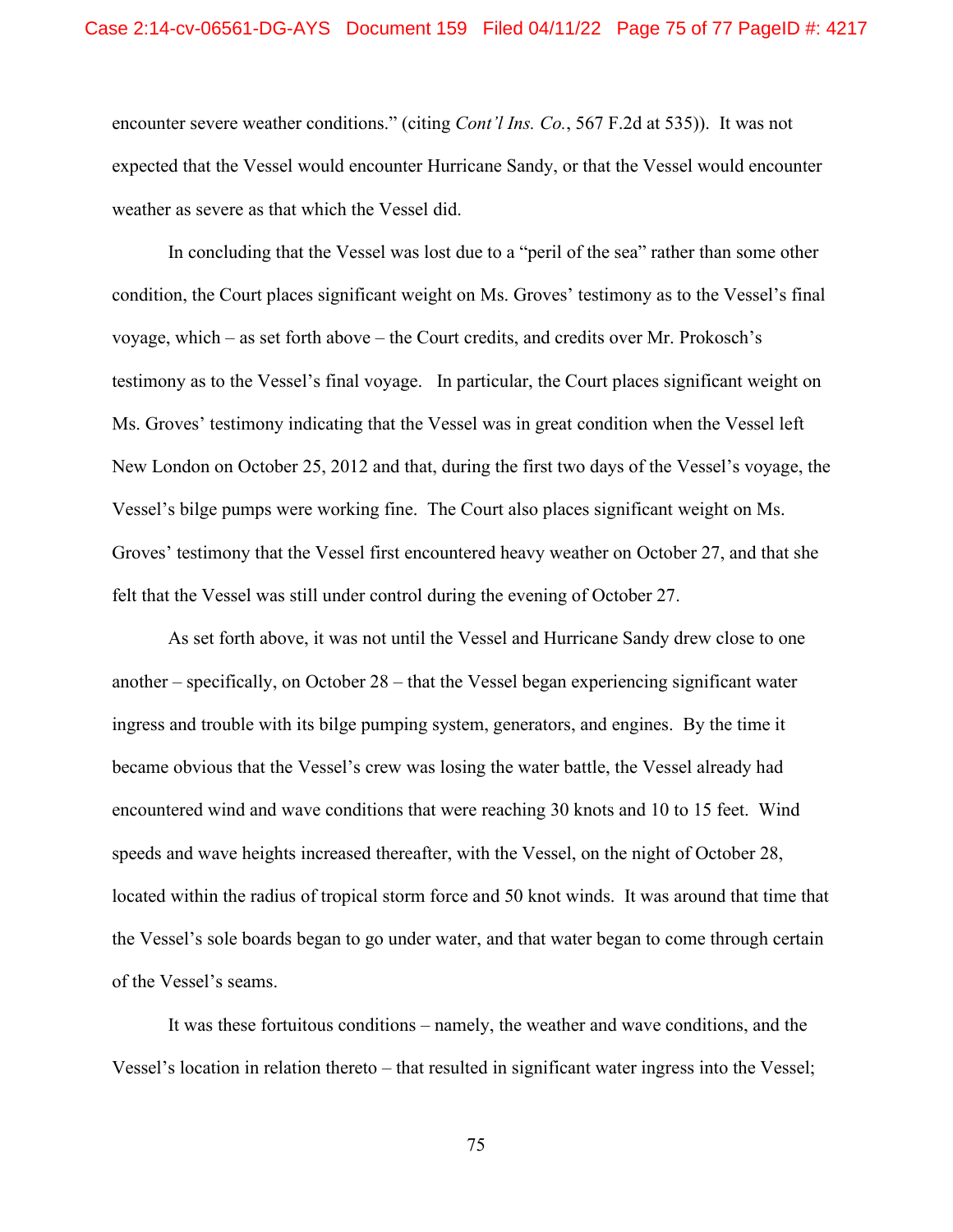the eventual failure of the Vessel's bilge pumping system, generators, and engines; and, ultimately, the Vessel's loss as a result of these conditions. Defendants therefore have proven that these fortuitous conditions were the proximate cause of damage to the Vessel, and the Vessel's ultimate loss. Accordingly, the Court concludes that Defendants proved that the Vessel's loss was caused by a "peril of the sea" under the Policy's Perils Clause, and that the Vessel's loss therefore was subject to coverage under the Policy.

## **V. The Court Finds in Favor of Defendants with Respect to Acadia's Claim for Unjust Enrichment**

Acadia asserts a claim for unjust enrichment against both Defendants. The Court concludes that Acadia did not prove its unjust enrichment claim by a preponderance of the evidence.

As an initial matter, the Court notes that Acadia's claim for unjust enrichment – at least insofar as Acadia asserts that claim against Bounty Org. – appears to be duplicative of Acadia's breach of warranty claims and therefore subject to dismissal. *See Gonzalez v. Costco Wholesale Corp.*, No. 16-CV-02590, 2018 WL 4783962, at \*11 (E.D.N.Y. Sept. 29, 2018) ("Unjust enrichment is not a catchall cause of action to be used when others fail and an unjust enrichment claim is not available where it simply duplicates, or replaces, a conventional contract or tort claim." (alterations accepted) (quoting *Corsello v. Verizon N.Y., Inc.*, 967 N.E.2d 1177, 1185 (2012))). Regardless, the Court finds in favor of Defendants on the merits of Acadia's unjust enrichment claim. As set forth above, the Vessel's loss was subject to the Policy's coverage, and Acadia has identified no viable basis for declaring the Policy void *ab initio* or for denying coverage under the Policy. Accordingly, Defendants were not unjustly enriched.